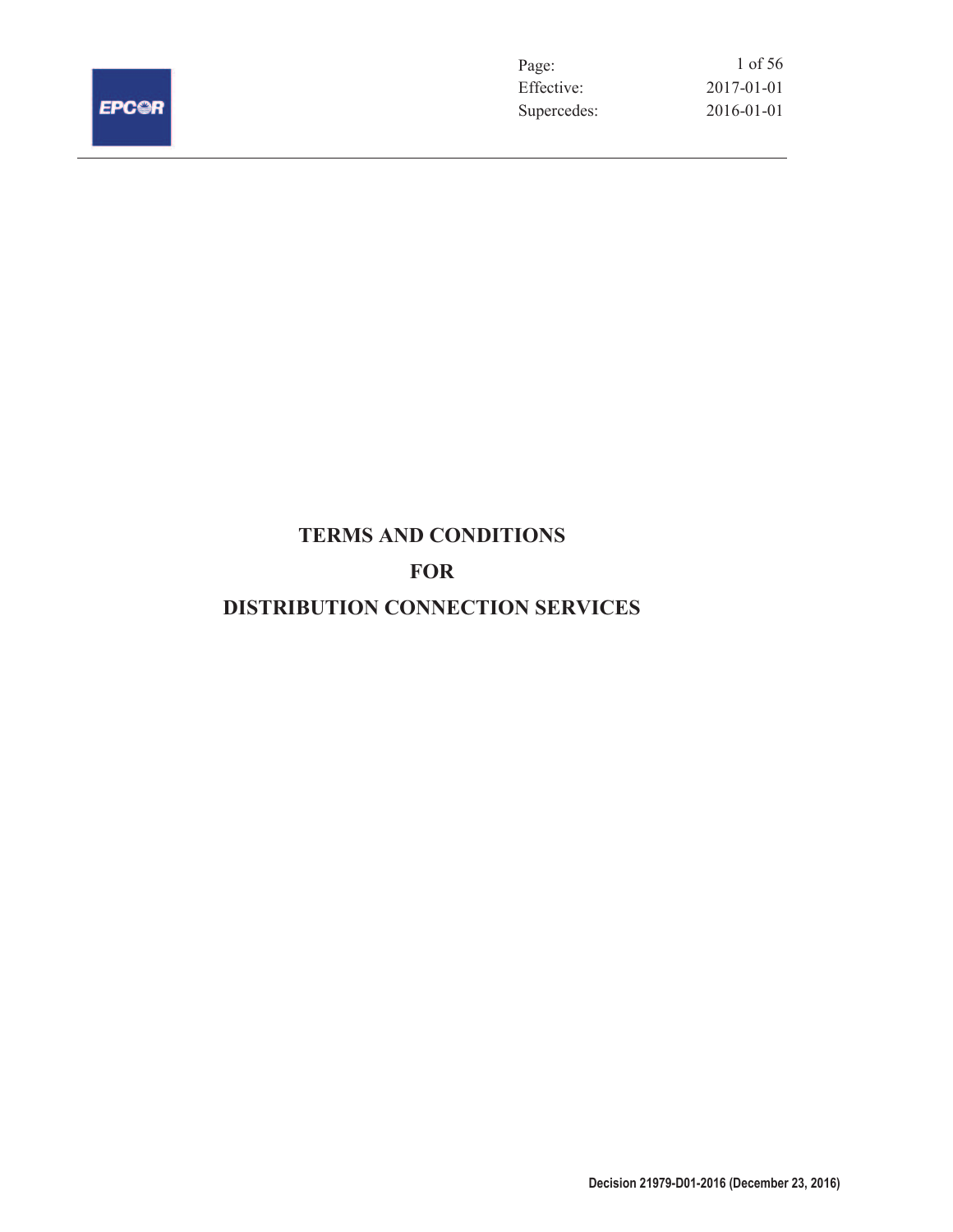

# **TABLE OF CONTENTS**

| 1.1 |                                                                                 |    |
|-----|---------------------------------------------------------------------------------|----|
| 1.2 |                                                                                 |    |
| 1.3 |                                                                                 |    |
| 1.4 |                                                                                 |    |
| 1.5 |                                                                                 |    |
|     |                                                                                 |    |
| 2.1 |                                                                                 |    |
| 2.2 |                                                                                 |    |
| 2.3 |                                                                                 |    |
| 2.4 |                                                                                 |    |
|     |                                                                                 |    |
| 3.1 |                                                                                 |    |
| 3.2 |                                                                                 |    |
| 3.3 |                                                                                 |    |
| 3.4 |                                                                                 |    |
| 3.5 |                                                                                 |    |
| 3.6 |                                                                                 |    |
| 3.7 |                                                                                 |    |
| 3.8 |                                                                                 |    |
| 3.9 |                                                                                 |    |
|     |                                                                                 |    |
| 4.1 |                                                                                 |    |
| 4.2 |                                                                                 |    |
| 4.3 |                                                                                 |    |
| 4.4 |                                                                                 |    |
|     |                                                                                 |    |
| 5.1 |                                                                                 |    |
| 5.2 |                                                                                 |    |
| 5.3 |                                                                                 |    |
|     |                                                                                 |    |
| 6.1 |                                                                                 |    |
| 6.2 | Determination of Distribution Extension Costs and Distribution Contributions 20 |    |
| 6.3 | Determination of EDTI Transmission Costs and Transmission Contributions 21      |    |
| 6.4 | Changes in Point of Delivery Demand                                             | 22 |
| 6.5 |                                                                                 |    |
| 6.6 |                                                                                 |    |
| 6.7 |                                                                                 |    |
|     |                                                                                 |    |
| 7.1 |                                                                                 |    |
| 7.2 |                                                                                 |    |
| 7.3 |                                                                                 |    |
| 7.4 |                                                                                 |    |
| 7.5 |                                                                                 |    |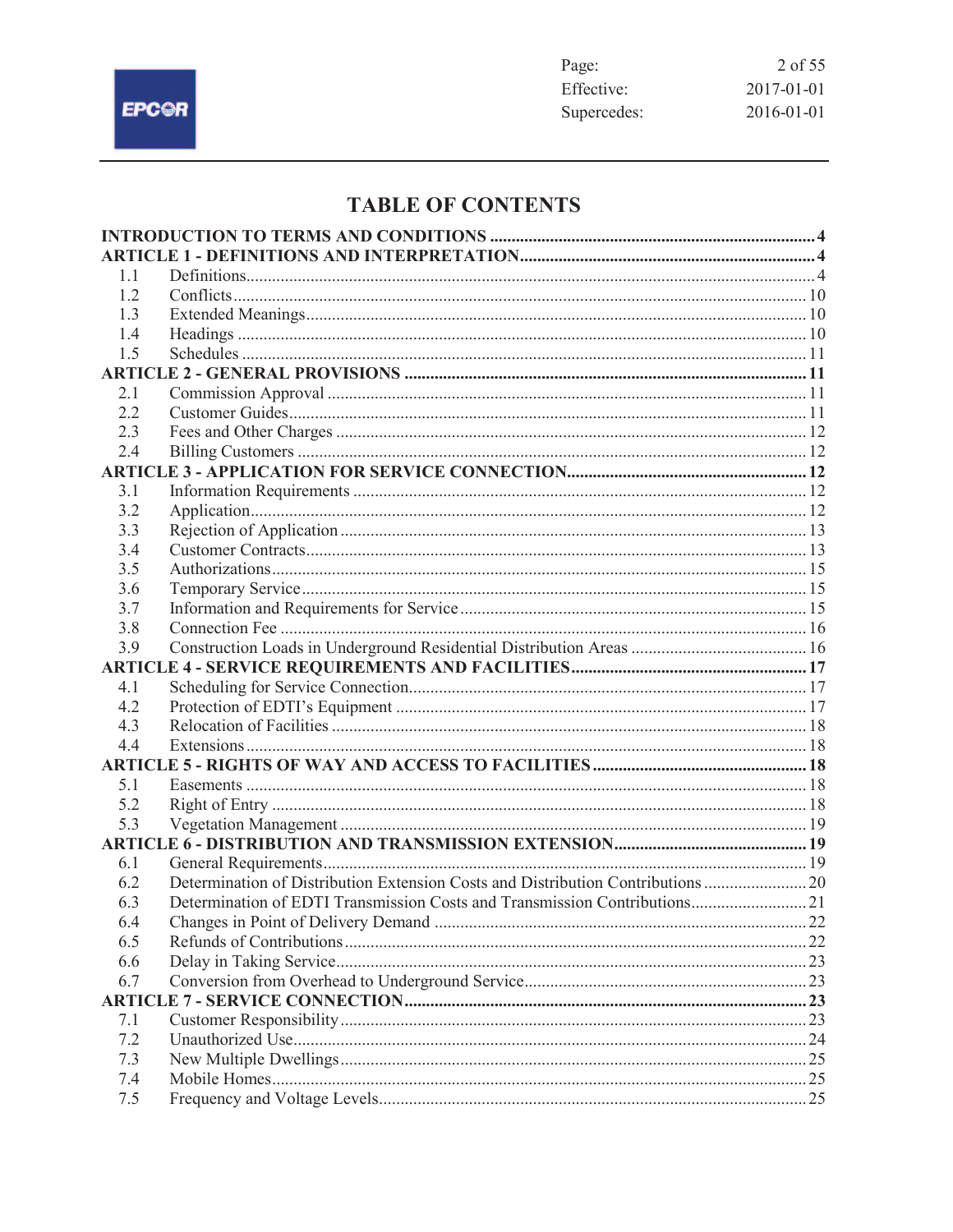EPCOR

| Page:       | 3 of 55          |
|-------------|------------------|
| Effective:  | $2017 - 01 - 01$ |
| Supercedes: | $2016 - 01 - 01$ |

| 8.1                                                                                          |  |
|----------------------------------------------------------------------------------------------|--|
|                                                                                              |  |
|                                                                                              |  |
| 8.2                                                                                          |  |
| 8.3                                                                                          |  |
| 8.4                                                                                          |  |
| 8.5                                                                                          |  |
|                                                                                              |  |
| 9.1                                                                                          |  |
| 9.2                                                                                          |  |
| 9.3                                                                                          |  |
| 9.4<br>9.5                                                                                   |  |
|                                                                                              |  |
| 10.1                                                                                         |  |
| 10.2                                                                                         |  |
| 10.3                                                                                         |  |
| 10.4                                                                                         |  |
|                                                                                              |  |
| 11.1                                                                                         |  |
| 11.2                                                                                         |  |
| 11.3                                                                                         |  |
| 11.4                                                                                         |  |
|                                                                                              |  |
| 12.1                                                                                         |  |
| 12.2                                                                                         |  |
|                                                                                              |  |
| 13.1                                                                                         |  |
| 13.2                                                                                         |  |
| 13.3                                                                                         |  |
| 13.4                                                                                         |  |
| 13.5                                                                                         |  |
| <b>ARTICLE 14 - ADDITIONAL PROVISIONS RELATING TO SERVICES  45</b>                           |  |
| 14.1                                                                                         |  |
| 14.2                                                                                         |  |
| 14.3<br>Independent System Operation or Transmission Facility Owner Requirements  45<br>14.4 |  |
| 14.5                                                                                         |  |
| 14.6                                                                                         |  |
| 14.7                                                                                         |  |
| 14.8                                                                                         |  |
| 14.9                                                                                         |  |
| 14.10                                                                                        |  |
| 14.11                                                                                        |  |
|                                                                                              |  |
|                                                                                              |  |
|                                                                                              |  |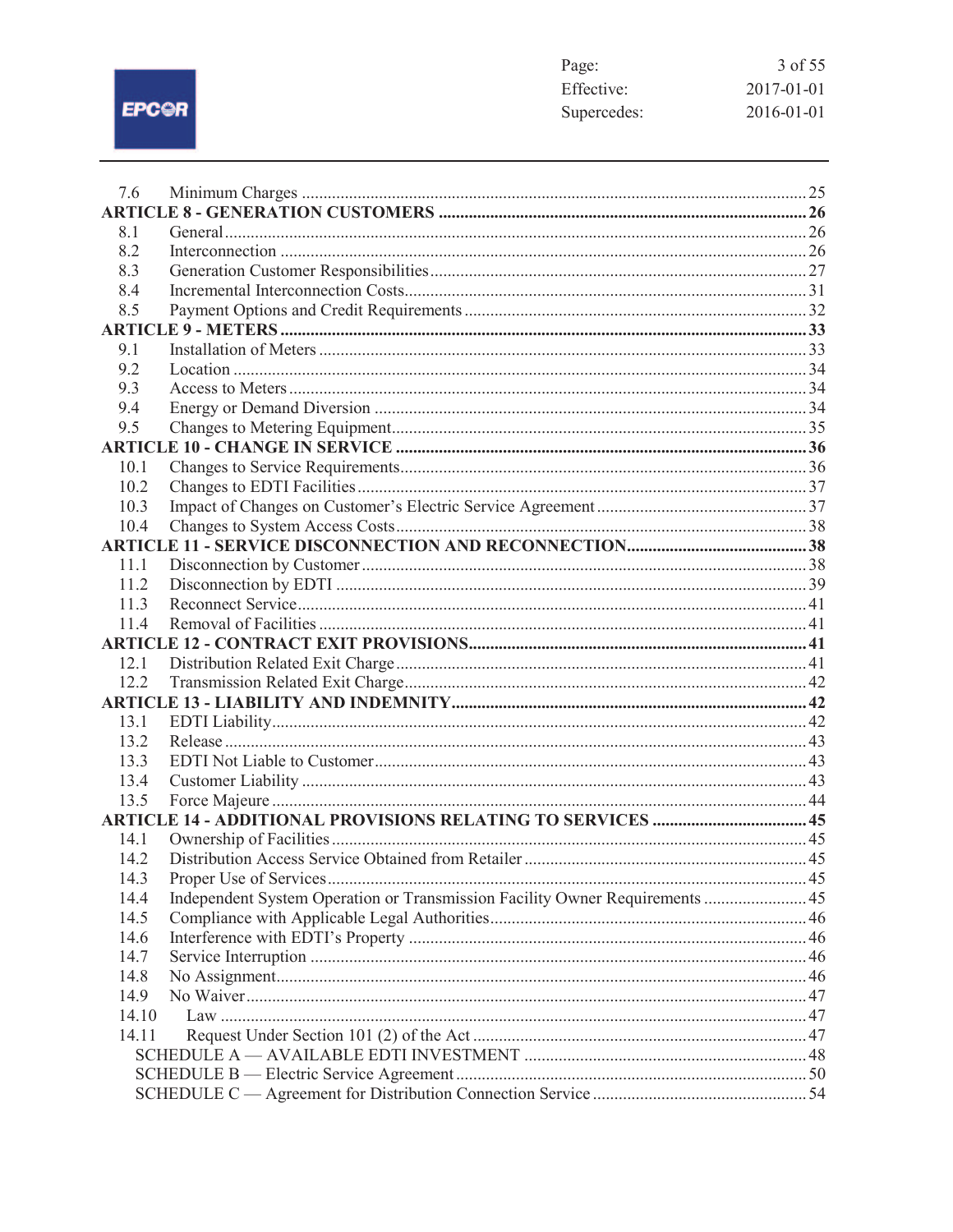# **INTRODUCTION TO TERMS AND CONDITIONS**

These Terms and Conditions, as approved by the Alberta Utilities Commission (the "Commission"), form part of the Distribution Tariff of EPCOR Distribution & Transmission Inc. ("EDTI") and are established pursuant to section 102 of the *Electric Utilities Act 2003*, c. E-5.1. The Distribution Tariff is available for public inspection during normal business hours at the business offices of EDTI and can be accessed on EDTI's web site at:

https://www.epcor.com/products-services/power/Pages/terms-and-conditions.aspx

These Terms and Conditions apply to EDTI and its relationship with Customers including Load Customers and Generating Customers. All Customers by virtue of their relationship with EDTI are deemed to have accepted these Terms and Conditions.

The service provided by EDTI hereunder is regulated by the Commission and parties having any inquiries or complaints regarding these Terms and Conditions may direct such inquiries or complaints directly to EDTI or to the Commission.

No agreement can provide for the waiver or alteration of any part of these Terms and Conditions unless such agreement is first filed with and approved by the Commission. Whenever the Commission approves an amendment to these Terms and Conditions, such amendment, including its effective date, will be posted on EDTI's website at:

https://www.epcor.com/products-services/power/Pages/terms-and-conditions.aspx

# **ARTICLE 1 - DEFINITIONS AND INTERPRETATION**

# **1.1 Definitions**

The following words and phrases, whenever used in these Terms and Conditions or in an application, contract or agreement for service under these Terms and Conditions, shall have the meanings set forth below:

"**Act**" means the *Electric Utilities Act*, S.A. 2003, c. E-5.1, as re-enacted, amended or replaced from time to time;

"**Available EDTI Investment**" means the maximum investment that EDTI will make to extend service to a Customer as set forth in Schedule A;

"**Board**" or "**EUB**" means the Alberta Energy and Utilities Board established under the *Alberta Energy and Utilities Board Act*, R.S.A., 2000, c. A-17, as re-enacted, amended or replaced from time to time;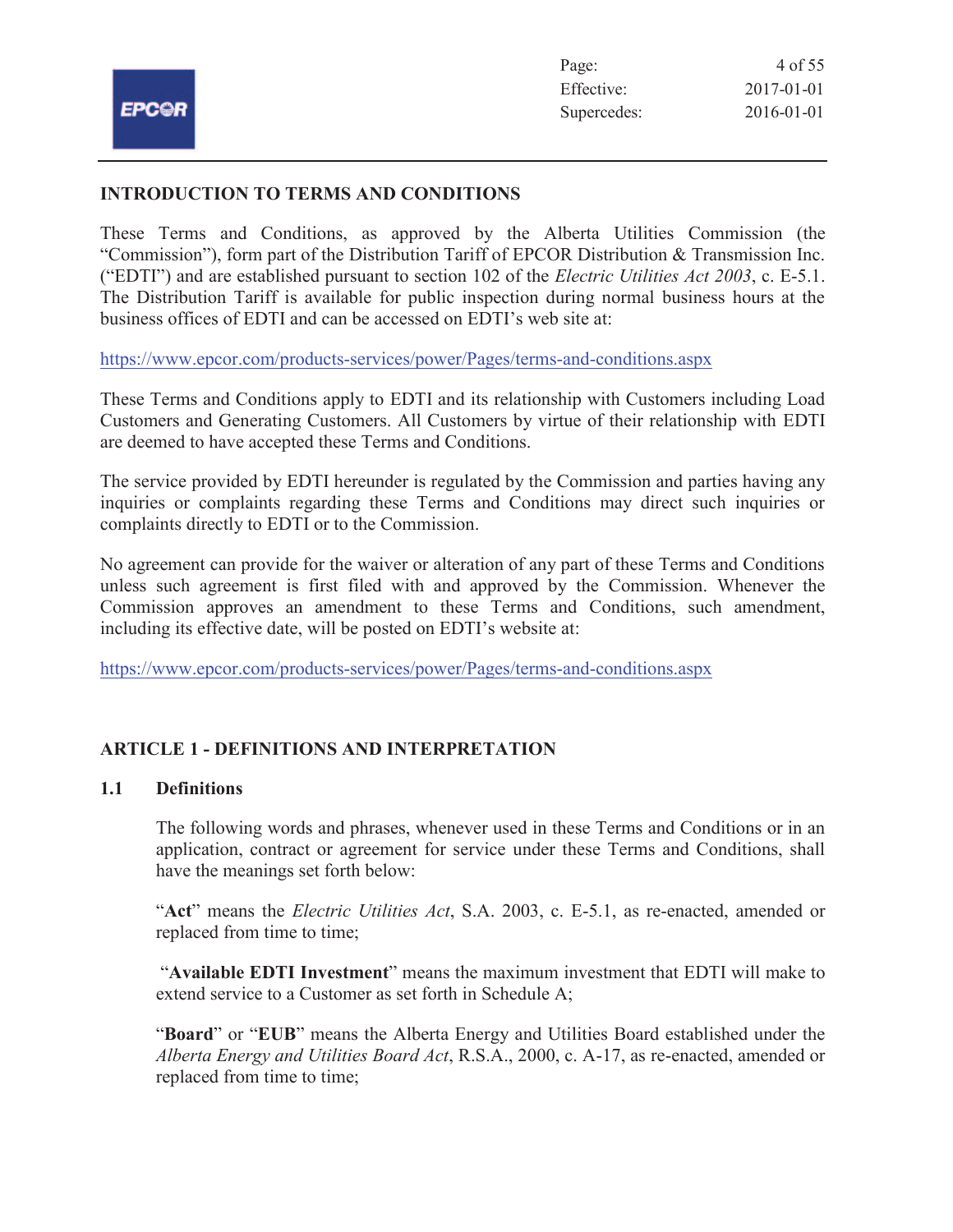

| Page:       | 5 of 55          |
|-------------|------------------|
| Effective:  | $2017 - 01 - 01$ |
| Supercedes: | $2016 - 01 - 01$ |

"**Business Day**" means any day other than Saturday, Sunday or a holiday as defined in the *Interpretation Act*, R.S.A. 2000, c. I-8, as re-enacted, amended or replaced from time to time;

**"Civil Work"** includes the completion, installation, repair or replacement of ductwork, trenching, ground disturbance, ground grid, transformer and switching cubicle and pedestal bases, guard rails, manholes, vaults, landscaping and intermediate poles for low voltage service wire (1000 volt or less) on the Customer's property;

"**Commission**" or "**AUC**" means the Alberta Utilities Commission, formerly the Alberta Energy and Utilities Board, established under the *Alberta Utilities Commission Act*, R.S.A., 2007, c. A-37.2, as re-enacted, amended or replaced from time to time;

"**Commitment Agreement**" means the written agreement that may be required at EDTI's sole discretion between a Customer and EDTI whereby the Customer both authorizes the design and construction of new or expanded Facilities and agrees to pay all cancellation costs if the project is cancelled or if the Customer fails to sign an Electric Service Agreement prior to the energization of the new or expanded Facilities;

"**Connected Load**" means the sum of the capacities or ratings of the electric energy consuming apparatus connected or to be connected to EDTI's electric distribution system;

**"Contract Term"** means the period of time during which the Customer continues to take service under these Terms and Conditions until service is no longer required;

"**Contracted Minimum Demand**" means the minimum Demand in kW or kVA specified in the Electric Service Agreement and is calculated as 80% of the Forecast Peak Demand, whether with respect to distribution demand or transmission demand or both;

"**Customer**" includes a Load Customer and a Generation Customer;

"**Customer Contribution**" means the sum of the Distribution Contribution and the Transmission Contribution that the Customer shall pay to EDTI to install the Facilities necessary to provide a Service Connection to the Customer.

"**Customer Usage Information**" means information regarding the historical electricity consumption of a Customer;

"**Default Supplier**" means a Retailer appointed by EDTI pursuant to section 3 of the RRR Regulation;

"**Demand**" means the maximum rate at which Energy is delivered (expressed in kW, kVA or other suitable unit) at a given instant or averaged over any designated period of time;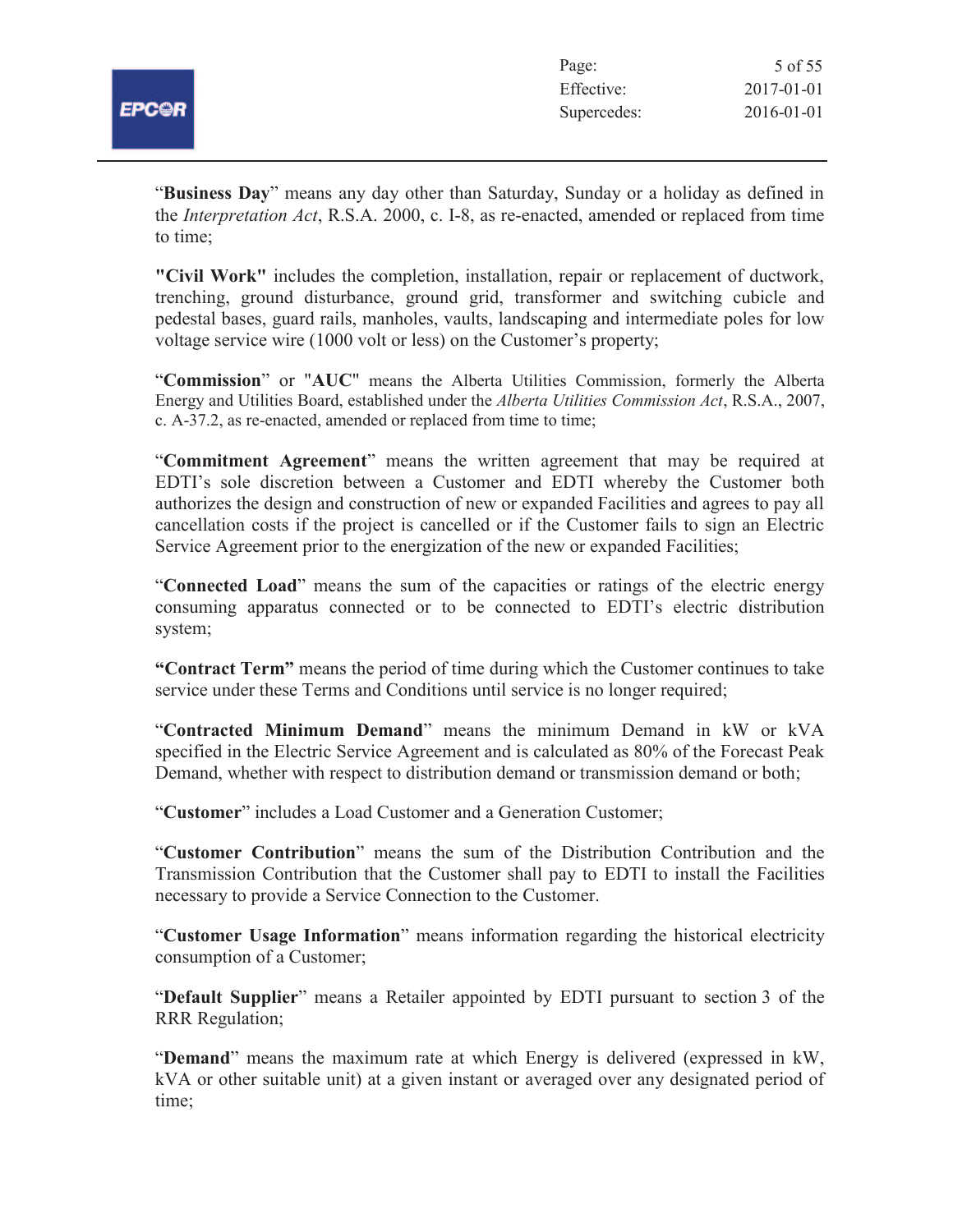

"**Distributed Generation**" means a generating unit that is interconnected with EDTI's electric distribution system.

"**Distribution Access Service**" has the meaning given to it in the Act;

"**Distribution Extension Costs**" means the estimated costs of materials, labour, expenses, allocated overhead, and any other costs incurred by EDTI in extending service to a particular Customer, related to distribution voltages of 25 kV and lower;

"**Distribution Contribution**" means the Distribution Capital Costs incurred in extending service to a Customer less the applicable level of any Available EDTI Investment specified in Schedule A for the service;

"**Distribution Interconnection Agreement**" means an agreement entered into between EDTI and a Generation Customer that sets out the provision and obligations of the parties with respect to the interconnection and is required when any Generation Customer interconnects to EDTI's electric distribution system;

"**Distribution Tariff**" means a distribution tariff prepared by EDTI and approved by the Commission in accordance with section 102 of the Act, which consists of the Rate Schedules, these Terms and Conditions, the Terms and Conditions for Distribution Connection Services and the Distribution Tariff Policies;

"**Distribution Tariff Policies**" means the part of EDTI's Distribution Tariff that sets out the policies applied by EDTI in implementing the Rate Schedules, these Terms and Conditions and the Terms and Conditions for Distribution Connection Services;

"**Distribution Tariff Services**" means all services provided by EDTI under the Distribution Tariff;

"**Dwelling**" means a private residence provided with sleeping and cooking facilities intended for domestic use and in which the occupants live as a single housekeeping unit that is not part of a Multiple Dwelling;

"**EDTI**" or "**EPCOR Distribution & Transmission**" means EPCOR Distribution & Transmission Inc., and for certainty includes its predecessor in interest by amalgamation EPCOR Distribution Inc.;

**"EDTI Transmission Costs"** has the meaning given to it in Section 7.3.1;

"**Electric Service Agreement**" means an agreement between EDTI and a Customer for the provision of Distribution Access Service in relation to a Service Connection;

"**Electricity Services**" means the services associated with the provision of electricity to Customers, including the exchange of Energy, making financial arrangements to manage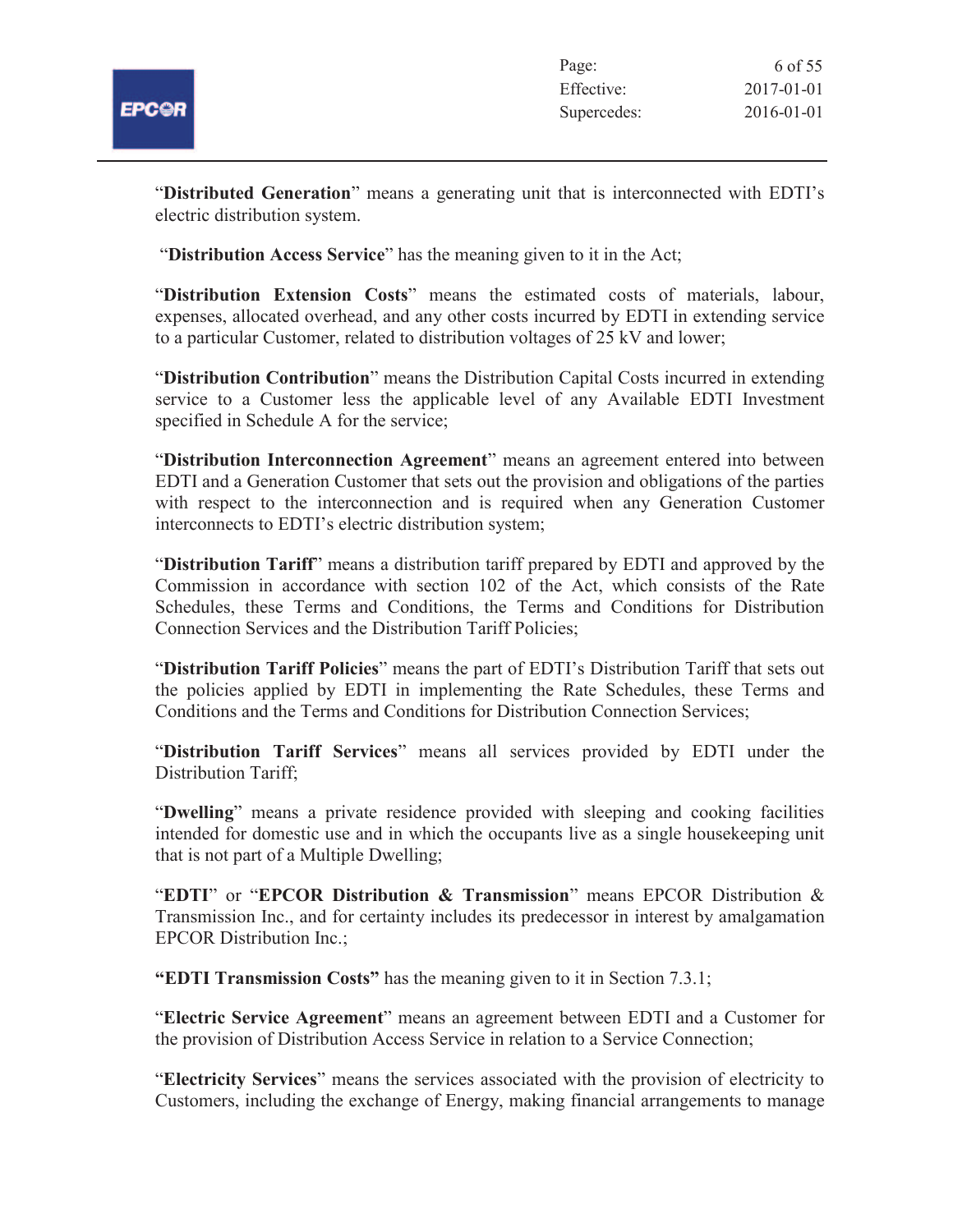

| Page:       | 7 of 55          |
|-------------|------------------|
| Effective:  | $2017 - 01 - 01$ |
| Supercedes: | $2016 - 01 - 01$ |

financial risk associated with the pool price, Distribution Access Service, system access service, ancillary services, billing, metering, performing load settlement and any other services specified in regulations made under the Act;

"**Energy**" means electric energy (normally expressed in kiloWatt hours (kWh) or kilo watt  $(kW)$ ;

"**Forecast Peak Demand**" means the expected maximum capacity requirement at a Point of Service which is used to determine the potential level of Available EDTI Investment and the Contracted Minimum Demand;

"**Facilities**" means physical plant (including, without limitation, distribution lines, transformers, meters, equipment, machinery and other electrical apparatus) on EDTI's side of the Point of Service interconnection excluding transmission facilities;

"**Fee Schedule**" means the fees and charges set forth in Table 2 of DT – Schedule 1 Rate and Fee Schedule to EDTI's Distribution Tariff;

"**Force Majeure**" means circumstances not reasonably within the control of EDTI, including acts of God, strikes, lockouts or other industrial disturbances, acts of the public enemy, wars, blockades, insurrections, riots, epidemics, landslides, lightning, earthquakes, fires, storms, floods, high water, washouts, inclement weather, orders or acts of civil or military authorities, civil disturbances, explosions, breakdown or accident to equipment, mechanical breakdowns, the intervention of federal, provincial, state or local government or from any of their agencies or boards, the order or direction of any court, and any other cause, whether of the kind herein enumerated or otherwise, provided that the lack of funds shall not constitute a circumstance not reasonably within the control of EDTI;**"Generation Customer**" means a generating unit that is interconnected with EDTI's electric distribution system.

"**Incremental Interconnection Costs**" means the costs of materials, labour, expenses and any other direct costs incurred by EDTI to allow a Generation Customer to make use of EDTI's electric distribution system.

"**Independent System Operator**" or "**ISO**" means the corporation established by section 7 of the Act;

"**In-service Date**" means the date on which the Customer specifies service is to be available or the date the service is actually available, whichever is later;

"**Interconnected Electric System**" means all transmission facilities and electric distribution systems in Alberta that are interconnected;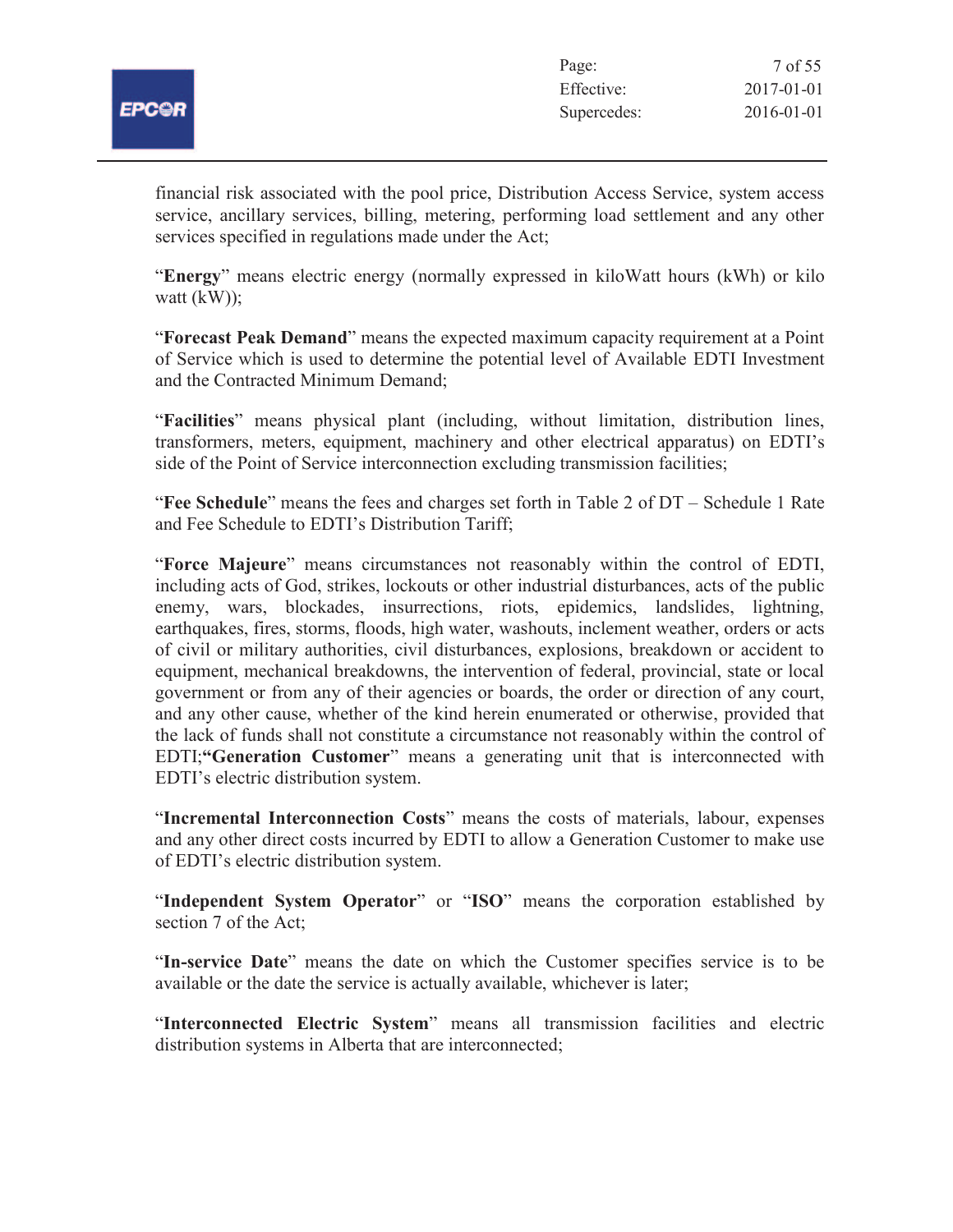

"**Interconnection Facilities**" for Generation Customers means all incremental distribution Facilities required to interconnect the circuits of the Generation Customer's generating facilities to EDTI's Facilities and all modifications to EDTI's distribution Facilities required for interconnection which may include, without limitation, poles, lines, substations, service leads and protective and metering equipment;

"**kVA**" means kilovolt-ampere or kilovolt-amperes;

"**kW**" means kilowatt or kilowatts;

"**kWh**" means kilowatt hour or kilowatt hours;

"**Load**" means the Demand and Energy delivered to or required at any Point of Service;

"**Load Customer**" means a person that is interconnected to EDTI's electric distribution system for the purpose of purchasing electricity for the person's own use;

"**Load Settlement**" means "load settlement" as defined in the Act.

"**Local Access Fee"** means the surcharge imposed by the City of Edmonton that is applicable to a Site and not subject to approval by the Commission;

"**Minimum Charge**" means the higher of the rate minimum and the rate applied to the Contracted Minimum Demand;

"**Multiple Dwelling**" means a building containing more than one dwelling which shares all or part of a Service Connection;

**"MW"** means Mega Watt;

**"Non-Standard Meter"** means a meter that does not have the capability of remotely communicating via Radio Frequency signals with EDTI's advanced metering network;

"**Point of Delivery**", or "**POD**" means the point at which electrical energy is transferred from a transmission facility owner's Transmission Facility to a distribution system and where the electric energy so transferred is measured;

"**Point of Service**" means the electrical connection point at which EDTI's service conductors are connected to the conductors or apparatus of a Customer, which point is more particularly described in EDTI's Customer Connection Guide, as amended from time to time;

"**Power Factor**" means the ratio of the highest metered Demand measured in kW in a fifteen (15) minute interval to the highest metered Demand measured in kVA in that same interval;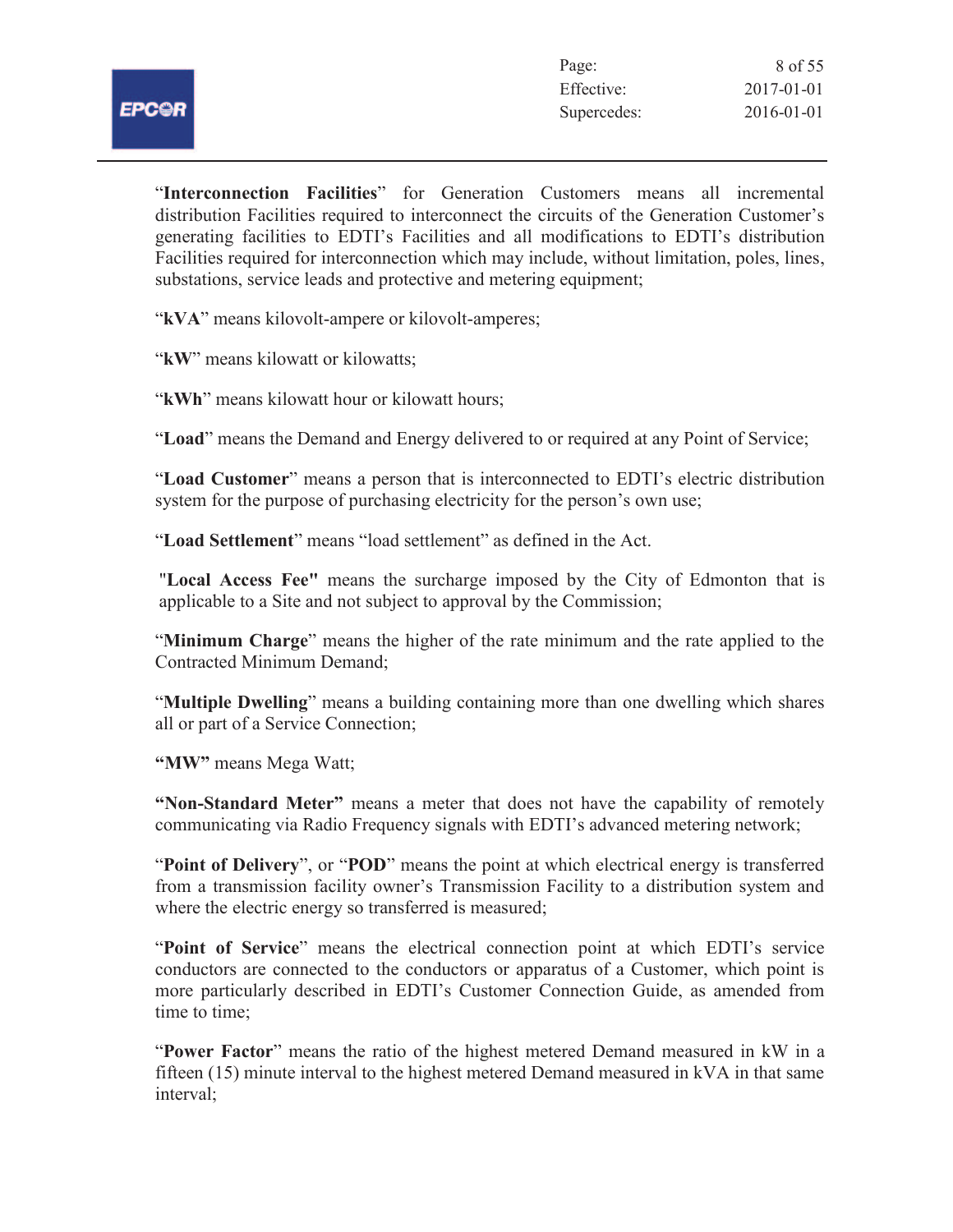

"**Power Pool**" means the scheme operated by the ISO under the Act for the exchange of Energy and financial settlement for the exchange of Energy;

"**Rate Schedules**" means the schedules of EDTI's Distribution Tariff that set out charges;

"**RDS Regulation**" means the *Regulated Default Supply Regulation*, A.R. 168/2003, as amended from time to time;

"**RRR Regulation**" means the *Roles, Relationships and Responsibilities Regulation*, A.R. 169/2003, as amended from time to time;

"**Regulated Rate Tariff**" means a regulated rate tariff for the provision of Electricity Services to eligible customers prepared by EDTI, or a person with whom EDTI makes arrangements to do so, pursuant to section 102 of the Act;

"**Retail Electricity Services**" means Electricity Services provided directly to a Customer other than Electricity Services provided to eligible customers under a Regulated Rate Tariff;

"**Retailer**" means a person who sells or provides Retail Electricity Services directly to Customers and who is entitled to enroll Customers for Distribution Access Service under EDTI's Terms and Conditions for Distribution Access Service, and includes a Default Supplier, the person with whom EDTI has made arrangements to provide the Regulated Rate Tariff to eligible Customers, and Self-Retailers;

"**Retailer of Record**" means the Retailer who is listed in EDTI's records through the procedures outlined in its Terms and Conditions for Distribution Access Service, and thereby recognized by EDTI and the Settlement System Code, as a particular Customer's Retailer for a Point of Service at a particular time;

"**Self-Retailer**" means a person carrying out Retailer functions to obtain Electricity Services solely for its own use;

"**Service Connection**" means the Facilities required to physically connect the Customer's facilities to EDTI's electric distribution system to permit the Customer to obtain Distribution Access Service;

"**Settlement System Code**" means the rules respecting Load Settlement approved by the AUC and set out in Rule 021;

"**Site**" means a unique end-use Point of Service, being the finest level at which settlement recognizes retailer assignments, and receives consumption data;

**"Standard Meter"** means an advanced meter that has the capability of remotely communicating via Radio Frequency signals with EDTI's advanced metering network;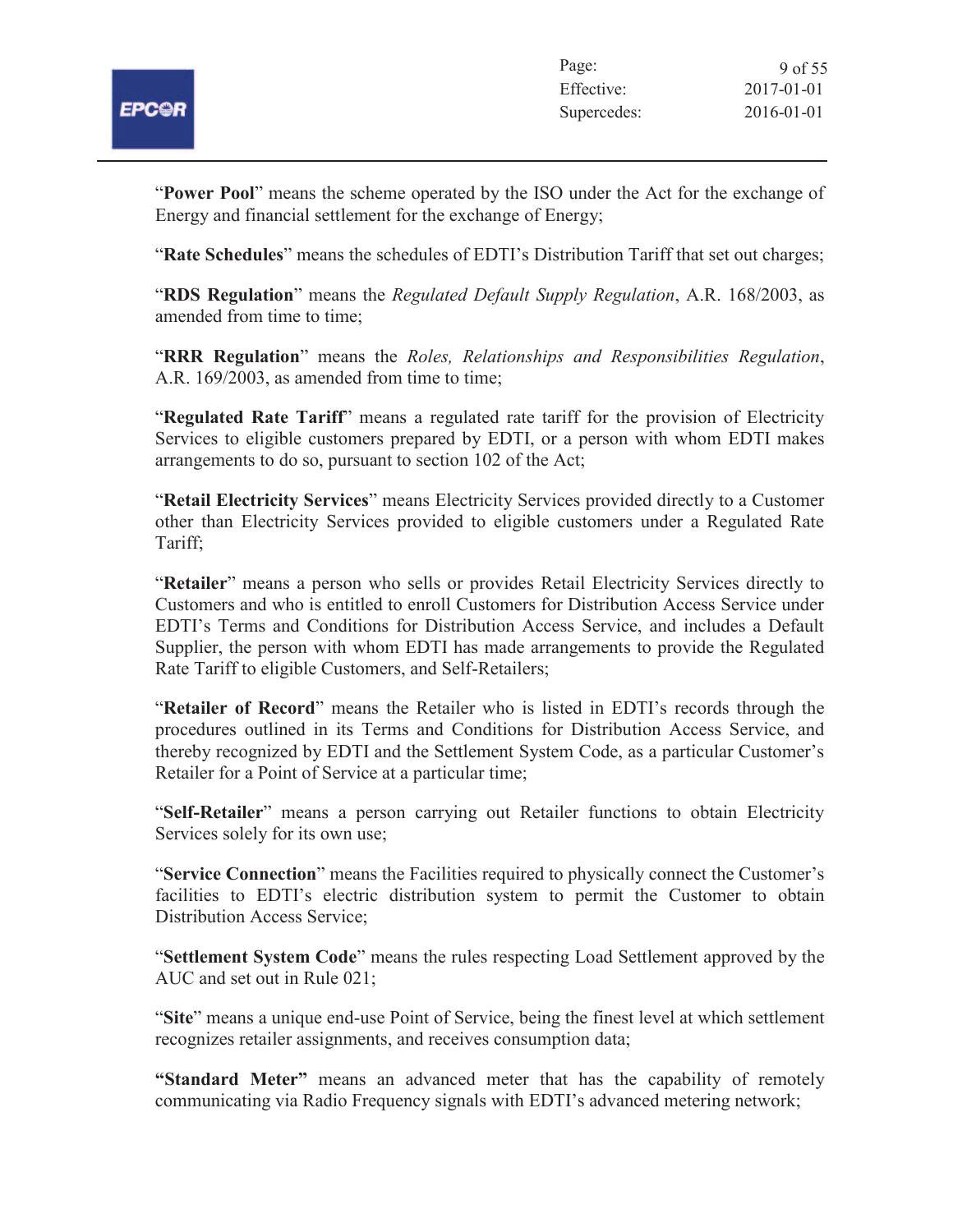

"**System Access Service**" has the meaning given to it in the Act;

"**Transmission Contribution**" means the EDTI Transmission Costs that are applicable to a particular Customer.

**"Transmission Direct-Connect Customer"** means a Customer at a Site that has an interval meter and receives electricity directly from the Transmission System;

**"Transmission System"** means all transmission facilities as defined in the Act that are part of the Interconnected Electric System;

**"Underground Residential Distribution Site" or "URD Site"** means a single family residential Site that is provided with Distribution Access Service by way of a Service Connection that lies within an area serviced by way of underground residential distribution Facilities.

# **1.2 Conflicts**

If there is any conflict between a provision expressly set out in an order of the Commission and these Terms and Conditions, the order of the Commission shall govern.

If there is any conflict between a provision in these Terms and Conditions, as may be amended from time to time, and a provision in an Electric Service Agreement or any other existing or future agreement between EDTI and a Customer relating to a Service Connection or other interconnection to EDTI's electric distribution system or Distribution Tariff Services, the provision in these Terms and Conditions shall govern.

# **1.3 Extended Meanings**

In these Terms and Conditions, words importing the singular number only shall include the plural and vice versa, words importing the masculine gender shall include the feminine and neutral genders and vice versa. Word importing a person shall include person, firm, partnership, corporation, organization or association (including, without limitation, individual members of any unincorporated entity).

# **1.4 Headings**

The division of these Terms and Conditions into sections, subsections and other subdivisions and the insertion of headings are for convenience of reference only and shall not affect the construction or interpretation of these Terms and Conditions.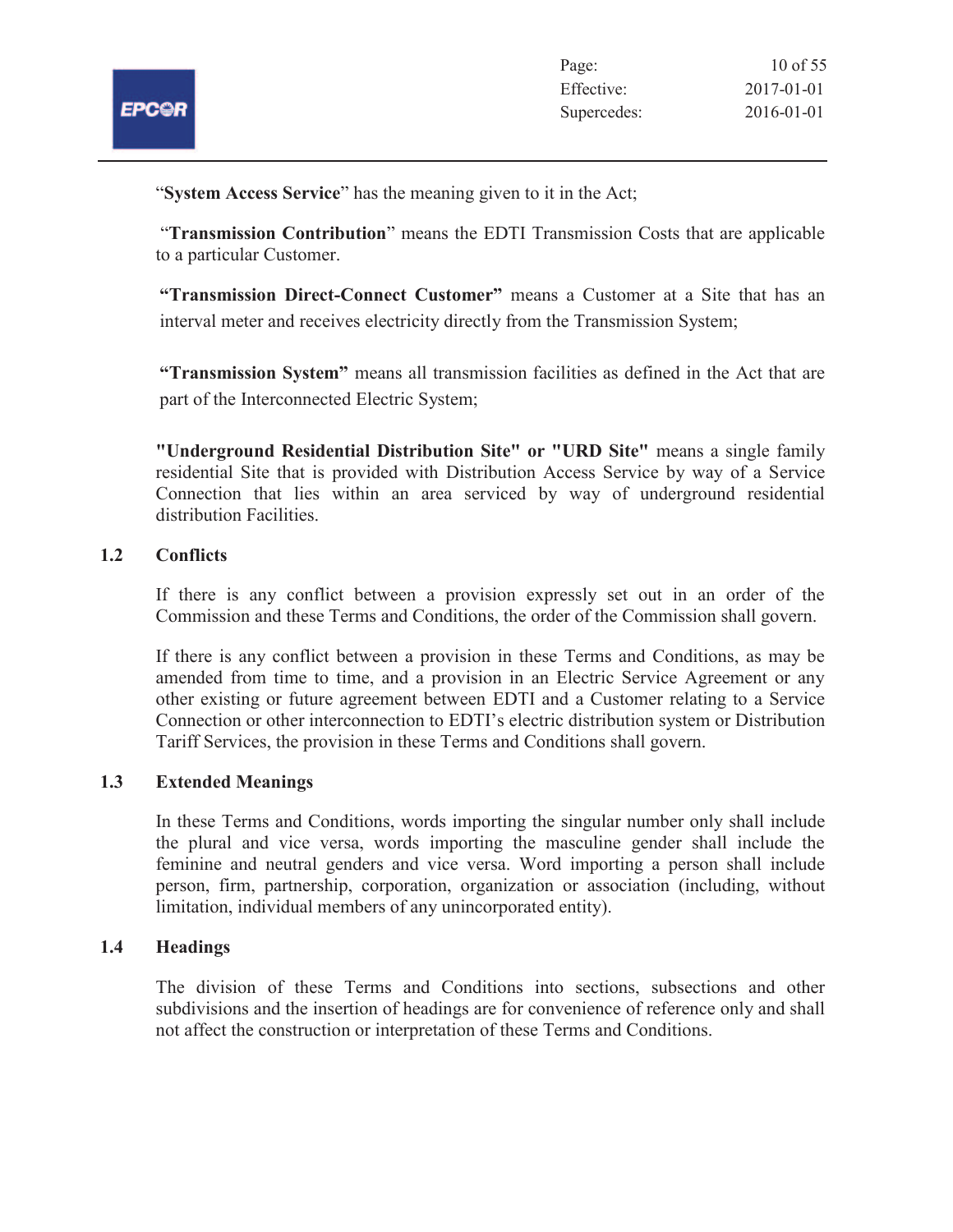

# **1.5 Schedules**

The following schedule is attached to and forms part of these Terms and Conditions:

Schedule A - Available EDTI Investment

Schedule B – Electric Service Agreement

Schedule C – Agreement for Distribution Connection Services

# **ARTICLE 2 - GENERAL PROVISIONS**

# **2.1 Commission Approval**

These Terms and Conditions have been approved by the Commission. EDTI may amend these Terms and Conditions by filing a notice of amendment with the Commission. Included in the notice to the Commission shall be notification of which Customer groups are affected by the amendment and an explanation of how affected Customers will be notified of the amendments. Within 60 days after such notice is filed, the Commission will either acknowledge the notice of the amendment to the Terms and Conditions or direct a further process to deal with the requested change as the Commission deems appropriate. If the Commission acknowledges notice of the amendment, the amendment will take effect upon the date of such acknowledgement.

# **2.2 Customer Guides**

EDTI has developed the Customer Connection Guide, Application Guide to Power Producers and Technical Guideline For Interconnection of Generators to the Distribution System ("Guides") to set out for Customers understand the normal requirements of EDTI in relation to interconnections to EDTI's electric distribution system including requirements intended to ensure the safety of its employees and the safety and reliability of its electric distribution system. EDTI will amend the Guides, from time to time, to reflect changes to the electric utility industry, changes in EDTI's requirements or the changing needs of EDTI's Customers. A copy of the Guides, and amendments to the Guides, will be filed with the Commission for information purposes. While EDTI will endeavour to follow practices in the Guides, these practices will not appropriately cover every situation that may arise and it may be necessary to deviate from the Guides. A copy of the Guides can be accessed on EDTI's website at:

https://www.epcor.com/products-services/power/construction-renovations/new-power-connection/Pages/ connection-process.aspx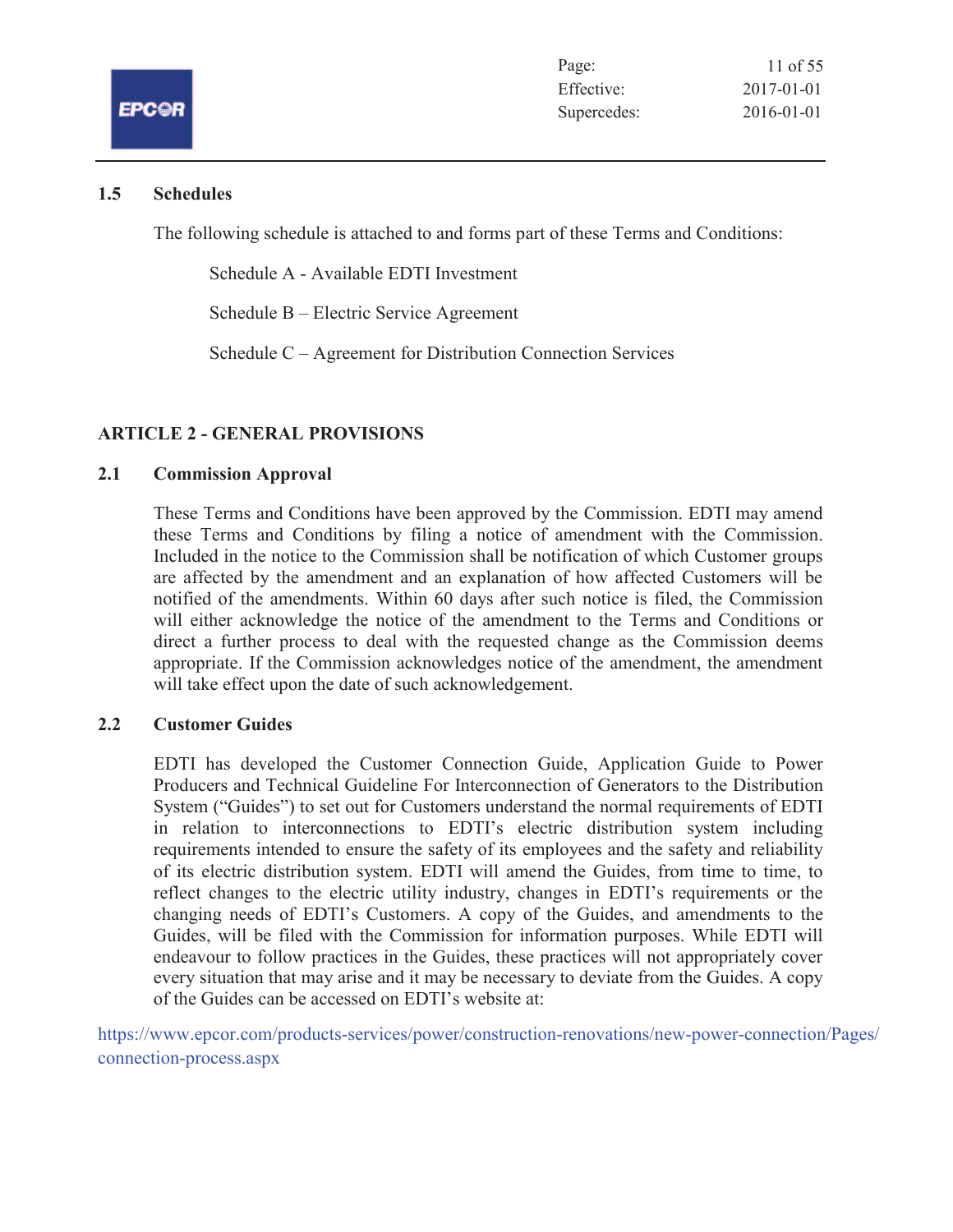|              | Page:       | 12 of 55   |
|--------------|-------------|------------|
| <b>EPC@R</b> | Effective:  | 2017-01-01 |
|              | Supercedes: | 2016-01-01 |
|              |             |            |

# **2.3 Fees and Other Charges**

EDTI will provide all standard services hereunder pursuant to the Distribution Tariff. All additional, supplementary or extra non-discretionary services provided by EDTI to a Customer will be charged a separate rate or fee such as those included, without limitation, in the Fee Schedule.

# **2.4 Billing Customers**

EDTI may bill the Customers directly for Customer Contributions, meter tests and other services covered in these Terms and Conditions. A late payment charge of 2.0% per month (26.82% per annum) is applied if the Customer's payment has not been received by EDTI before one month from the date the bill was issued. The Customer is charged a dishonoured cheque charge for each cheque returned for insufficient funds as set forth in the Fee Schedule.

# **ARTICLE 3 - APPLICATION FOR SERVICE CONNECTION**

### **3.1 Information Requirements**

To enable EDTI to provide the requested service, applicants for service shall supply information regarding the location of the premises to be served, the Customer's Connected Load and preferred supply conditions and the manner in which the Service Connection will be utilized, credit information or reference and any other information that may be required by EDTI. The Customer shall refer to EDTI's Customer Connection Guide for customary information requirements.

Upon receipt of the required information, EDTI will advise the applicant of the type and character of the Service Connection it will furnish to the Load Customer, and any special conditions that must be satisfied.

#### **3.2 Application**

EDTI reserves the right to verify the identity of the Customer and the accuracy of the information provided and to require the Customer to sign an application in writing on forms provided by EDTI.

For commercial and industrial Customers, written acceptance specifying the Customer has agreed to these Terms and Conditions must be received by EDTI before construction of the service will proceed.

A Customer may be required to sign a Commitment Agreement before construction of the Service Connection will proceed.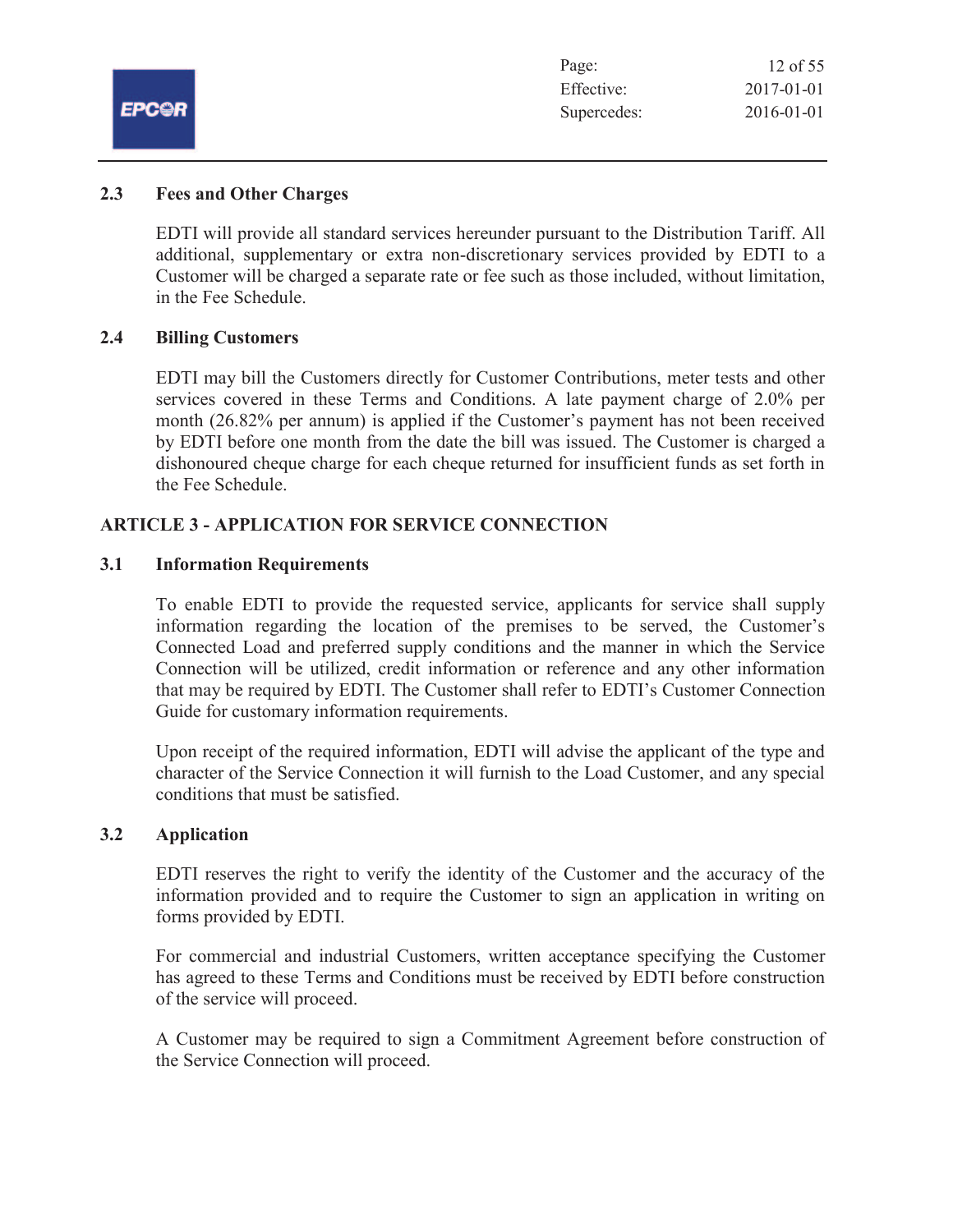

A Retailer or any other person acting as an agent of a Customer may apply for a Service Connection on behalf of the Customer. The Retailer or agent must provide EDTI, in a form acceptable to EDTI, verifiable authorization from the Customer to make the application.

# **3.3 Rejection of Application**

EDTI may, without limitation, reject any applicant's request for a Service Connection when:

- (a) the Customer does not have currently in force all authorizations that may be required for the installation of the Service Connection in accordance with Section 4.5; or
- (b) EDTI determines that the form of the Electric Service Agreement is not appropriate for the Service Connection due to its unique nature and the Customer refuses to enter into an alternate form of agreement acceptable to EDTI; or
- (c) any representation made by the applicant or the Customer to EDTI for the purpose of obtaining a Service Connection is, in EDTI's opinion, fraudulent, untruthful or misleading; or
- (d) the Customer has not, when requested by EDTI to do so, provided a signed written application for a Service Connection, Electric Service Agreement or Commitment Agreement; or
- (e) the type of Service Connection applied for is not available or not normally provided by EDTI in the locality where the Service Connection is requested; or
- (f) the requirements of the Customer Connection Guide have not been met; or
- (g) the proposed Connected Load, in EDTI's opinion, have unusual characteristics that might adversely affect the quality of service supplied to other Customers, the public safety, or the safety of EDTI's personnel or EDTI's Facilities.

# **3.4 Customer Contracts**

# **3.4.1 Electric Service Agreement**

The following Customers must sign an Electric Service Agreement in respect of a Service Connection substantially in the form of the Electric Service Agreement attached as Schedule B: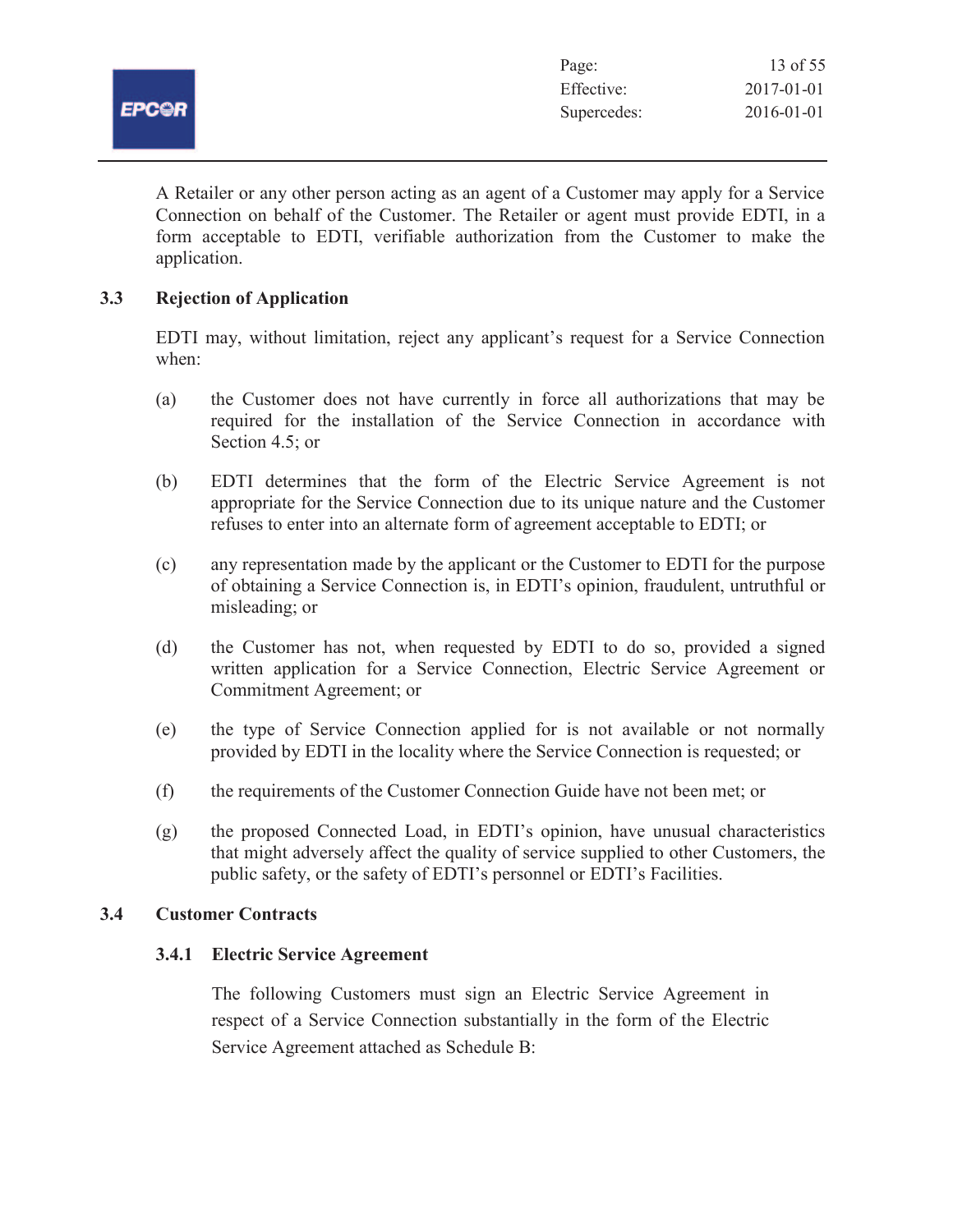- (a) a Customer at a new site having a transformer capacity of 2,500 kVA or higher, and
- (b) a Customer that requests modifications to its Service Connection at an existing site, where the transformer at the site will have a capacity of 2,500 kVA or greater after the modifications have been completed.

The following Customers must sign an Electric Service Agreement in respect of a Service Connection substantially in the form of the Electric Service Agreement attached as Schedule C:

- (a) a Customer at a new site having a Forecast Peak Demand of 150 kVA up to 2,499 kVA, and
- (b) a Customer that requests modifications to its Service Connection at an existing site, where the Forecast Peak Demand at the site will have a capacity of 150 kVA up to 2,499 kVA after the modifications have been completed.

Other Customers connected or connecting to EDTI's electric distribution system may be required by EDTI to sign an Electric Service Agreement in respect of a Service Connection. Customers with a Forecast Peak Demand of less than 150 kVA generally are not required to sign an Electric Service Agreement. The Electric Service Agreement shall be signed by the Customer and not by a Retailer or any other person acting as an agent of the Customer.

The initial term of the Customer's Electric Service Agreement shall be effective on the date service is first made available to the Point of Service.

If the Customer continues to take service beyond the initial term, the Electric Service Agreement remains in effect until terminated by either party in accordance with Article 13.

# **4.4.2 Commitment Agreement**

EDTI, in its sole discretion, may require a Customer to sign a Commitment Agreement, to be in effect until an Electric Service Agreement is executed or the request for a Service Connection has been cancelled.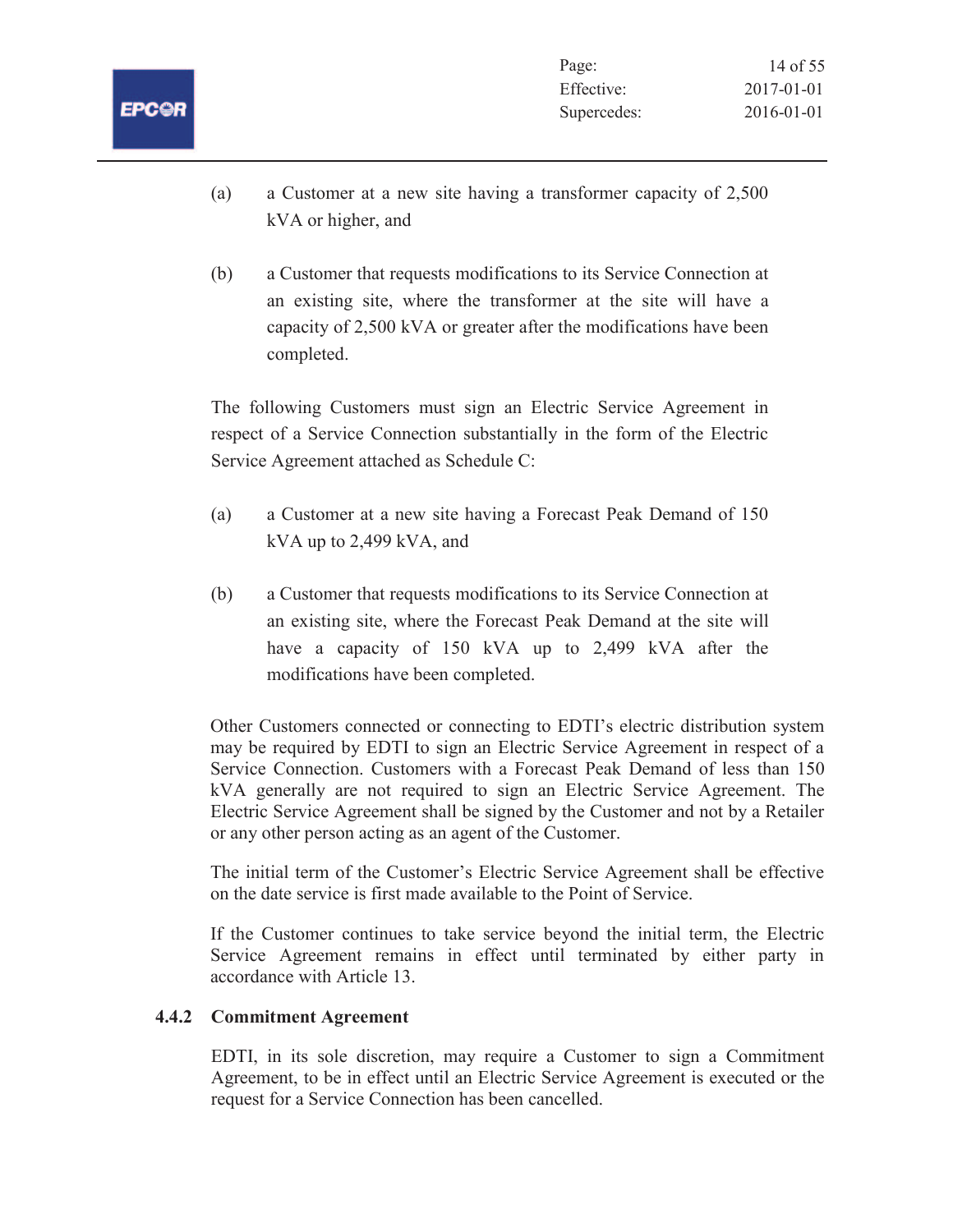| 15 of 55         |
|------------------|
| $2017 - 01 - 01$ |
| $2016 - 01 - 01$ |
|                  |

# **4.4.3 Transfer of Contractual Obligations**

All services, whether or not they require EDTI assignment consent, that are properly transferred to an affiliate or successor taking over the operation of an existing facility shall be subject to the terms of the previous Customer's Electric Service Agreements and billing and Demand history. Any change in service requirements as a result of such transfer shall be made in accordance with these Terms and Conditions. The existing contractual arrangements will remain in place until any new agreements have been approved and accepted by both parties.

# **3.5 Authorizations**

The Customer for a Service Connection shall be responsible for obtaining all permits, certificates, licenses, inspections, reports, and other authorizations necessary for the installation and operation of the Service Connection. EDTI shall not be required to commence or continue installation or operation of a Service Connection unless and until the Customer has complied with the requirements of all governmental authorities, permits, certificates, licenses, inspections, reports and other authorizations, all right-ofway agreements, and all of EDTI's requirements applicable to the installation and operation of the Service Connection. EDTI reserves the right, but is not obligated, to verify that all necessary authorizations have been obtained by applicants and Customers.

#### **3.6 Temporary Service**

Where EDTI reasonably believes that a requested service will be temporary, it may require the Customer requesting the service to pay EDTI in advance of a Service Connection, the estimated cost of Facilities plus the estimated cost of installation and removal of Facilities necessary for the desired service, less the value of the salvaged material.

#### **3.7 Information and Requirements for Service**

#### **3.7.1 Service Connection Information**

Upon request, EDTI shall provide to the Customer information on the method and manner of making Service Connections. Such information may include a copy of EDTI's Customer Connection Guide, a description of the Service Connection available, location of entrance Facilities, Point of Service and metering equipment, and Customer and EDTI responsibilities for installation of facilities.

#### **3.7.2 Customer Usage Information**

EDTI shall provide standard Customer Usage Information to an agent or consultant, acting on behalf of a Customer, upon request and only after receiving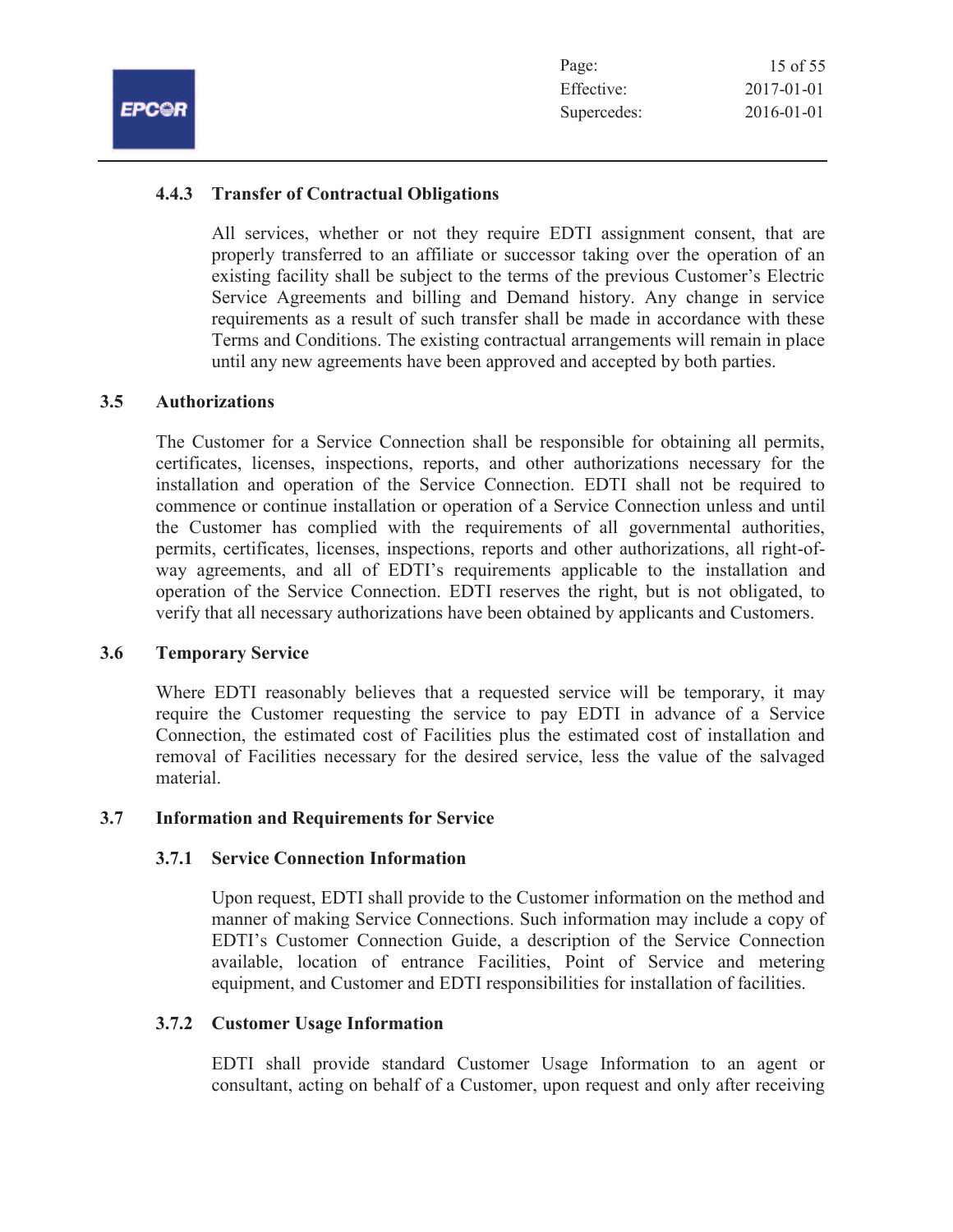

written consent to such disclosure from the Customer, for the 12-month period preceding the date of the request or for such shorter period for which EDTI has collected that information.

Prior to requesting EDTI to release Customer Usage Information, the agent or consultant shall be responsible for obtaining and providing to EDTI the written authorization from the Customer referred to above in a form satisfactory to EDTI.

Customer Usage Information will be provided by EDTI at no cost.

### **3.8 Connection Fee**

The Standard Connection Fee set out in the Fee Schedule will be charged to the Customer at the time of construction.

### **3.9 Construction Loads in Underground Residential Distribution Areas**

This section applies to URD Sites.

Where the electricity provided to a URD Site is to be used for construction purposes, the Customer will limit electricity consumption at the Site to a maximum continuous load of not greater than 30 Amps.

Where continuous electricity consumption (such as electric heater loads used during construction) of greater than 30 Amps will be required at the URD Site, the Customer must notify EDTI and apply for the installation of a temporary Service Connection that is capable of handling the higher load. The Customer requesting the temporary Service Connection will pay EDTI the cost of any required Facilities plus the cost of installation and removal of such Facilities necessary for the temporary Service Connection, less the value of the salvaged material. EDTI, at its sole discretion, may require the Customer to pay these costs in advance of the installation of the temporary Service Connection, in which case the costs will be based on estimates prepared by EDTI.

Should an outage occur on a Service Connection for a URD Site where electricity is being used for construction purposes and EDTI determines at its sole discretion that the outage was caused by a maximum continuous load of greater than 30 Amps at the URD Site, then the Customer responsible for the Site will be required to pay the URD Site Construction Overload Outage Response Fee set out in the Fee Schedule. EDTI will only fully re-energize the Service Connection if the Customer at the URD Site confirms to EDTI's satisfaction that the consumption at the Site will be reduced to a maximum continuous consumption of no greater than 30 Amps. If the Customer fails to do so, or if EDTI is unable through reasonable efforts to contact the Customer, then EDTI will only re-connect and re-energize the Service Connection at 120 V.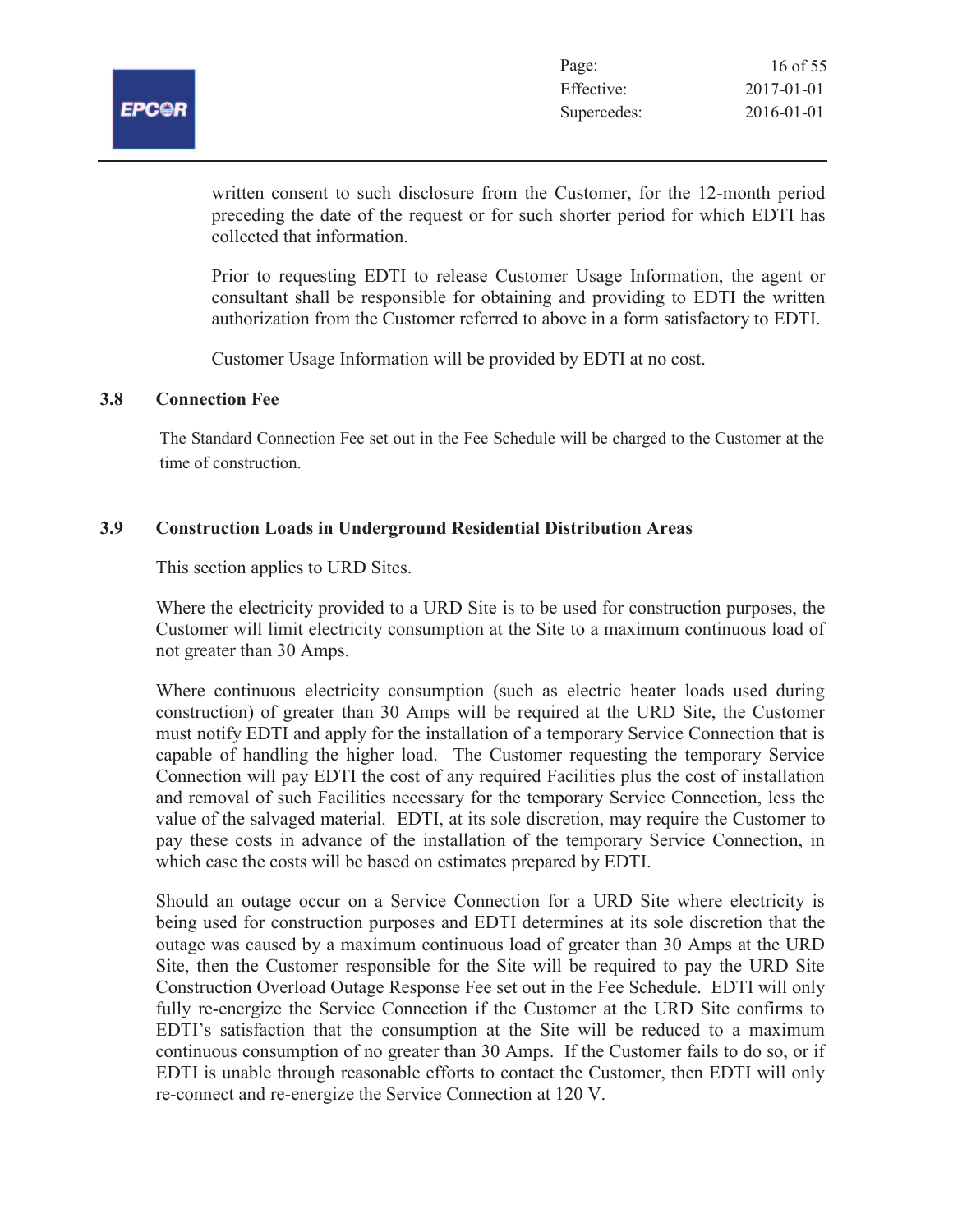|              | Page:       | 17 of 55   |
|--------------|-------------|------------|
|              | Effective:  | 2017-01-01 |
| <b>EPCOR</b> | Supercedes: | 2016-01-01 |
|              |             |            |

If two or more outages occur at a URD Site where electricity is being used for construction purposes and EDTI determines at its sole discretion that the outages were caused by a maximum continuous load of greater than 30 Amps at the URD Site, then in addition to the other steps that EDTI may take under this Section, EDTI may, at its sole discretion, take any one or more of the actions described in Section 12.2.

# **ARTICLE 4 - SERVICE REQUIREMENTS AND FACILITIES**

### **4.1 Scheduling for Service Connection**

After the Customer has complied with EDTI's application requirements and has been accepted for service by EDTI and complied with the requirements of Section 4.5 and all other local construction, safety standards or regulations, EDTI shall schedule that Customer for Service Connection.

# **4.2 Protection of EDTI's Equipment**

### **4.2.1 Interference with EDTI Facilities**

The Customer shall not install or allow to be installed on property owned or controlled by the Customer any temporary or permanent structures that could interfere with the proper and safe operation of EDTI's Facilities or result in noncompliance with applicable statutes, regulations, standards or codes.

# **4.2.2 Protection of Installed Facilities**

The Customer shall furnish and maintain, at no cost to EDTI, the necessary space, housing, fencing, barriers, and foundations for the protection of the Facilities to be installed upon the Customer's premises. If the Customer refuses, EDTI may, at its option, furnish and maintain, and charge the Customer for furnishing and maintaining, the necessary protection. Such space, housing, fencing, barriers and foundations shall be in conformity with applicable laws and regulations and subject to EDTI's specifications and approval.

#### **4.2.3 Power Factor**

A Customer shall design, install and operate its facilities in such a manner as to maintain a Power Factor of not less than 90%. EDTI may require any Customer not satisfying this Power Factor requirement to furnish, install, and maintain, or EDTI may install at the Customer's cost, such remedial or corrective equipment as EDTI may deem necessary under the circumstances.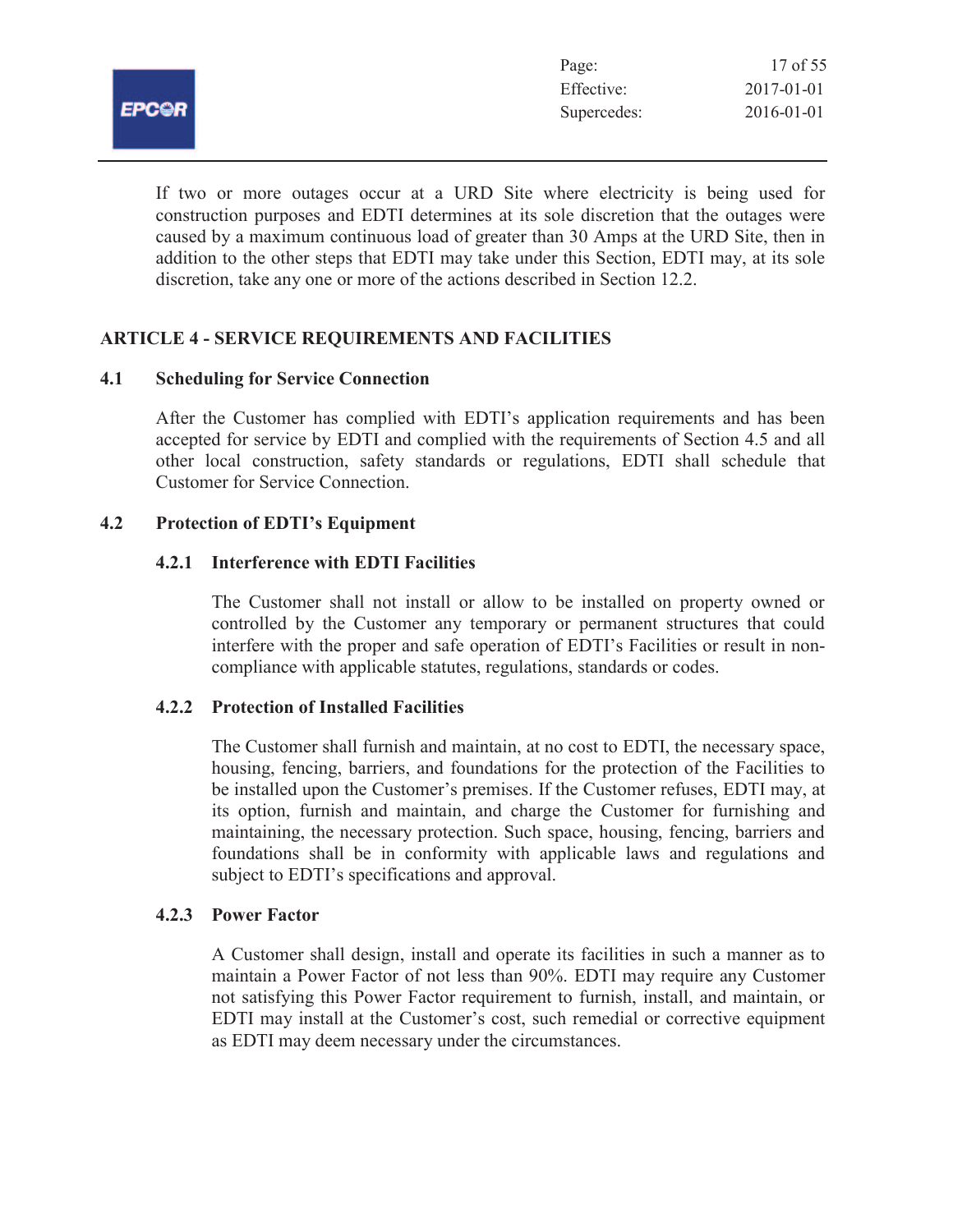| Page:       | 18 of 55         |
|-------------|------------------|
| Effective:  | $2017 - 01 - 01$ |
| Supercedes: | 2016-01-01       |

# **4.2.4 Compliance with Requirements and Use of Service Connection**

The Customer shall ensure that its facilities comply with the applicable requirements of the *Canadian Electrical Code* and with any other technical guidelines that may be issued from time to time by EDTI. The Customer shall not use its Service Connection or Distribution Tariff Services in a manner so as to cause interference with any other Customer's use of a Service Connection or Distribution Tariff Services such as abnormal voltage levels, frequency levels and harmonic levels. At EDTI's request, the Customer shall take whatever action is required to correct the interference or disturbance at the Customer's expense.

### **4.2.5 Operation of Generator Facilities**

Notwithstanding the provisions in Article 9, the Customer shall not, without the written consent of EDTI, use its own generator facilities in parallel operation with EDTI's electric distribution system.

#### **4.3 Relocation of Facilities**

The Customer shall pay all costs of relocating EDTI's Facilities at the Customer's request, for the Customer's convenience, or if necessary to remedy any violation of law or regulation caused by the Customer. If requested by EDTI, the Customer shall pay the estimated cost of the relocation in advance.

#### **4.4 Extensions**

A Customer shall not extend or permit the extension of facilities connected to EDTI's distribution system beyond property owned or occupied by that Customer for any Point of Service.

# **ARTICLE 5 - RIGHTS OF WAY AND ACCESS TO FACILITIES**

#### **5.1 Easements**

At the request of EDTI, the Customer shall grant, or cause to be granted, to EDTI, without cost to EDTI, such easements or rights-of-way over, upon or under the property owned or controlled by the Customer as EDTI reasonably requires for the construction, installation, maintenance, repair, and operation of the Facilities required for a Service Connection and the performance of all other obligations required to be performed by EDTI hereunder.

# **5.2 Right of Entry**

EDTI's employees, agents and other representatives shall have the right to enter a Customer's property without cost to EDTI at all reasonable times for the purpose of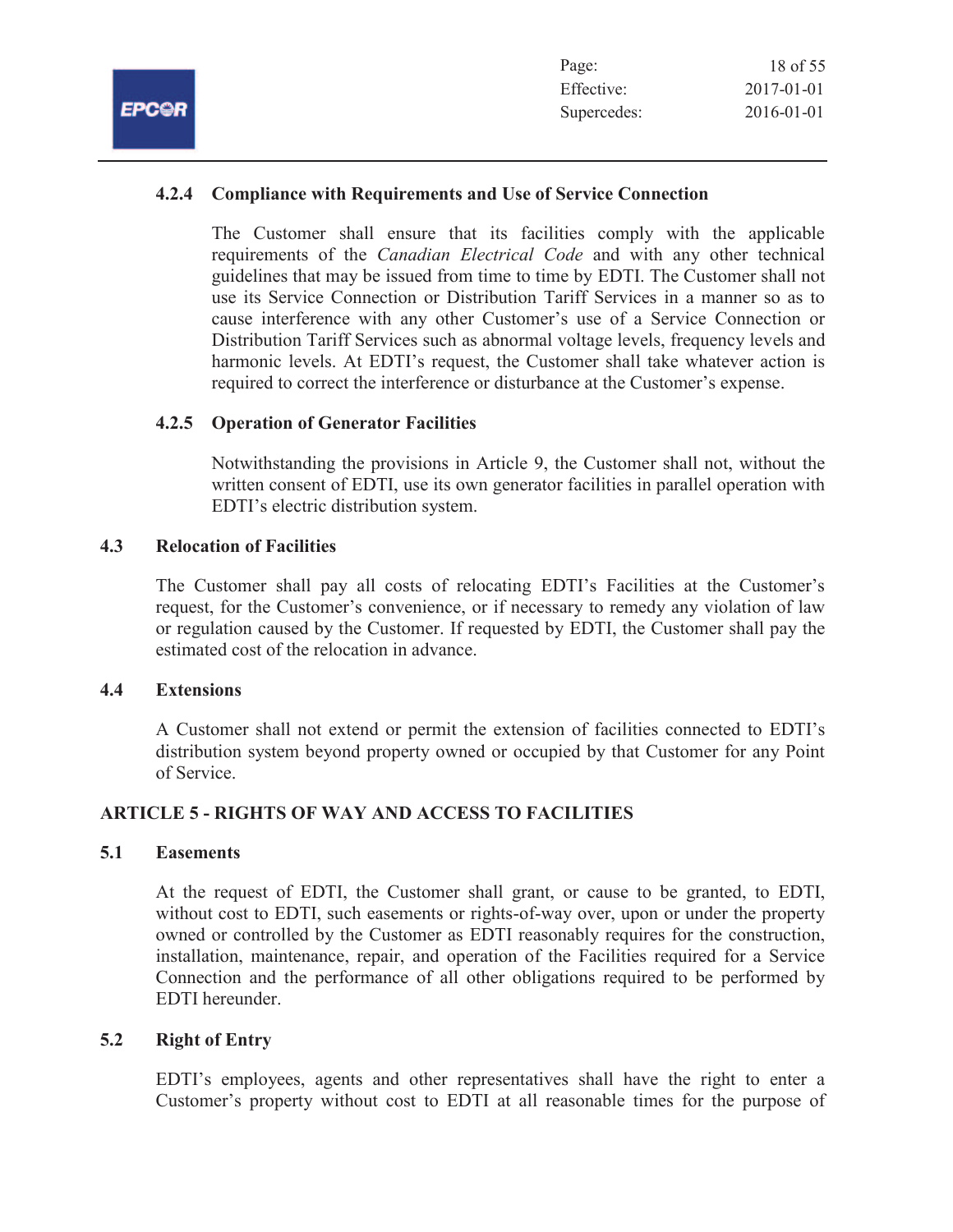| والتنا<br>. Р<br><b>STEP</b> |
|------------------------------|
|                              |

| Page:       | 19 of $55$       |
|-------------|------------------|
| Effective:  | $2017 - 01 - 01$ |
| Supercedes: | 2016-01-01       |

installing, maintaining, replacing, testing, monitoring, reading or removing EDTI's Facilities and for any other purpose incidental to the provision of a Service Connection and the Customer shall not prevent or hinder EDTI's entry. EDTI will endeavour to provide reasonable notice to the Customer when it requires entry to the Customer's property. EDTI may charge a no access fee as set forth in the Fee Schedule any time EDTI's entry is prevented or hindered. EDTI's applicable Distribution Tariff Policies will apply where EDTI's access to the meter is prevented or hindered.

# **5.3 Vegetation Management**

In all agreements between the Customer and EDTI regarding the management of vegetation where EDTI owns the Facilities, the Customer is required to give EDTI permission to manage and remove vegetation on the property owned or controlled by the Customer and the right to maintain proper clearances in accordance with the Alberta Electrical and Communications Utility Code. EDTI will make reasonable effort to notify the Customer before such work is performed.

In all agreements between the Customer and EDTI regarding the management of vegetation where the Customer owns the electrical distribution, the Customer shall be responsible for managing vegetation on the property owned or controlled by the Customer to maintain proper clearances and reduce the risk of contact with EDTI's Facilities. At the request of the Customer and if necessary, EDTI will make reasonable efforts to de-energize the Customer's Service Connection at no cost to the Customer to allow Customer to manage vegetation as required by this section. EDTI may, at the Customer's expense, perform the work that EDTI determines is reasonably required to maintain the integrity of EDTI's electric distribution system. EDTI shall make reasonable efforts to notify the Customer before such work is performed

# **ARTICLE 6 - DISTRIBUTION AND TRANSMISSION EXTENSION**

# **6.1 General Requirements**

# **6.1.1 EDTI Investment**

The investment available from EDTI in relation to the extension of service to a Customer is set out in Schedule A and will apply to the types of services specified in Schedule A. The Forecast Peak Demand will be used for establishing the investment available and the Contracted Minimum Demand.

#### **6.1.2 Estimated Cost**

Upon an applicant's request for a Service Connection, EDTI shall prepare a proposal outlining the estimated cost of the Service Connection and Customer Contribution to be paid by the applicant.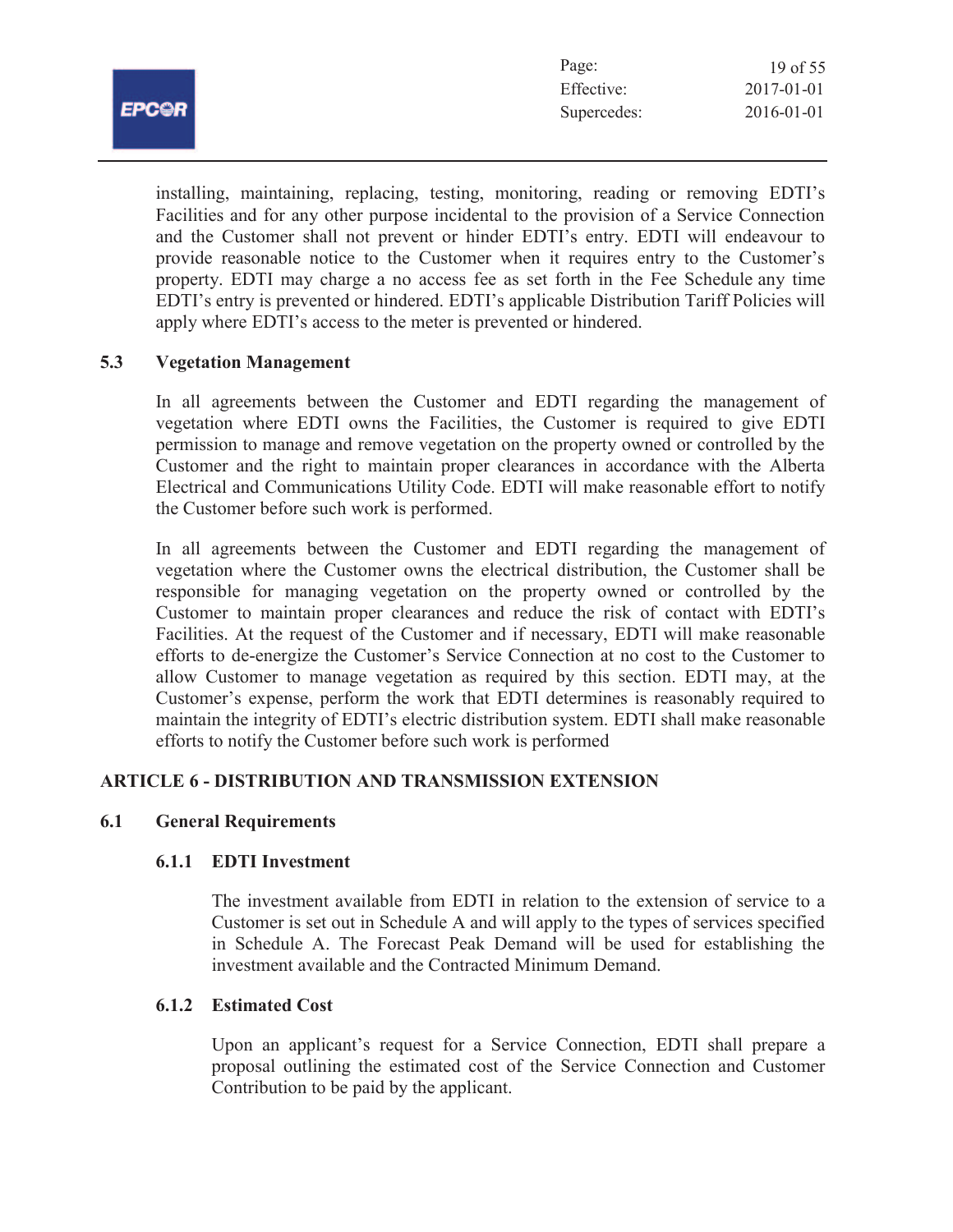

# **6.1.3 Agreement in Writing**

All agreements requiring payment by the Customer or investment by EDTI shall be in writing and signed by each party.

# **6.1.4 Application**

The provisions of this Article 7 apply to those Customers who, in EDTI's judgement, will have a permanent Service Connection with EDTI. Customers for temporary service shall be governed by Section 4.6 concerning temporary service applications.

### **6.1.5 Changes**

The payment, if any, required by Section 7.1.2 is based on EDTI's assumption respecting the method of construction and the routing of the Facilities required to serve the Customer in accordance with the Customer's request for a Service Connection. If the assumed method of construction or routing of Facilities is changed for reasons beyond EDTI's reasonable control as a result of which EDTI would incur costs in excess of those estimated on the basis of such assumptions, then the Customer shall pay to EDTI the amount by which the cost of such changed method of construction and/or routing of Facilities is estimated by EDTI to exceed such costs as originally estimated. EDTI will outline the estimated costs and the Customer shall make payment to EDTI as set out in the Customer's proposal as so revised, provided that in such case the Customer shall have the right to cancel its Electric Service Agreement by paying to EDTI all costs then incurred by EDTI in respect of the Service Connection requested.

# **6.2 Determination of Distribution Extension Costs and Distribution Contributions**

#### **6.2.1 Distribution Extension Costs**

The Distribution Extension Costs incurred by EDTI in extending service to a Customer may consist of the following:

- (a) the local Facilities required to extend service for the sole purpose of an individual Customer;
- (b) where a new extension will serve a number of new Customers, an amount that represents a share of the total capital cost of the shared extension as follows:

(Customer's Forecast Peak Demand) X (Distribution Extension Costs) (Total expected demand served by extension)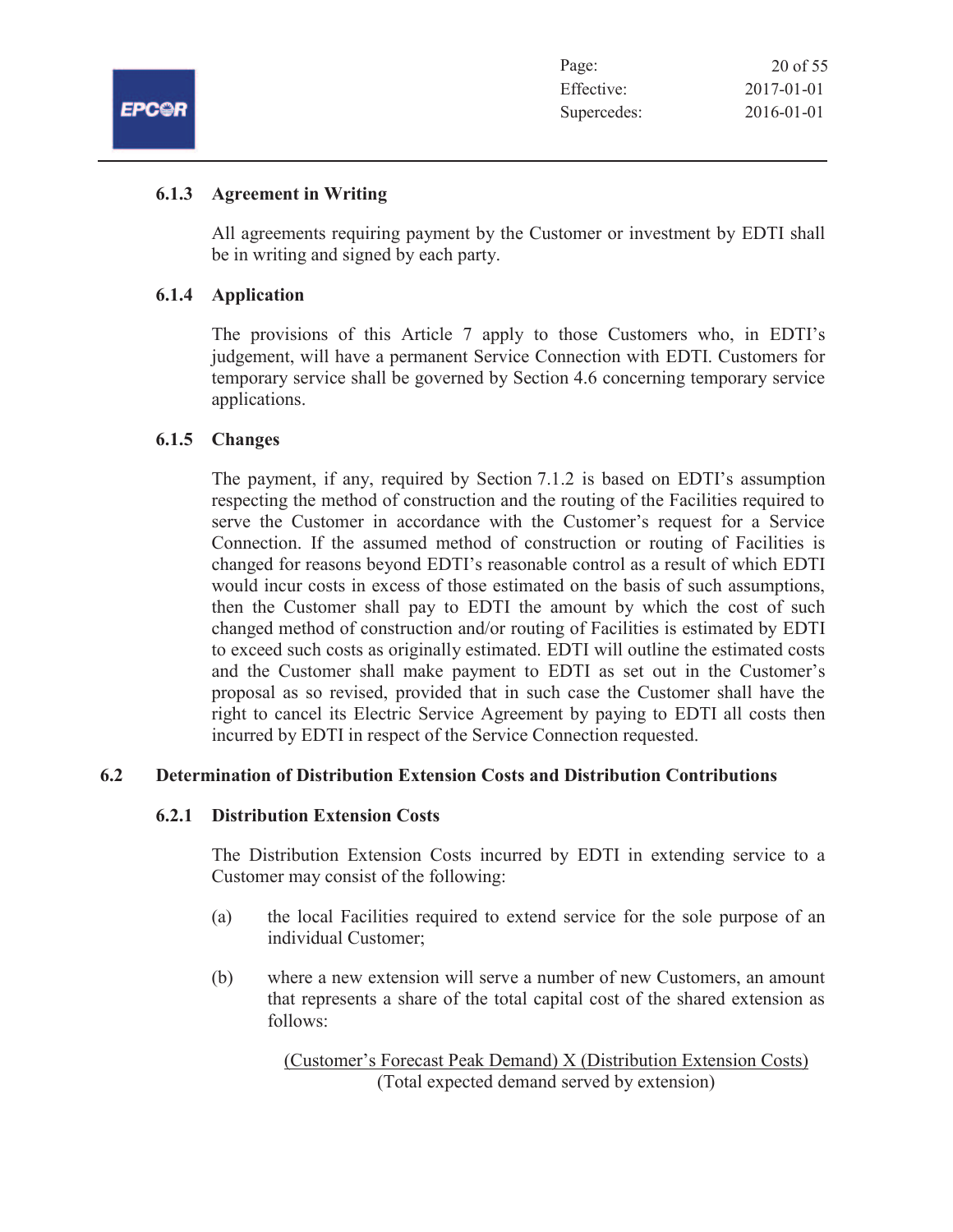| Page:       | 21 of 55   |
|-------------|------------|
| Effective:  | 2017-01-01 |
| Supercedes: | 2016-01-01 |

- (c) if the Customer extension requires an upgrade to EDTI's Facilities, the upgrade costs incurred by EDTI may form part of the Customer's extension cost; and
- (d) if a Customer or a well defined group of Customers request EDTI to advance the upgrade of existing Facilities, the costs of the upgrade including but not limited to, incremental higher costs associated with construction in a season other than what would be normally be done, carrying costs, and higher construction costs associated with additional mobilization and demobilization from advancing the construction of Facilities, may be classified as customer-related.

# **6.2.2 Customer Distribution Contribution**

If the total Distribution Extension Costs are less than the investment available from EDTI as specified in the Fee Schedule for the service, the Customer will not be required to make any contribution. In all other cases, the Customer will be required to pay a Distribution Contribution and an agreement for payment of the Distribution Contribution must be made between the Customer and EDTI before any work on the extension is commenced.

Under no circumstances will the level of Available EDTI Investment exceed the Distribution Extension Costs.

# **6.3 Determination of EDTI Transmission Costs and Transmission Contributions**

# **6.3.1 EDTI Transmission Costs**

EDTI may incur transmission costs ("EDTI Transmission Costs") as a result of entering into contracts for provision of System Access Service in support of Customers' electricity supply requirements. EDTI Transmission Costs include but are not limited to contributions and application fees made by EDTI in respect of a Point of Delivery providing System Access Service to a Customer. The EDTI Transmission Costs incurred by EDTI in extending service to a single Customer served from one Point of Delivery, the Customer's Transmission Contribution will be equal to the total EDTI Transmission Costs incurred by EDTI.

# **6.3.2 Customer Transmission Contribution**

If a Transmission Contribution is applicable to a Customer, then an agreement for payment of the Transmission Contribution must be made between the Customer and EDTI before any work on the extension is commenced.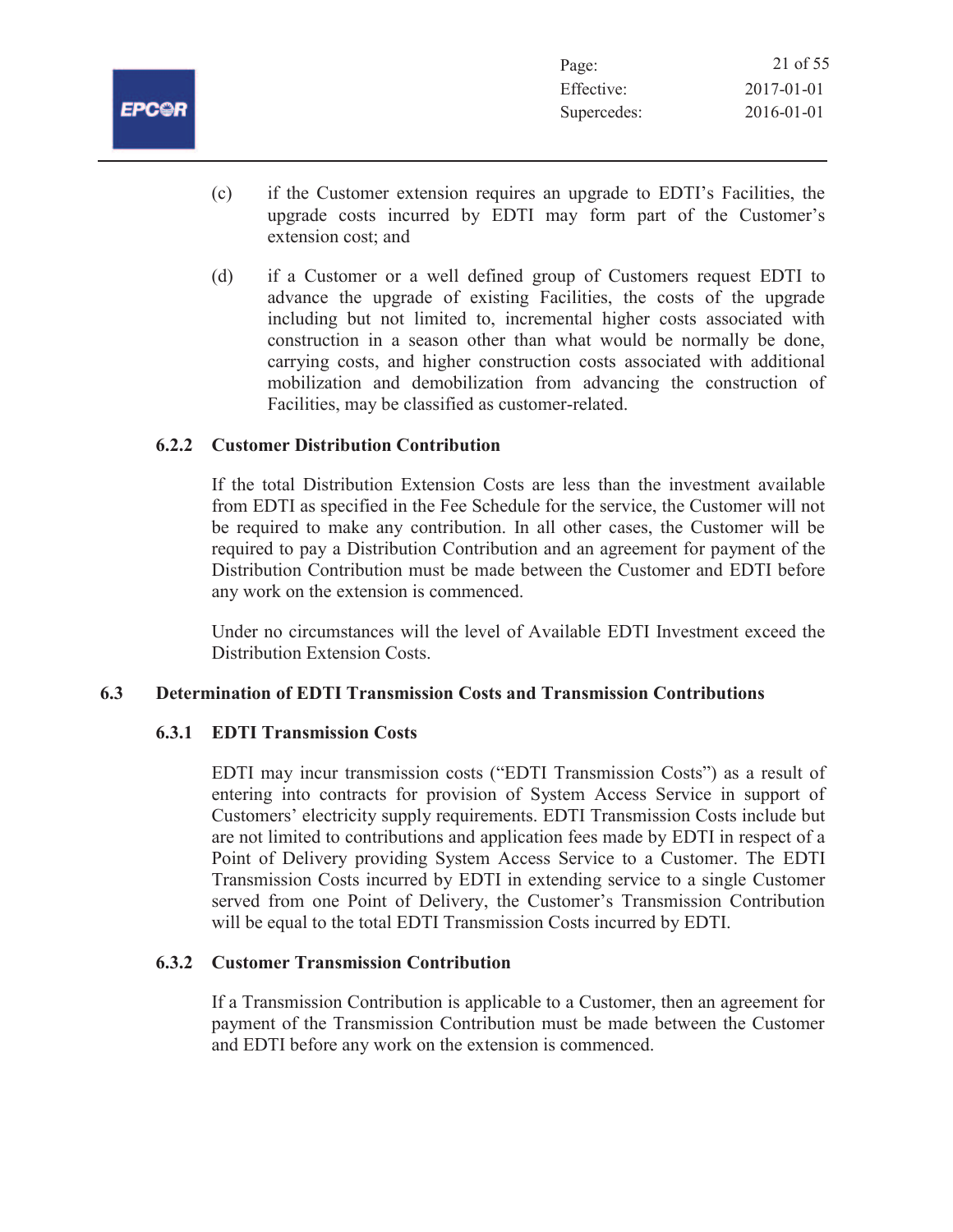

### **6.4 Changes in Point of Delivery Demand**

EDTI reserves the right to pass through to the Customer any costs from the ISO incurred by it as a direct result of:

- (a) EDTI being required to establish a new POD contract, or increase to the contract demand in an existing POD contract, or
- (b) a change in the Customer's service requirements resulting in costs that EDTI would not otherwise recover, or
- (c) the Customer terminating service as provided Section 13.2.

# **6.5 Refunds of Contributions**

When a Customer provides a Distribution Contribution under section 7.2 to obtain service at Point of Service, EDTI may refund a portion of the contribution if the events referred to in this Section occur during the initial term of the Customer's Electric Service Agreement.

### **6.5.1 Change in Contracted Minimum Demand**

A Customer at an existing Point of Service may receive a refund where an Electric Service Agreement with an increased Contracted Minimum Demand is executed as described in the section "Changes to Service Requirements".

# **6.5.2 Cost Sharing**

If a new Customer shares the costs of an existing extension, a Customer may receive a refund based on the proportion of the costs of the shared extension that are used by the new loads relative to the total load supplied by the shared extension. Refunds, in whole or in part, are made without interest to the current Customer at the Point of Service.

No refund in relation to a Distribution Contribution shall be payable unless an event referred to in this Section occurs during the initial term of the Electric Service Agreement.

Customer Transmission Contributions may be refunded to a Customer in whole or in part, if EDTI receives a refund of EDTI Transmission Costs which can be attributed to the Customer.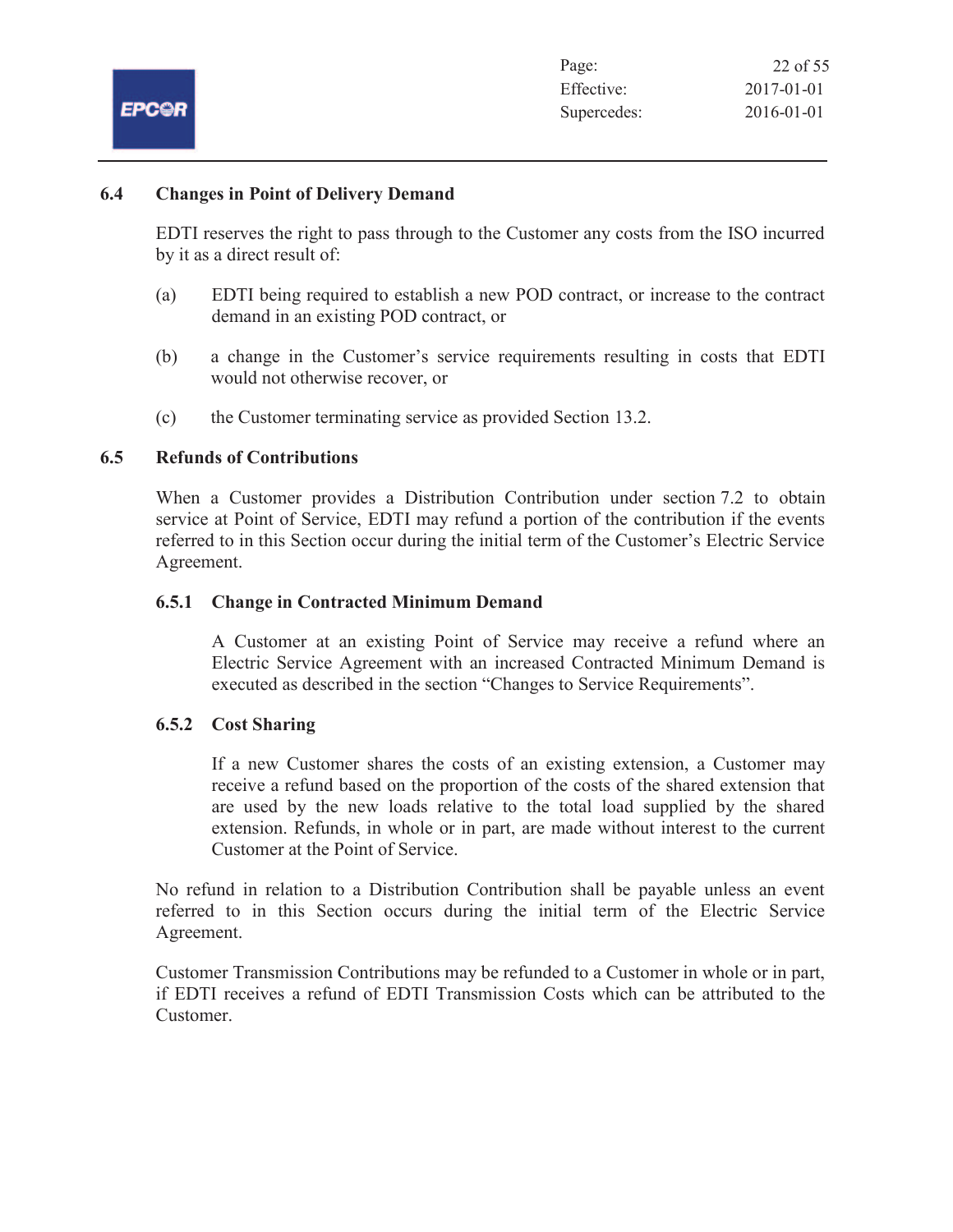|              | Page:       | 23 of 55   |
|--------------|-------------|------------|
|              | Effective:  | 2017-01-01 |
| <b>EPCOR</b> | Supercedes: | 2016-01-01 |
|              |             |            |

# **6.6 Delay in Taking Service**

In circumstances where EDTI will install Facilities to serve a subdivision or a multiple dwelling residence, and it is determined that service will not be taken within twelve (12) months of the In-service Date, the Customer shall pay for the entire cost of the new extension. For each Point of Service in the subdivision or multiple dwelling residence that is energized within five (5) years of the In-service Date, EDTI will refund the payment for each Point of Service based on any applicable Available EDTI Investment level specified in Schedule A. Otherwise, EDTI shall be entitled to retain such payment as compensation for its costs incurred.

# **6.7 Conversion from Overhead to Underground Service**

A Customer may request that existing EDTI Facilities be converted from overhead to underground service. The Customer, or any other person who is acting on behalf of a Customer and who provides EDTI with verifiable authorization from the Customer, will be charged for all costs incurred by EDTI in connection with the conversion, including, without limitation, the following:

- (a) the present value of future revenue streams associated with the existing Facilities which are being removed, plus
- (b) the estimated cost of removing the existing Facilities, less the estimated salvage value, plus
- (c) the estimated cost for the installation of the new underground Facilities, less any investment that may be available from EDTI as specified in Schedule A**.**

# **ARTICLE 7 - SERVICE CONNECTION**

# **7.1 Customer Responsibility**

# **7.1.1 Facilities and Service Connection**

The Customer shall be responsible for the installation and condition of all facilities on the Customer's side of the Point of Service including all Civil Work in relation to the Service Connection. The Customer shall be responsible for any destruction of or damage to EDTI's Facilities where the destruction or damage is caused by a negligent act or omission or wilful misconduct of the Customer, its directors, officers, agents, employees and representatives or anyone permitted by the Customer to be on the premises.

The Customer shall comply with all applicable requirements of EDTI in relation to its Service Connection and interconnection with EDTI's electric distribution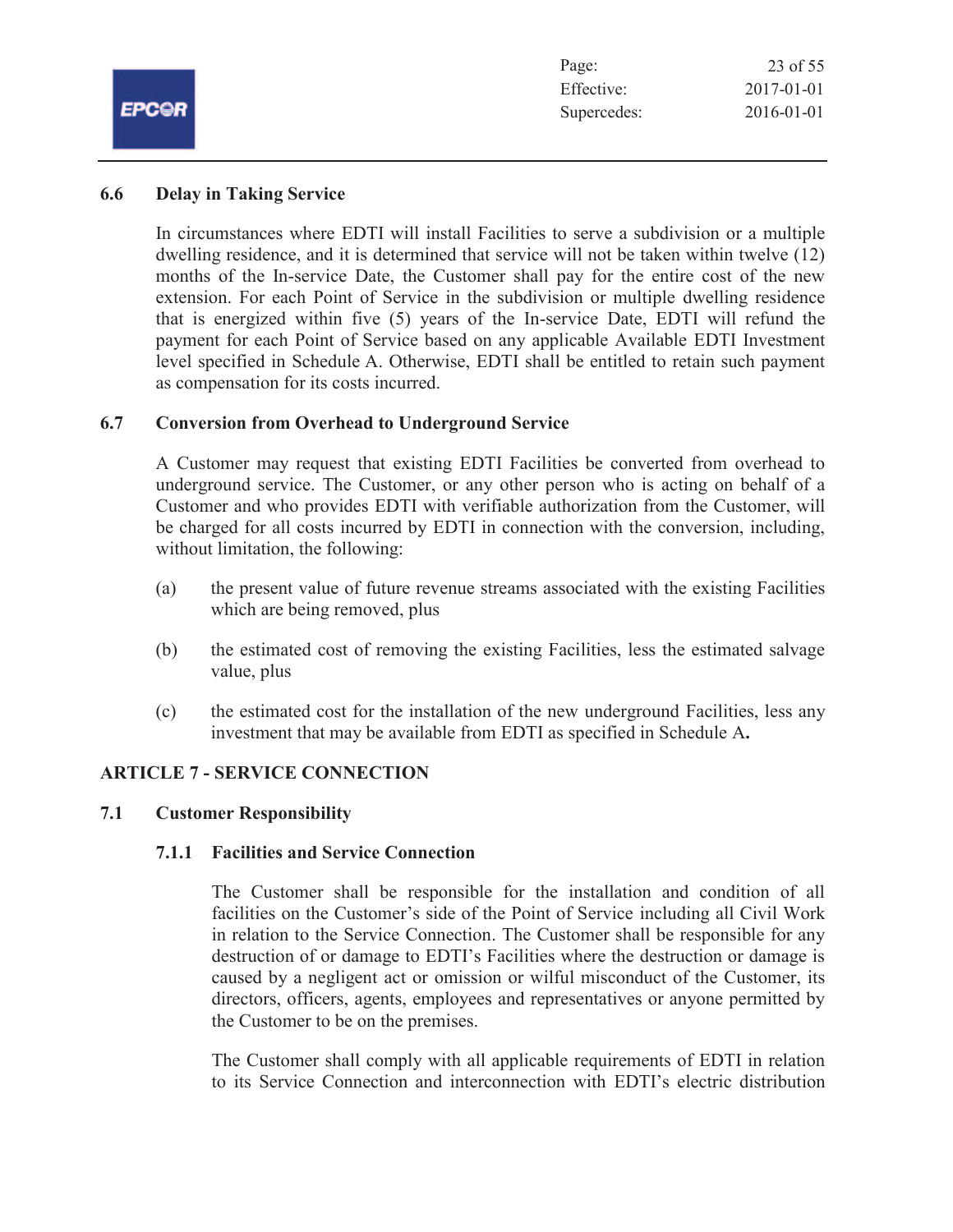

| Page:       | 24 of 55         |
|-------------|------------------|
| Effective:  | $2017 - 01 - 01$ |
| Supercedes: | $2016 - 01 - 01$ |

system, including EDTI's Customer Connection Guide, as amended from time to time.

The Customer assumes full responsibility for the proper use of the Service Connection or the service provided by EDTI and for the condition, suitability and safety of any and all wires, cables, devices or equipment energized on the Customer's premises or on premises owned or controlled by the Customer that are not the Customer's property.

# **7.1.2 Protective Devices**

The Customer shall be responsible for determining whether the Customer needs any devices to protect the Customer's facilities from damage that may result from the use of a Service Connection or Distribution Tariff Services. The Customer shall provide and install any such devices.

### **7.1.3 Service Calls**

EDTI may require a Customer to pay the actual costs of a requested service call if the source of the problem is the Customer's facilities.

### **7.1.4 Standards for Connection**

The Customer's installation shall conform to the requirements of EDTI's Customer Connection Guide, as amended from time to time and/or such further requirements as EDTI may establish from time to time. Copies of such guidelines are available on request and from EDTI's website.

# **7.1.5 Interference with EDTI's Property**

No one other than an employee or authorized agent of EDTI shall be permitted to remove, operate, or maintain meters, electric equipment and other EDTI Facilities. The Customer shall not interfere with or alter the meter, seals or other Facilities or permit the same to be done by any person other than the authorized agents or employees of EDTI. The Customer shall be responsible for all damage to or loss of such property unless occasioned by circumstances as determined in EDTI's sole discretion to have been beyond the Customer's control, such as "Acts of God" and other similar circumstances. Such Facilities shall be installed at points most convenient for EDTI's access and service and in conformance with applicable laws and regulations in force from time to time.

# **7.2 Unauthorized Use**

Where EDTI determines that there has been unauthorized use of the Service Connection or Distribution Tariff Services including, but not limited to, meter tampering,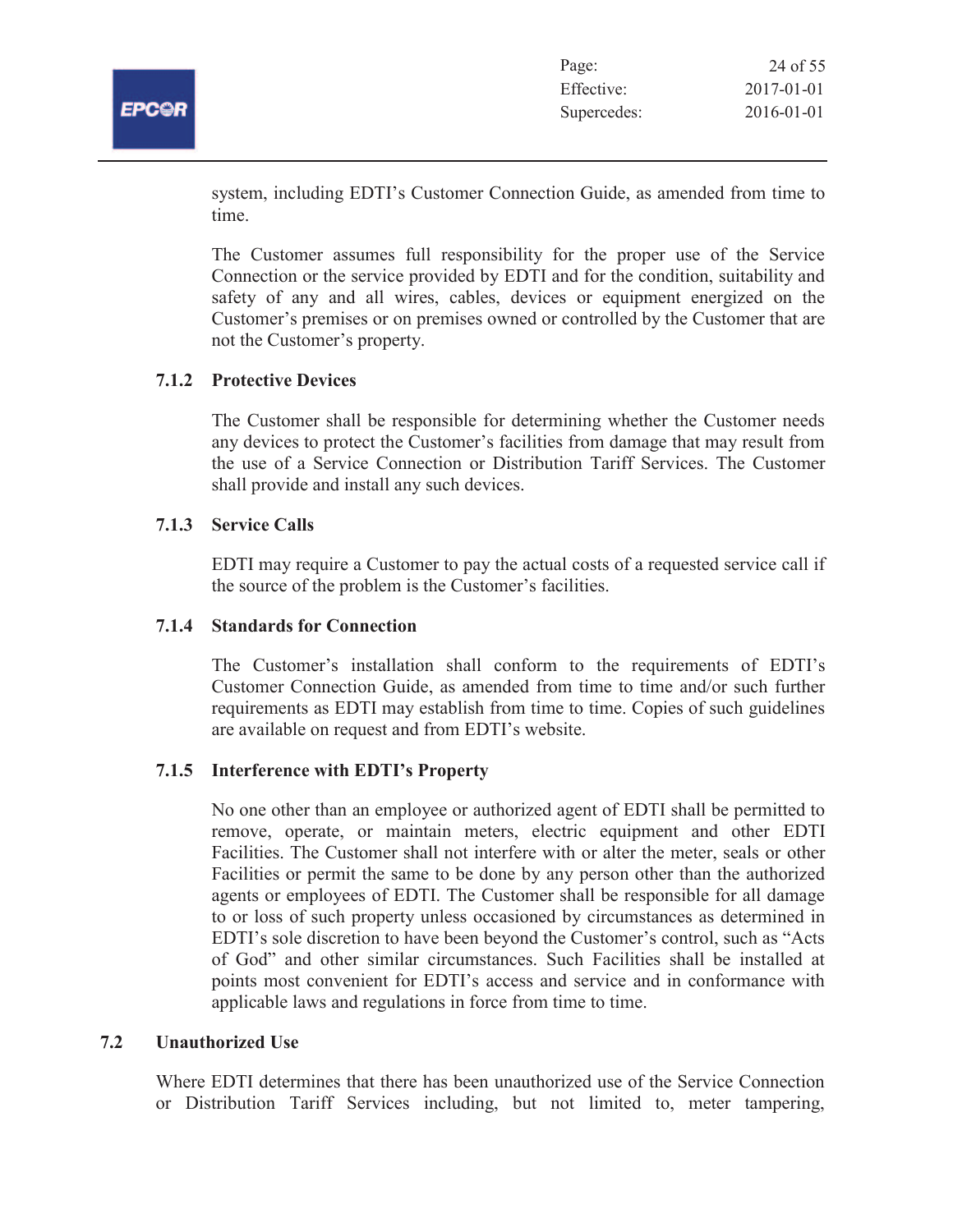

unauthorized connection or reconnection, theft, fraud, intentional or unintentional use of energy whereby EDTI is denied full compensation for services provided, EDTI will bill the Customer or its Retailer for EDTI's estimate of such unauthorized use. Nothing in this section shall limit any other rights or remedies that EDTI may have in connection with such unauthorized use.

# **7.3 New Multiple Dwellings**

Each individual unit within a new multiple dwelling will be served as a separate Point of Service, unless EDTI agrees otherwise**.**

Where EDTI and a Customer have agreed that service to a new multiple dwelling shall be delivered through a single Point of Service, the applicable general service (nonresidential) price schedule will apply to the service.

# **7.4 Mobile Homes**

Service shall normally be provided to mobile homes through separate Points of Service, based on the applicable residential price schedule.

Service provided to common use areas (e.g. laundry facilities) in a mobile home park shall be separately metered and billed at the applicable general service price schedule.

In mobile home parks or trailer courts where EDTI reasonably believes homes are temporary, EDTI may elect to provide service only through the Point of Service billed to the mobile home park or trailer court.

# **7.5 Frequency and Voltage Levels**

EDTI will make every reasonable effort to supply energy at 60-Hertz alternating current. The voltage levels and variations will comply with the Canadian Standards Association standards and as specified in the Customer Connection Guide. Some voltage levels set out in the Customer Connection Guide may not be available at all locations served by EDTI.

# **7.6 Minimum Charges**

The Minimum Charge calculated in accordance with the Rate Schedules will be applicable.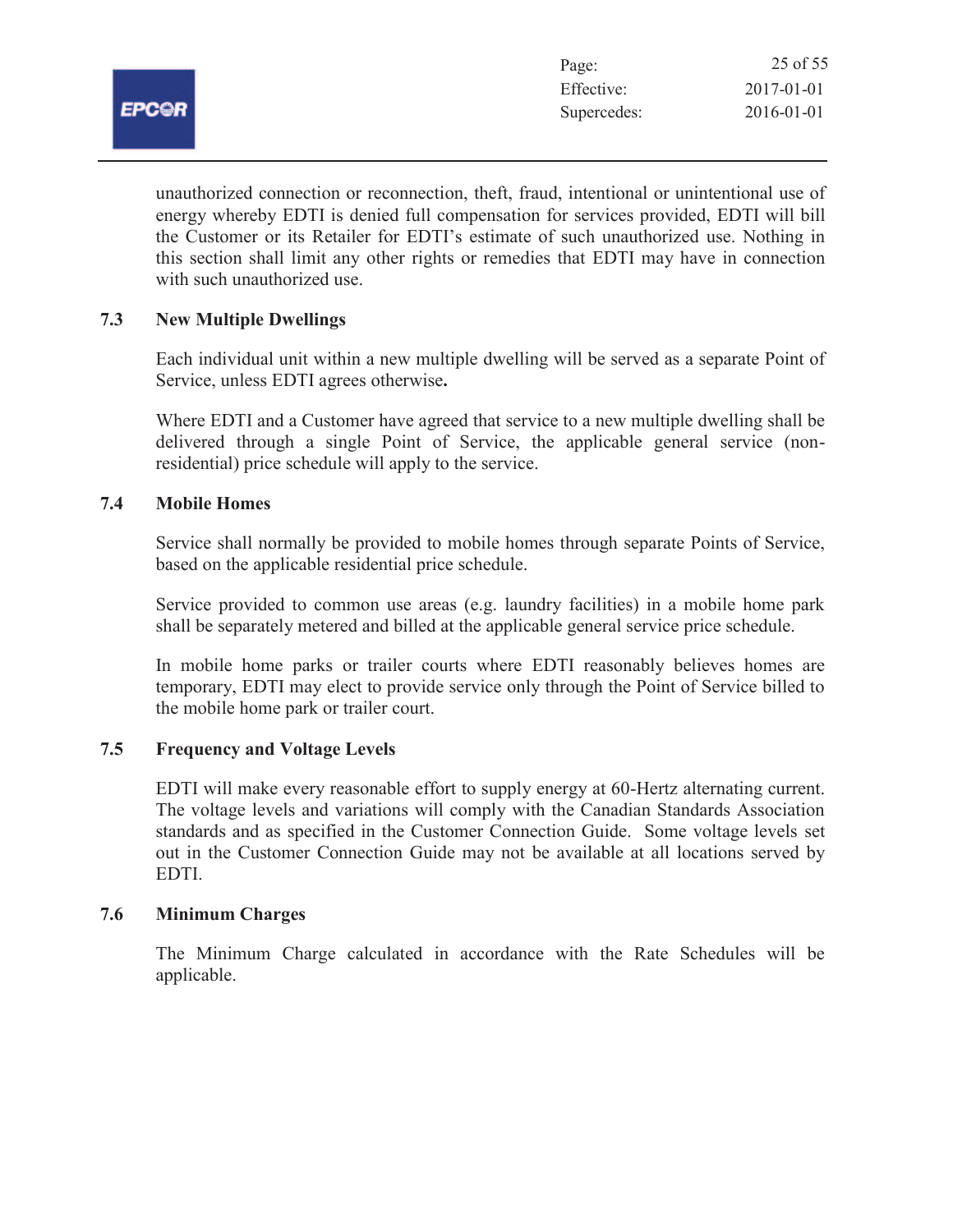

# **ARTICLE 8 - GENERATION CUSTOMERS**

#### **8.1 General**

This Article sets out specific terms and conditions related to Generation Customers that are in addition to any applicable terms and conditions set out in other Articles of these Terms and Conditions.

Generation Customers have generating facilities that are interconnected to EDTI's electric distribution system and may or may not be exporting Energy to the Interconnected Electric System. Generation Customers may also have on site load requirements or generator stand-by/supplemental load requirements to which the applicable terms and conditions of these Terms and Conditions will apply.

All Generation Customers are required to enter into a Distribution Interconnection Agreement with EDTI to establish detailed terms, conditions and provisions with respect to safe and effective operation of the specific interconnection.

# **8.2 Interconnection**

A Generation Customer or other person acting on behalf of the Generation Customer must apply in writing for interconnection to EDTI's electric distribution system. The application must include all relevant information concerning site location, facility requirements and requested export levels. Any requested changes to these requirements must be provided in writing to EDTI.

The interconnection of a generator to EDTI's electric distribution system must not create a safety hazard to Customers, the public or operating personnel, nor compromise the reliability, power quality or effective operation of the Interconnected Electric System or any part thereof and shall comply with all applicable legislation, policies, standards, rules or codes of federal, provincial or local regulatory entities, the Power Pool, the ISO or electric distribution or transmission facility owners, as they may change from time to time.

Prior to interconnecting generating facilities to EDTI's electric distribution system, the Generation Customer shall:

(a) satisfy all participant and application requirements of the Power Pool (if the generator is producing electricity beyond on-site requirements thereby exporting into the Interconnected Electric System and exchanging Energy through the Power Pool);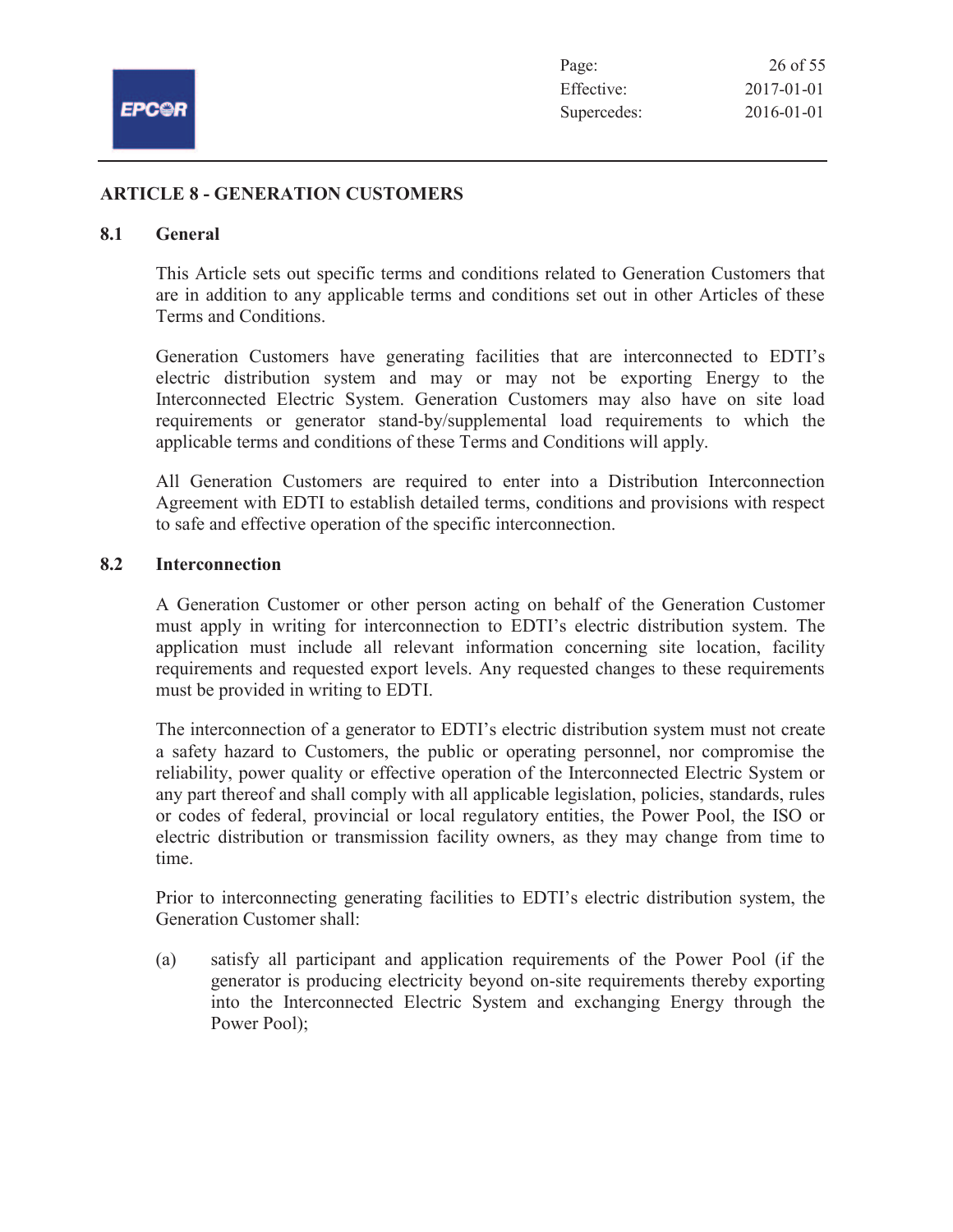

- (b) comply with all applicable requirements of EDTI including its Technical Guideline for Interconnection of Generators to the Distribution System, as amended from time to time;
- (c) obtain and provide copies of required permits, licences and authorization to EDTI including the Commission's approval and order to connect and acceptance from the local inspection and code enforcement authorities;
- (d) satisfy all requirements of EDTI in relation to the generating facility metering set out in Section 9.3.5 below;
- (e) execute a Distribution Interconnection Agreement with EDTI; and
- (f) execute an agreement with EDTI which will specify technical and operating requirements if it wishes to operate in parallel operation with or as supplementary, auxiliary or stand-by-service to any other source of Energy.

# **8.3 Generation Customer Responsibilities**

# **8.3.1 Responsibility for Facilities and use of Service**

The Generation Customer will be responsible for the design, installation, maintenance and condition of all facilities on the Distributed Generation Customer's side of the Point of Service, except metering or other equipment owned by EDTI.

The Generation Customer shall comply with all applicable requirements of EDTI including its Technical Guideline for Interconnection of Generators to the Distribution System, as amended from time to time.

The Generation Customer shall be responsible for any destruction of or damage to EDTI's Facilities where the destruction or damage is caused by a negligent act or omission or wilful misconduct of the Distributed Generation Customer, its directors, officers, agents, employees and representatives or anyone permitted by the Customer to be on the premises.

The Generation Customer assumes full responsibility for the proper use of the service provided by EDTI and for the condition, suitability and safety of any and all wires, cables, devices or equipment energized on the Generation Customer's premises or on premised owned or controlled by the Generation Customer that are not the Generation Customer's property.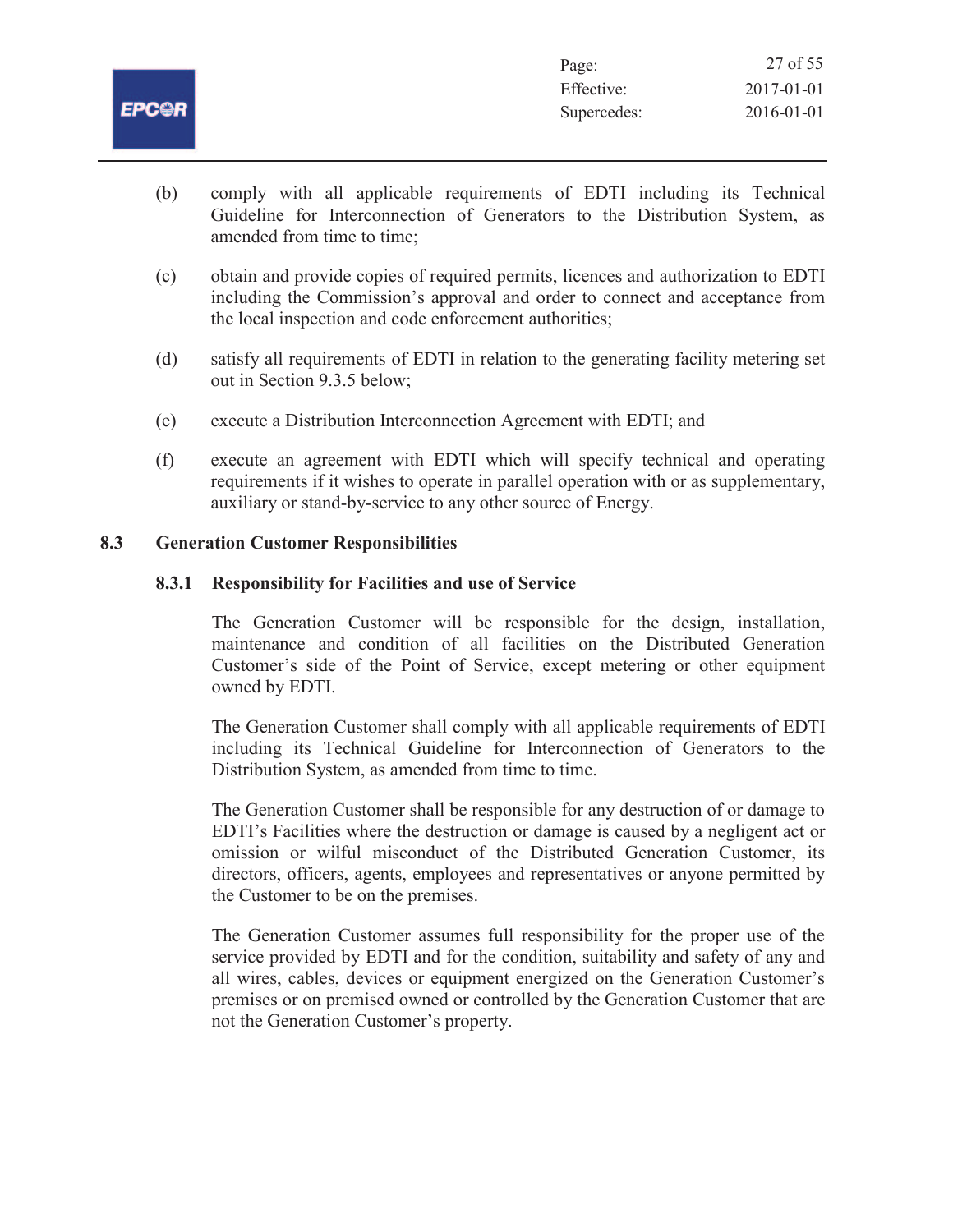| Page:       | 28 of 55         |
|-------------|------------------|
| Effective:  | $2017 - 01 - 01$ |
| Supercedes: | $2016 - 01 - 01$ |

FPCOF

# **8.3.2 Protective Devices**

The Generation Customer shall be responsible for determining whether it needs any devices to protect its equipment from damage that may result from the interconnection to EDTI Facilities. The Generation Customer shall provide and install any such devices. The Generation Customer will provide EDTI with the required documentation and settings for such devices. Where EDTI has determined that there are adverse impacts on other Customers or operating processes, EDTI can order modifications to such devices. The Generation Customer must obtain written approval from EDTI for any modifications to such devices.

The Generation Customer must use tele-protection signals or other such reliable means to separate the generator from the Interconnected Electric System during islanding conditions. The Generation Customer shall be responsible for any damages that are caused as a result of failure to safely separate during an islanding situation.

# **8.3.3 Disconnection for Safety Reasons**

In addition to the provisions of Section 16.7, the Interconnection Facilities will include an acceptable visible disconnect switch as a means of isolating the Generation Customer's generating facilities from EDTI's electric distribution system. EDTI may disconnect a Generation Customer's generating facilities from EDTI's electric distribution system without prior notice where in EDTI's opinion:

- (a) the Generation Customer has violated the terms of the Distribution Interconnection Agreement with EDTI; or
- (b) the Generation Customer has permitted its facilities to deteriorate and become hazardous; or
- (c) the Generation Customer facilities fails to comply with applicable standards and requirements of EDTI including those as set out in EDTI's Application Guide to Power Producers or its Technical Guideline for Interconnection of Generators to the Distribution System, as amended from time to time; or
- (d) the use of the service may cause damage to EDTI's Facilities or interfere with or disturb service to any other Customer.

EDTI will reconnect the service when the safety problem is resolved and when the Generation Customer has provided, or paid EDTI's costs of providing, such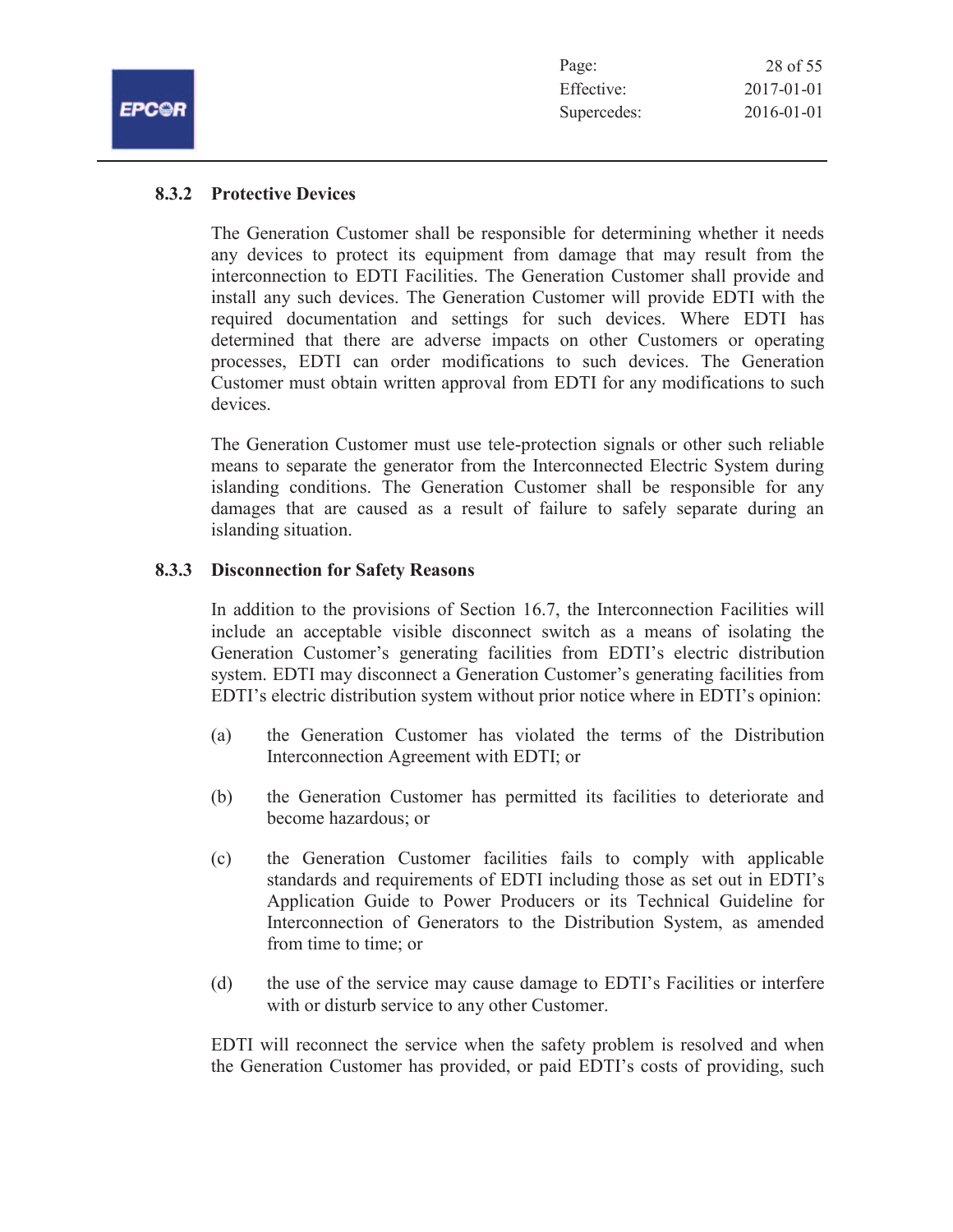

devices or equipment as may be necessary to resolve such safety problems and to prevent damage, interference or disturbance.

#### **8.3.4 Service Calls**

EDTI may require a Generation Customer to pay the actual costs of a requested service call if the source of the problem is the Generation Customer's facilities.

### **8.3.5 Metering and Settlement**

The Generation Customer will be responsible for installing bi-directional, four quadrant metering facilities to measure active energy and reactive energy produced by the generator, and consumption of power, active energy and reactive energy, flowing from the electric distribution system to the Generation Customer's facilities. The metering facilities shall be in compliance with the standards set by EDTI.

Where export of power to the Interconnected Electric System is not required, the Generation Customer will be responsible for installing uni-directional, two quadrant metering to separately record active and reactive power.

At the request of EDTI, the Generation Customer shall install additional metering facilities if EDTI determines that the existing metering facilities are inadequate or not properly configured to measure the full consumption flowing from EDTI's distribution system to the Generation Customer's facilities. EDTI reserves the right to install additional metering, at the Generation Customer's cost, as it deems necessary to ensure accurate measurement of consumption from EDTI's distribution system.

The power production information must be provided to EDTI, the ISO and the Power Pool in a format and frequency which is acceptable to these entities. EDTI may use the power production information for internal use.

The Generation Customer must provide EDTI with consumption information in a form acceptable to EDTI whether or not the Distributed Generation Customer consumes power from EDTI's distribution system.

Upon receipt of a request by the Generation Customer, EDTI will install bidirectional, four quadrant metering facilities to measure active and reactive energy as identified in Section 9.3.5(a). EDTI will be responsible to interrogate the meter and perform all settlement system code transactions with the ISO and the Power Pool. The Generation Customer will be provided with consumption and power production information for its internal use. The Generation Customer will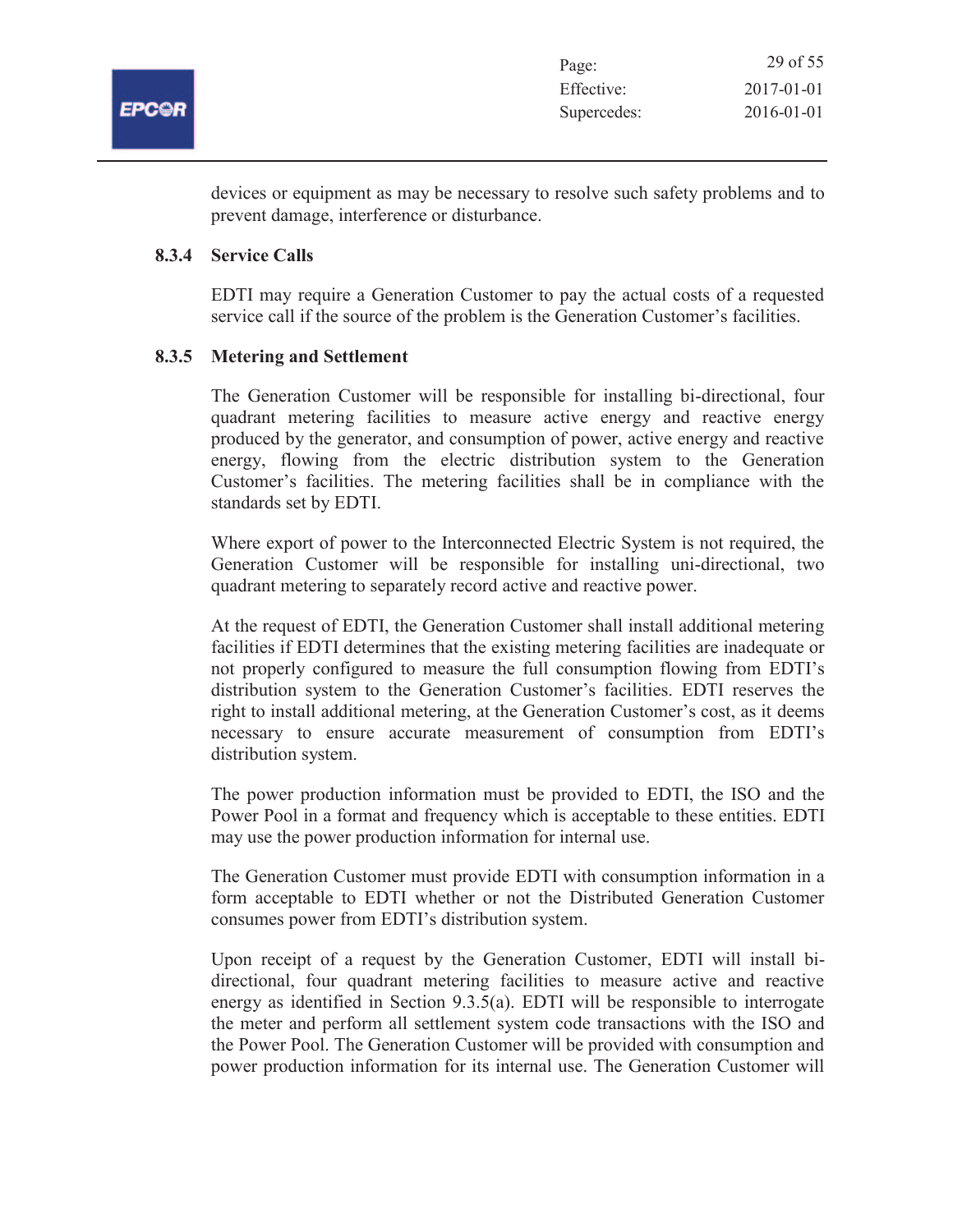

| Page:       | 30 of 55         |
|-------------|------------------|
| Effective:  | 2017-01-01       |
| Supercedes: | $2016 - 01 - 01$ |

be responsible for the costs of providing and installing the metering equipment and ongoing operating costs

Telemetry is required for all generating units in excess of 5MW in capacity, or where EDTI has determined that telemetry is required in order to maintain reliable operation of the distribution system.

# **8.3.6 Meter Test**

EDTI reserves the right to request meter test information from the Generation Customer.

If metering facilities have been removed for reasons such as, but not limited to, testing or inspection, EDTI may estimate the demand and amount of energy supplied, but not registered, at the Point of Service.

EDTI may, at any reasonable time, read, inspect, remove and test a meter owned or controlled by the Generation Customer. EDTI shall have the right to enter a Generation Customer's property for the purpose of reading, inspecting, testing or removing the meter, and the Generation Customer shall not prevent or hinder EDTI's entry.

# **8.3.7 Energy or Demand Diversion**

If under any circumstance a Generation Customer prevents a meter from accurately recording the total Demand or Energy supplied from EDTI's distribution system, or the consumption information has been found corrupted, EDTI may disconnect the service, or take other appropriate actions to ensure access to accurate meter data.

EDTI may then estimate the Demand and amount of Energy supplied but not registered at the Point of Service. The Generation Customer shall pay the cost of the estimated Demand and Energy consumption, plus all costs related to the investigation and resolution of the diversion.

#### **8.3.8 Permits, Licences and Authorizations**

The Generation Customer shall obtain and provide to EDTI copies of all required permits, licenses and other authorizations prior to any change in service requirements at any point of interconnection, which include:

- (a) any required approval of the Commission; and
- (b) acceptance from the local inspection and code enforcement authorities.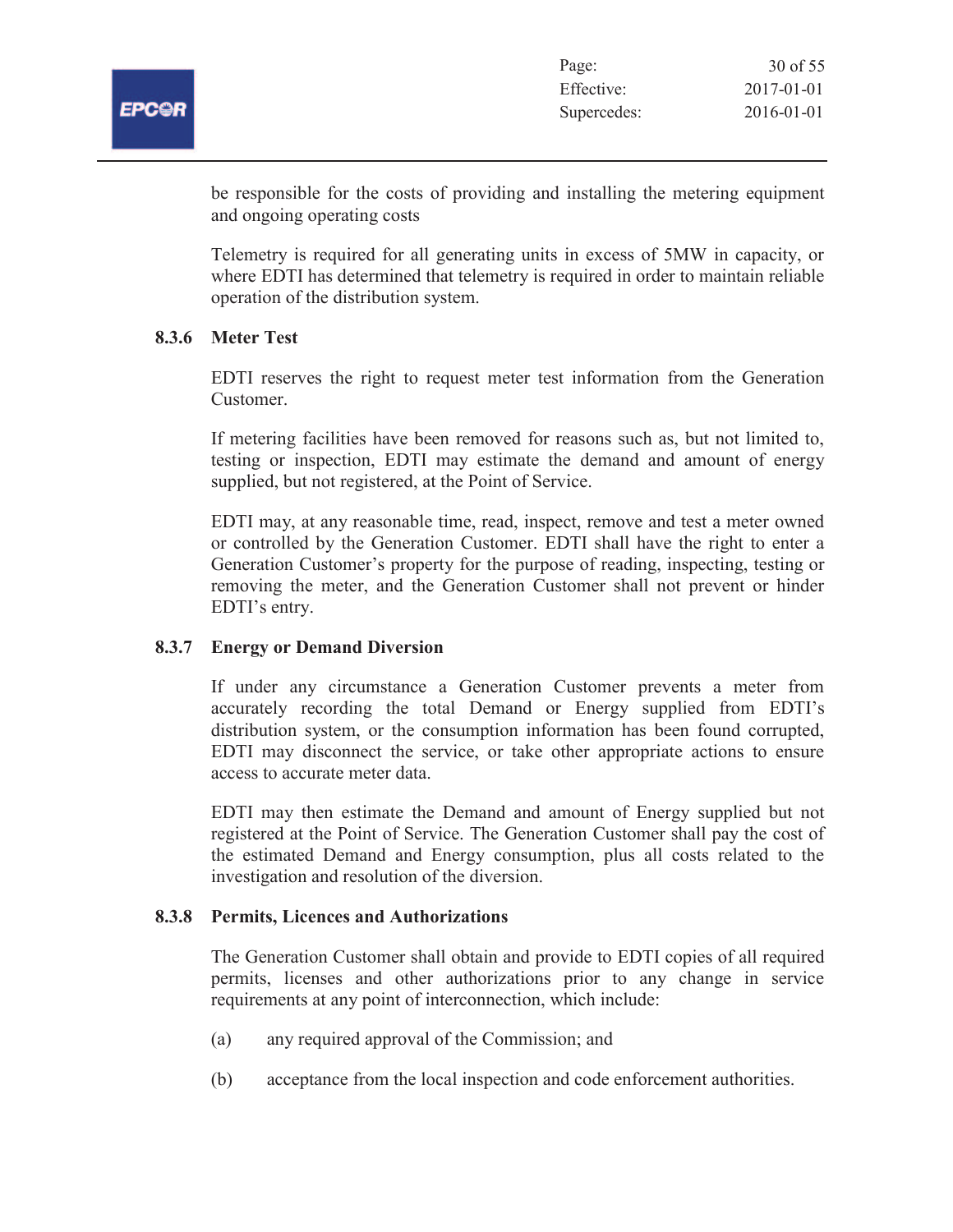| Page:       | 31 of 55         |
|-------------|------------------|
| Effective:  | $2017 - 01 - 01$ |
| Supercedes: | 2016-01-01       |

### **8.3.9 Approvals**

The Generation Customer must obtain written approval from EDTI before any modification is made to the Generation Customer's system.

The Generation Customer will be responsible for becoming and maintaining its status as a Power Pool participant and complying with any Power Pool requirements for any Energy delivered to the Power Pool (if the generator is producing electricity beyond on-site requirements thereby exporting into the Interconnected Electric System and exchanging Energy through the Power Pool).

The Generation Customer will be responsible for securing all required technical, commercial, or operational arrangements with ISO and the Power Pool.

The Generation Customer will be responsible for providing technical information to EDTI as required. EDTI will treat this information as confidential and will not release such information to any other parties without the express and written consent of the Distributed Generation Customer.

The Generation Customer will be responsible for operating in compliance with accepted industry operating and maintenance standards as established, from time to time, by the ISO and EDTI, and as specified in the Interconnection Agreement between the Generation Customer and EDTI. EDTI shall have the right to inspect the Generation Customer's facilities for compliance.

EDTI will be responsible for providing technical information to the Generation Customer as required. The Generation Customer will treat this information as confidential and will not release such information to any other parties without the express and written consent of EDTI.

# **8.4 Incremental Interconnection Costs**

The Generation Customer will be required to pay all incremental interconnection costs as determined by EDTI, to allow the Generation Customer to make use of EDTI's electric distribution system, including:

- (a) any costs of connection to EDTI's electric distribution system, including any cost sharing to Load Customers;
- (b) any costs to upgrade existing distribution facilities;
- (c) an application fee associated with performing engineering estimates, planning, operating or protection studies or any additional or routine modelling and testing required by the ISO;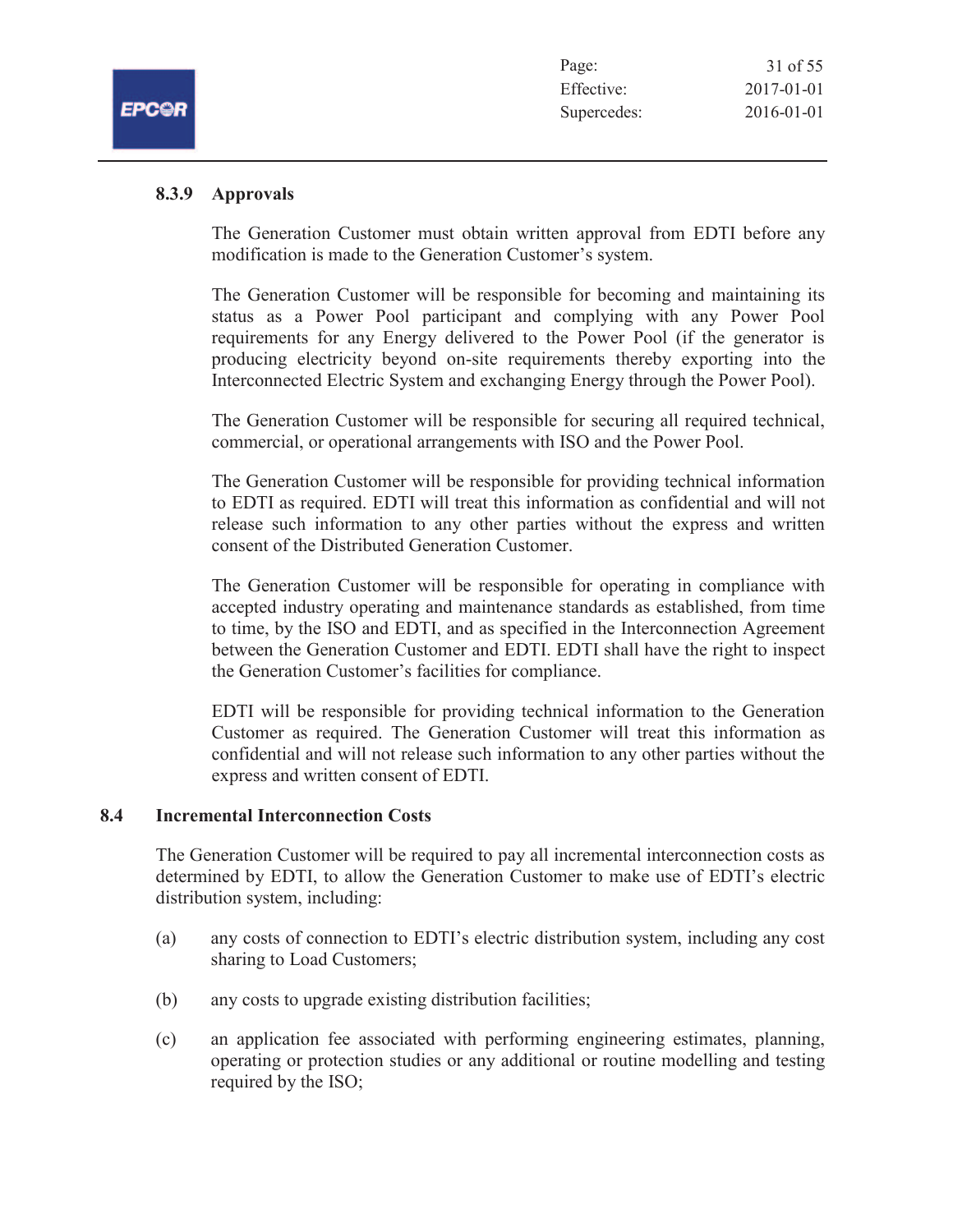|              | Page:       | 32 of 55   |
|--------------|-------------|------------|
|              | Effective:  | 2017-01-01 |
| <b>EPCOR</b> | Supercedes: | 2016-01-01 |
|              |             |            |

(d) any costs of protection, anti-islanding circuitry, communication facilities, telemetry or modification to distribution or transmission facilities required to reliably separate the generator from the electric system.

An agreement for payment of the incremental costs must be made between the Generation Customer and EDTI before any work on the interconnection is commenced;

The Generation Customer shall be required to pay all replacement costs for all incremental interconnection facilities including the replacement of assets at the end of useful life or replacement due to failure, including but not limited to, elements such as transformers, poles, regulators, capacitors, line conductor, and teleprotection systems. EDTI may provide the Distributed Generation Customer with an option to pay for the replacement costs over time as provided in section 9.5.

If a new Customer or Generation Customer shares a portion or all of an existing extension, to which the interconnection costs relates, EDTI will refund a portion of the Generation Customer's contribution based on the amount of extension shared and the ratio of the Generation Customer's operating Load to the total operating Load.

# **8.5 Payment Options and Credit Requirements**

# **8.5.1 Payment Option**

EDTI may provide the Generation Customer with an option to pay for the incremental interconnection costs determined under section 9.4 over time, providing the Generation Customer satisfies the credit requirements listed herein. The payment period will not exceed five years.

# **8.5.2 Minimum Financial Criteria**

Subject to review and reassessment of the creditworthiness of a Generation Customer by EDTI from time to time, EDTI has established the following minimum financial criteria for Generation Customers requesting to pay for the incremental costs over time. The Generation Customer will be deemed to have met the credit requirements if:

(a) the Generation Customer or an affiliate or person which guarantees the financial obligation of the Generation Customer in a manner acceptable to EDTI has at least an "A" rating for its senior, unsecured, non-credit enhanced, long term from Standard and Poor's bond rating service or an equivalent rating from a major reputable bond rating service satisfactory to EDTI; or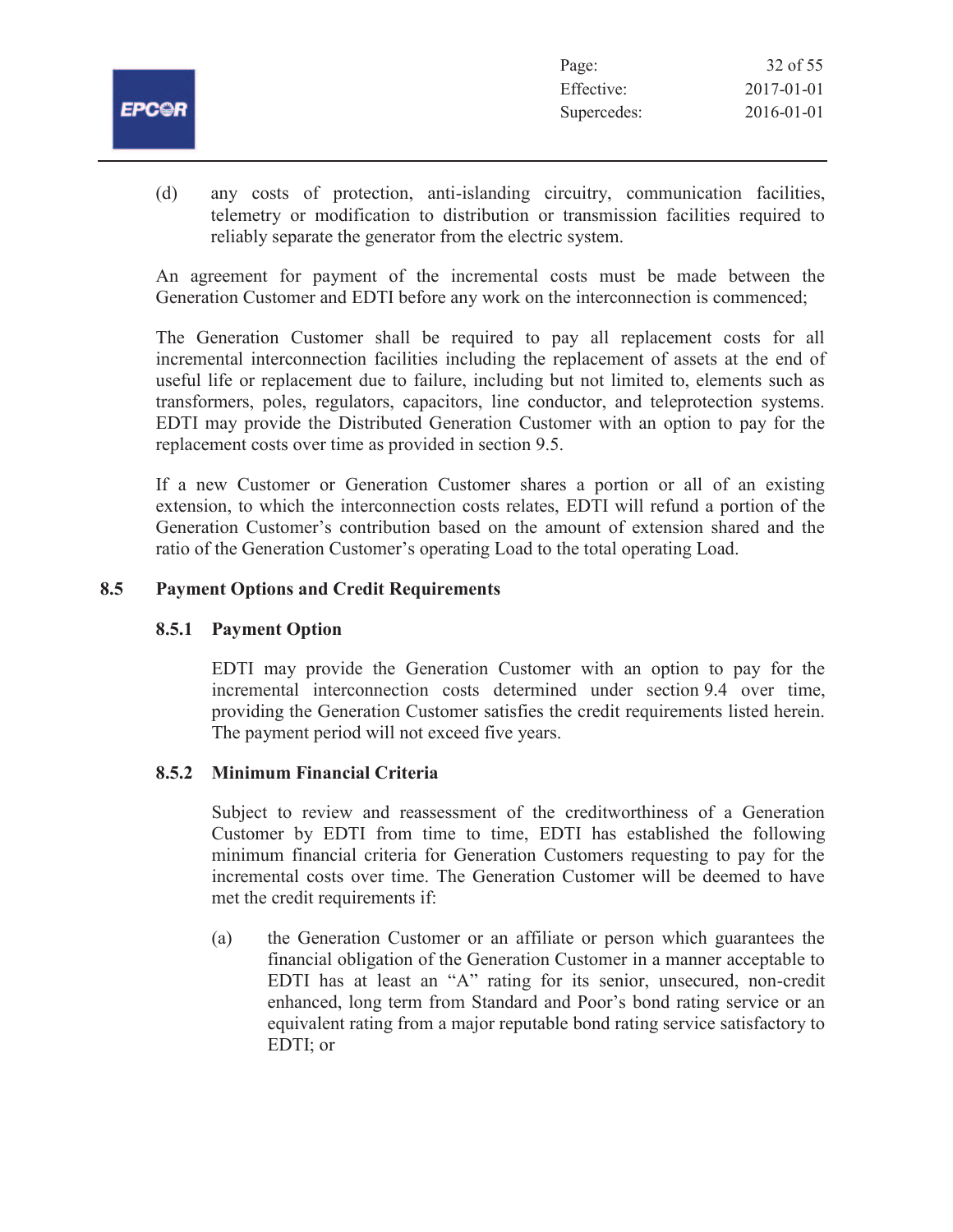

(b) the Generation Customer provides, in a manner acceptable to EDTI, a bank guarantee, irrevocable letter of credit, or cash deposits drawn on a Canadian Chartered Bank, a trust company, credit union or other lending institution that is acceptable to EDTI.

# **8.5.3 Required Credit Information**

EDTI will require the following minimum information and supporting documentation to conduct a credit risk assessment of the Generation Customer:

- (a) most recent credit rating report from a recognized rating agency and a list of bank credit and trade references, including address, phone numbers and bank officer;
- (b) audited financial statements for the latest two years (two most recent annual report to shareholders, if applicable);
- (c) description of the corporate structure, including the name of the chief executive officer and chief financial officer;
- (d) legal name, address, phone, and fax numbers of the Generation Customer; and
- (e) certificate specifying the names, titles, and specimen signatures of the persons authorized to approve and confirm contracts.

# **8.5.4 Costs**

All costs associated with obtaining financial security and meeting prudential requirements are the responsibility of the Generation Customer.

# **ARTICLE 9 - METERS**

# **9.1 Installation of Meters**

# **9.1.1 Provision and Ownership**

EDTI shall provide, install, and seal one or more meters for the purpose of measuring the Energy delivered to a Customer by way of a Service Connection. Time of use or interval meters and associated communication equipment shall be installed for a Customer who has a connected load exceeding 150 kVA. Each meter shall remain the sole property of EDTI.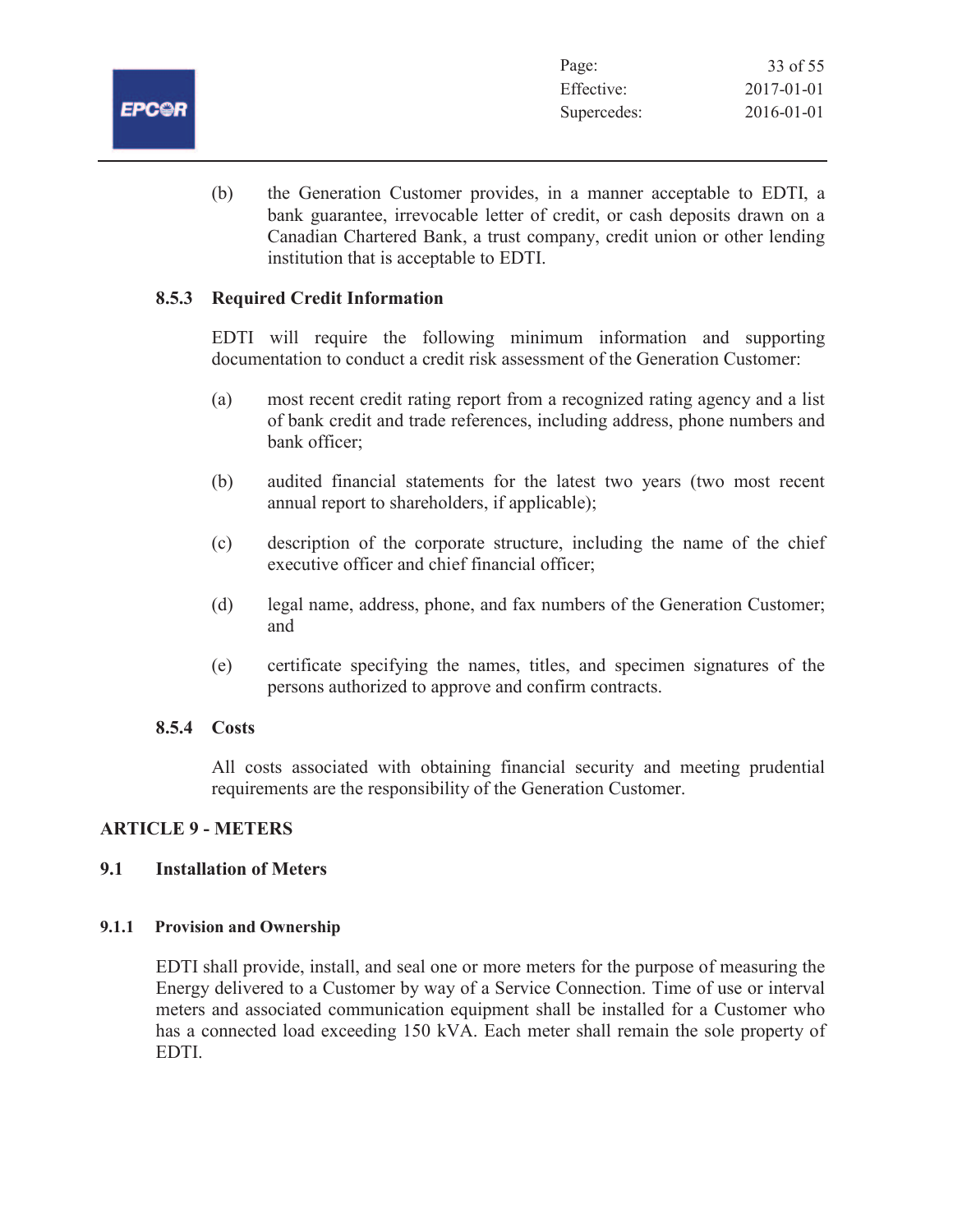|              | Page:       | 34 of 55   |
|--------------|-------------|------------|
|              | Effective:  | 2017-01-01 |
| <b>EPCOR</b> | Supercedes: | 2016-01-01 |
|              |             |            |

#### **9.1.2 Responsibility of Customer**

Each Customer shall provide and install a Canadian Standards Association approved meter receptacle or other Canadian Standards Association approved facilities suitable for the installation of EDTI's meter or metering equipment.

# **9.2 Location**

Meter locations shall be approved by EDTI based on type of service and convenience of access to the meter. Where a meter is installed on a Customer-owned pole, the pole shall be provided and maintained by the Customer as required by the *Canadian Electrical Code* and any applicable legislation.

### **9.3 Access to Meters**

EDTI may, at any reasonable time, read, inspect, remove and test a meter installed on property owned or controlled by the Customer.Upon written request to EDTI, the Customer may access pulse data directly from its interval meter by requesting installation of a pulse card. EDTI provides pulse cards on a cost recovery basis.

At the request of a Customer, EDTI shall arrange for on-site meter verification and if necessary, shall arrange for a meter to be tested by an official designated for that purpose by Measurement Canada or accredited agency as may, from time to time, be designated for this purpose. EDTI charges a fee as set forth in the Fee Schedule. If the meter is inaccurate, EDTI will refund the fee and make appropriate adjustments to the applicable bills. If the meter is found to be accurate, EDTI will keep the fee to cover the cost of testing the meter.

# **9.4 Energy or Demand Diversion**

If under any circumstances, a person other than an EDTI employee, agent or contractor, prevents a meter from accurately recording the total demand or energy supplied, EDTI may disconnect the service, or take other appropriate actions to ensure access to accurate meter data.

EDTI may then estimate the demand and amount of energy supplied but not registered at the Point of Service. The Customer shall pay the cost of the estimated demand and energy consumption plus all costs related to the investigation and resolution of the diversion.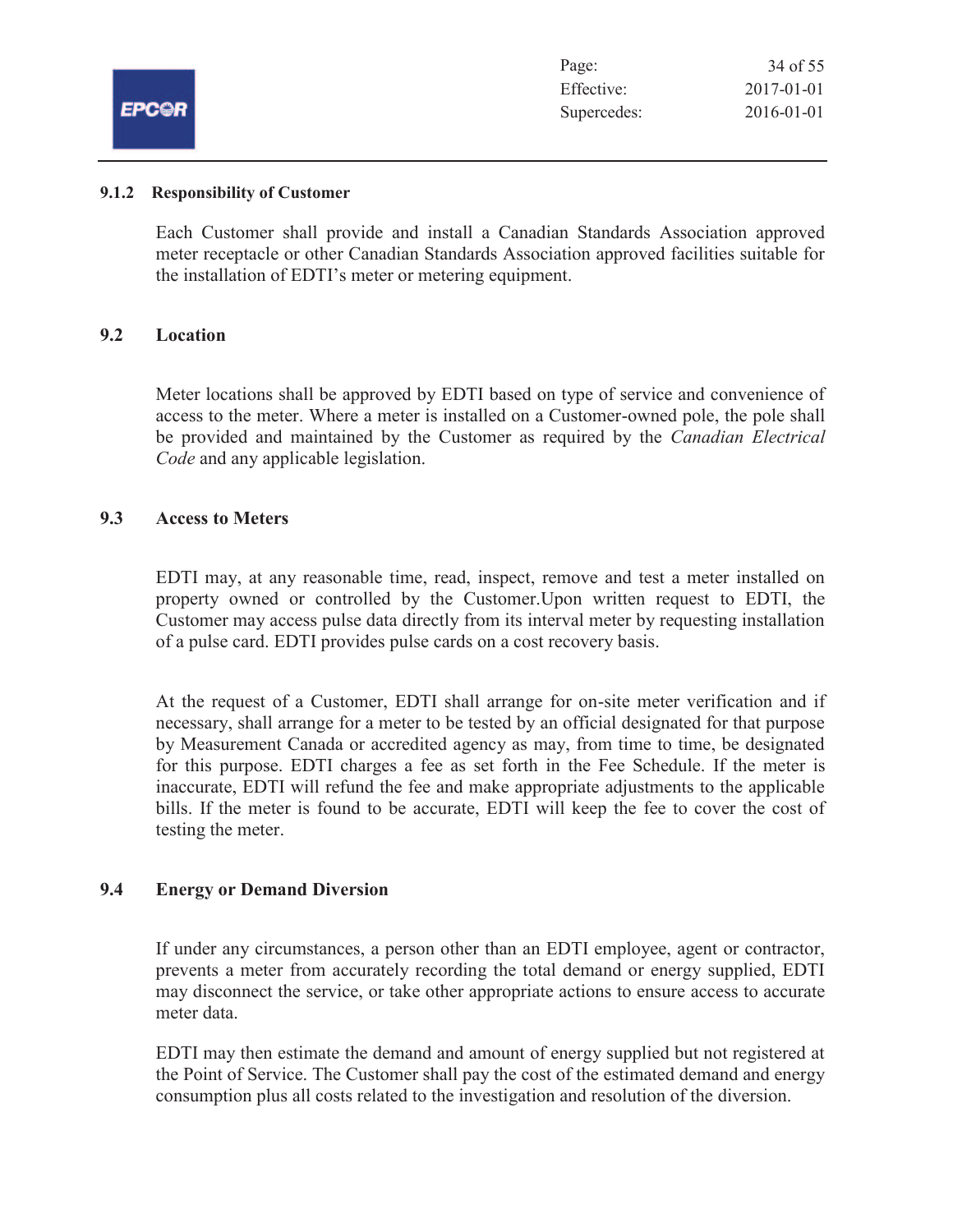|              | Page:       | 35 of 55         |
|--------------|-------------|------------------|
|              | Effective:  | 2017-01-01       |
| <b>EPC@R</b> | Supercedes: | $2016 - 01 - 01$ |
|              |             |                  |

# **9.5 Changes to Metering Equipment**

EDTI will install Standard Meters for the purpose of measuring the Energy delivered to a Customer by way of a Service Connection subject to the following exceptions:

- (a) A Customer may decline the installation of a Standard Meter on written request to EDTI provided that:
	- (1) the Customer receives service at a Site that is a Dwelling or Multiple Dwelling without a multiple-meter installation as described in the Customer Connection Guide; and
	- (2) the service rating is 200 amp or less; and
	- (3) EDTI has regular and ongoing access to the meter.
- (b) A Customer may request that a Standard Meter be replaced with a Non-Standard Meter on written request to EDTI provided that:
	- (1) the Customer receives service at a Site that is a Dwelling or Multiple Dwelling without a multiple-meter installation as described in the Customer Connection Guide; and
	- (2) the service rating is 200 amp or less; and
	- (3) EDTI has regular and ongoing access to the meter.

Any Customer that is subject to the exceptions listed in (a) and (b) above, shall be required to pay the *"Non-Standard Meter Reading Fee"* as set out in the Miscellaneous Fee Schedule.

A Customer at a Site that is metered by a Non-Standard Meter that has declined the installation of a Standard Meter prior to January 1, 2016 shall be required to pay the *"Non-Standard Meter Reading Fee"* as set out in the Miscellaneous Fee Schedule.

 Any Customer that is subject to the exception listed in (b) above shall be required to pay the *"Non-Standard Meter Installation Fee"* as set out in the Miscellaneous Fee Schedule.

Where a Customer at a Site that is metered by a Non-Standard Meter pursuant to this section discontinues service, EDTI will install a Standard Meter to be used to meter energy to that Site for its future Customers.

A Customer at a Site that is metered by a Non-Standard Meter that has declined the installation of a Standard Meter may at any time request that EDTI install a Standard Meter at that Site.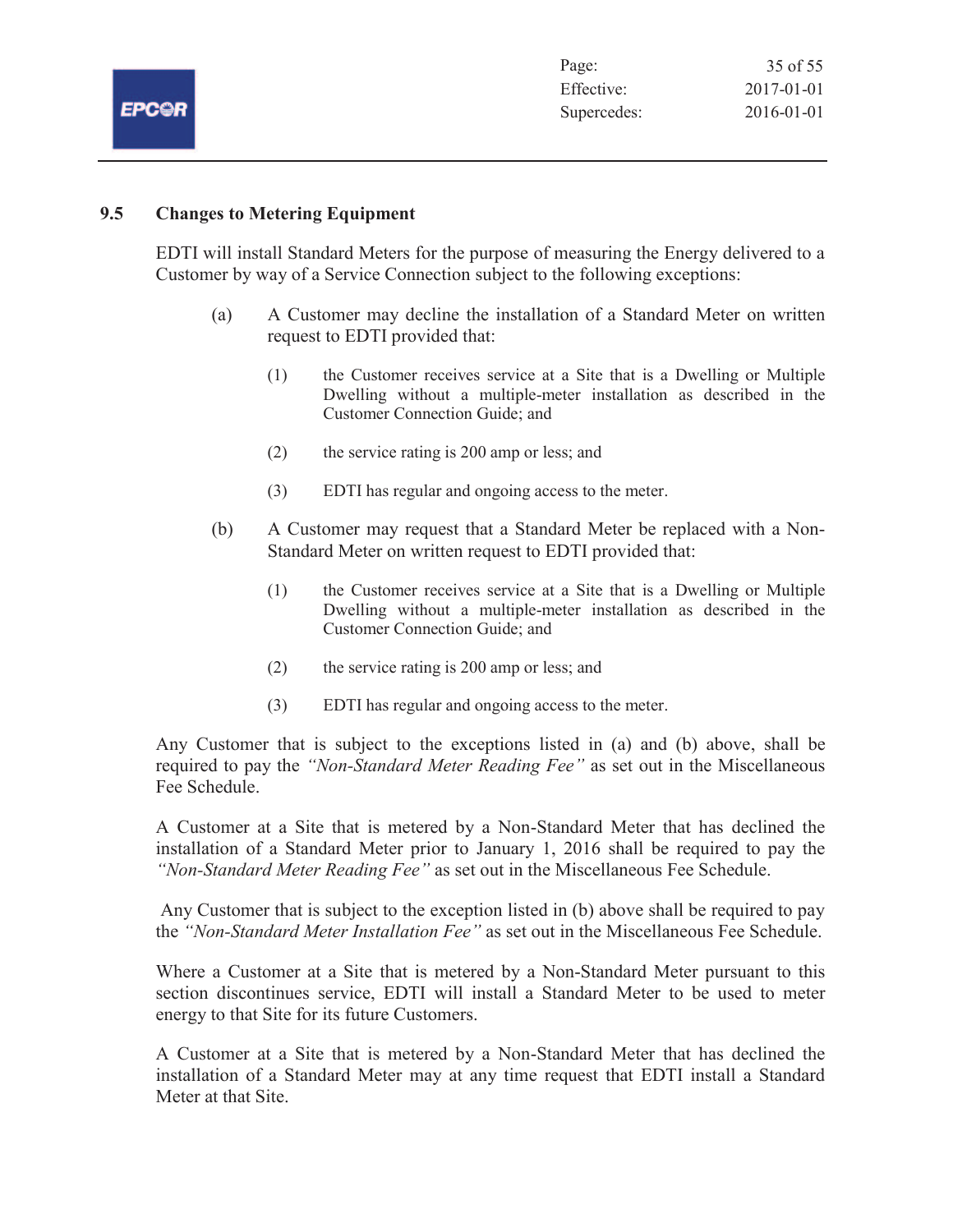| Page:       | 36 of 55         |
|-------------|------------------|
| Effective:  | $2017 - 01 - 01$ |
| Supercedes: | $2016 - 01 - 01$ |

Should a Customer request new metering equipment beyond the basic service, EDTI shall provide, install, test and maintain the required metering equipment. The metering equipment must be requested in writing by the Customer and meet EDTI's requirements. The Customer shall bear the cost of providing and installing the metering equipment and ongoing operating costs. The cost for upgrading to an interval meter is as set forth in the Fee Schedule. For changes to metering equipment on primary distribution voltage levels, the cost of providing and installing such metering equipment and the ongoing operating costs, will be determined on a case by case basis.

The metering equipment shall become the property of EDTI and will be maintained by EDTI. EDTI shall complete installation of the metering equipment within thirty (30) days of delivery from the supplier. EDTI shall bill the Customer prior to installation and the Customer shall prepay the cost of installation at least fifteen (15) Business Days prior to proposed installation date. If payment is not received by fifteen (15) Business Days prior to the proposed installation date, EDTI shall have no obligation to proceed with the installation.

Should EDTI have installed an interval meter, including at the request of the Customer, EDTI will, at the request of the Customer, change the interval meter to a demand meter provided that the Customer's usage has been below 150 kVA for a period of more than 12 consecutive months or the request is made in connection with a physical reconfiguration of the Customer's service. The Customer shall bear the cost of changing the metering equipment.

Should EDTI change a meter at the request of the Customer or as required by EDTI, and that existing meter contains a pulse card, the Customer will be responsible for the cost of a new pulse card for the new meter.

Upon request by the Customer, EDTI may provide other metering services, above standard metering service, in its discretion, acting reasonably, and may charge separate fees for such service.

# **ARTICLE 10 - CHANGE IN SERVICE**

# **10.1 Changes to Service Requirements**

A Customer shall give to EDTI reasonable prior written notice of any change in requirements at a Point of Service, including any change in Load to enable EDTI to determine whether or not it can accommodate such revised service without changes to its Facilities. Regardless of whether alterations are required to existing Facilities, if the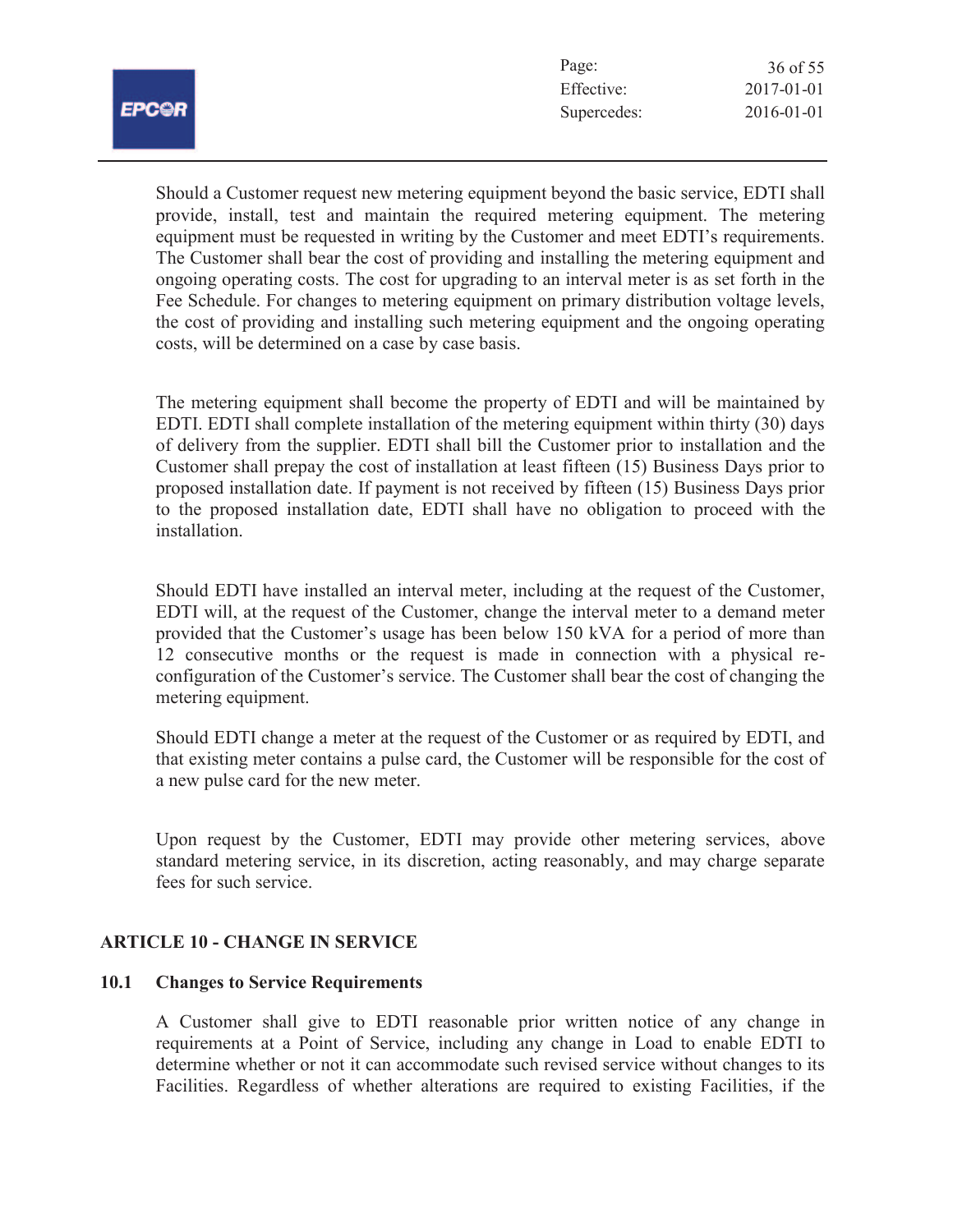| יי<br>د روپ |  |
|-------------|--|

| Page:       | 37 of 55         |
|-------------|------------------|
| Effective:  | $2017 - 01 - 01$ |
| Supercedes: | $2016 - 01 - 01$ |

Customer's Forecast Peak Demand increases, a new Electric Service Agreement must be executed based on the new Forecast Peak Demand. A Retailer, or any other person acting on behalf of a Customer, who provides EDTI with verifiable authorization from the Customer may give such notice to EDTI on the Customer's behalf. If EDTI receives such notice from a Retailer or other person, EDTI may at its option require such notice directly from the Customer.

The Customer shall not change its requirement for at a Point of Service without EDTI's written permission. The Customer shall be responsible for all damage caused to EDTI's electric distribution system as the result of the Customer changing its requirements for a Service Connection without EDTI's permission.

# **10.2 Changes to EDTI Facilities**

If EDTI determines it must modify its Facilities to accommodate a change in a Customer's requirements for a Service Connection, a Customer Distribution Contribution may apply and such contribution will be determined as provided in Section 7.2. A new Electric Service Agreement must be executed to reflect the additional investment made by EDTI.

### **10.3 Impact of Changes on Customer's Electric Service Agreement**

# **10.3.1 Increases**

Notwithstanding any other provisions in the Terms and Conditions, a new Electric Service Agreement with a revised Contracted Minimum Demand value is required before the Customer may increase its service requirements for a Service Connection. Upon the request of a Customer, EDTI will increase the level of the Customer's Contracted Minimum Demand and calculate the amount of any refund, subject to the following:

- (a) For a Customer who has provided a Distribution Contribution under section 7.2, when a change in the Customer's load requirements results in an increase to the Customer's Contracted Minimum Demand, EDTI will calculate a contribution refund based on the increase in the Contracted Minimum Demand. The contribution refund is payable only if the Customer increases the contracted load within the initial Term of the contract.
- (b) The Customer shall pay any applicable costs that result from increases to the Contracted Minimum Demand.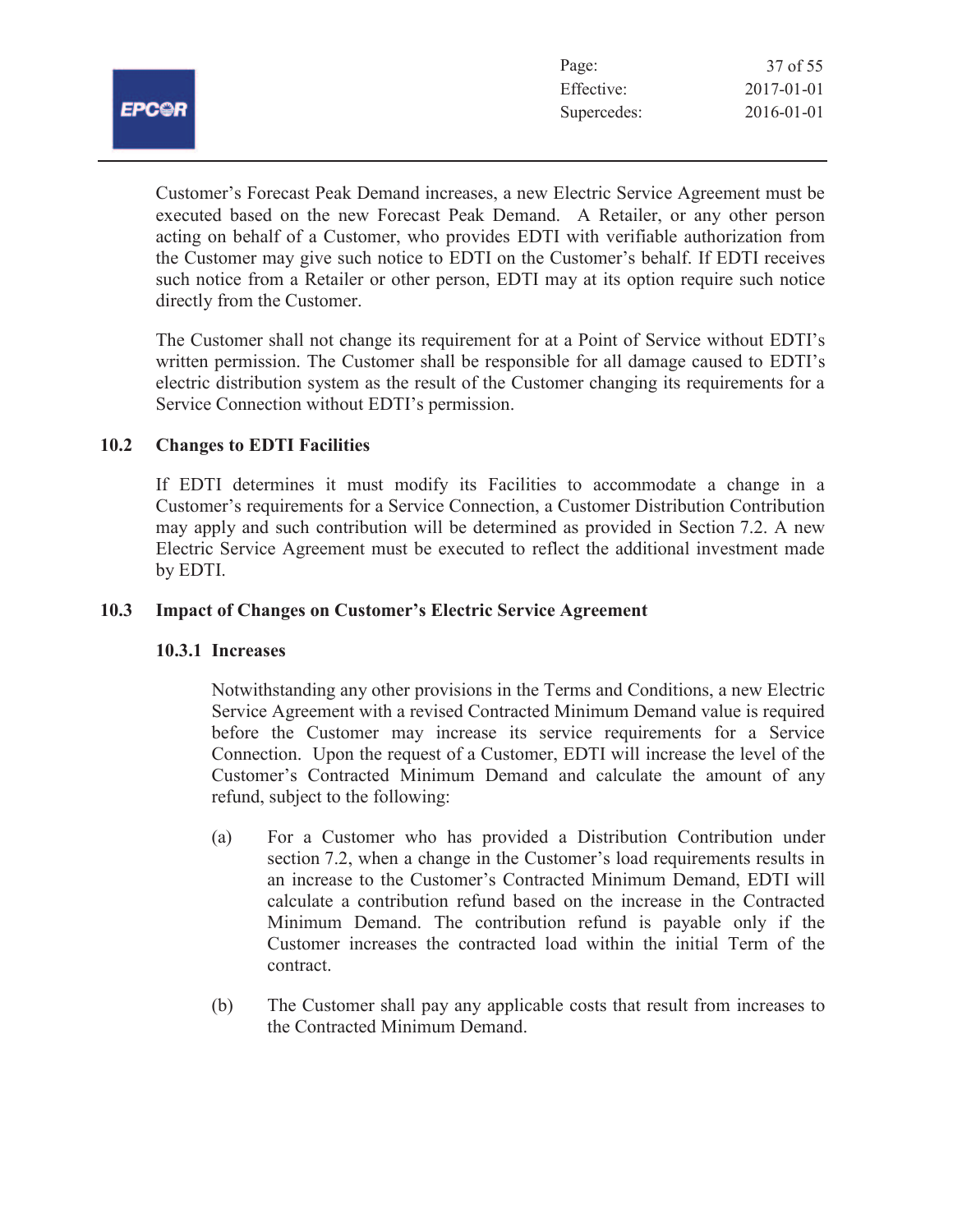

| Page:       | 38 of 55         |
|-------------|------------------|
| Effective:  | $2017 - 01 - 01$ |
| Supercedes: | $2016 - 01 - 01$ |

(c) The Customer will receive any credits EDTI receives from the ISO, if any, that are a direct result of the increase in the Customer's Contracted Minimum Demand.

A Customer will only be entitled to a refund if the Customer's Contracted Minimum Demand is increased within the initial term of the Electric Service Agreement.

# **10.3.2 Decreases**

Notwithstanding any other provisions in the Terms and Conditions, a new Electric Service Agreement with a revised Contracted Minimum Demand value is required before the Customer may decrease its service requirements for a Service Connection. Upon the request of a Customer, EDTI will reduce the level of the Customer's Contracted Minimum Demand and calculate the applicable buy-down amount based on the decrease in the Contracted Minimum Demand, subject to the following:

- (a) If a Customer's Forecast Peak Demand decreases, the Customer's Contracted Minimum Demand shall not be reduced.
- (b) The Customer shall pay any amount charged to EDTI by the ISO as a direct result of the Customer's reduction in the Contracted Minimum Demand.

# **10.4 Changes to System Access Costs**

If EDTI must modify its arrangements with the ISO to accommodate a change in Customer's service requirements, the Customer pays for all costs attributable to such modification, including, but not limited to, additional contributions required from EDTI by the ISO. The attributable costs are determined as described in the section "Determination of EDTI Transmission Costs and Transmission Contributions".

# **ARTICLE 11 - SERVICE DISCONNECTION AND RECONNECTION**

# **11.1 Disconnection by Customer**

# **11.1.1 Temporary Disconnection**

Upon the request of the Customer, EDTI shall temporarily disconnect any Service Connection provided:

(a) the Customer agrees to pay any charges made to EDTI by the ISO that will not be recovered as a direct result of the Customer's idle service;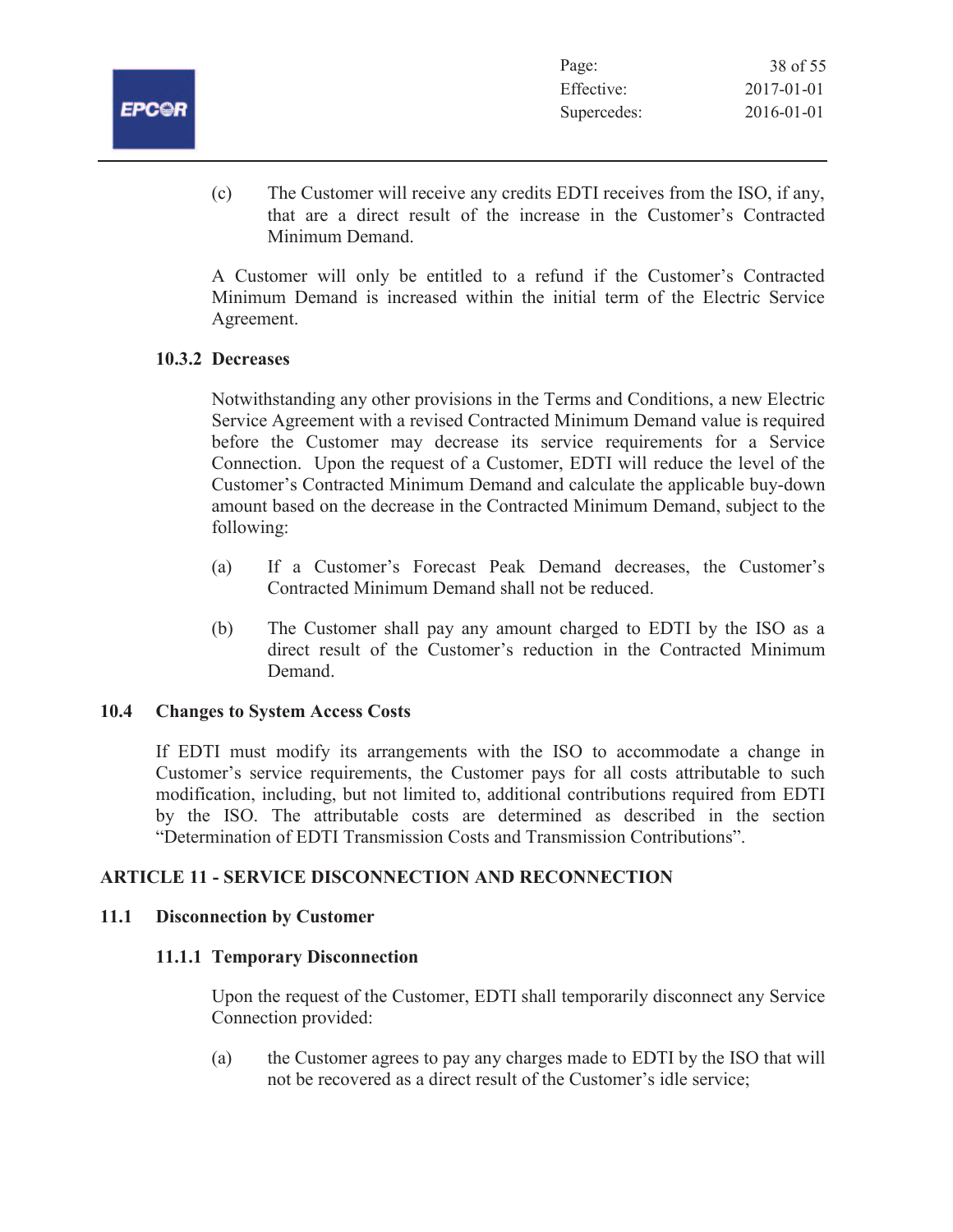

- (b) upon the request to restore service the Customer will be responsible for and pay any applicable charges outlined under section 12.3; and
- (c) if the Service Connection remains disconnected for more than twelve (12) months, it will be considered permanently disconnected and Section 12.1.2 will apply.

# **11.1.2 Discontinuance of Distribution Access Service and Permanent Disconnection**

Customers arrange for termination of Distribution Access Service through their Retailer of Record.

If the Customer requests that the Service Connection be permanently disconnected, the Customer billing for that service will be finalized. At the discretion of EDTI, the Facilities provided by EDTI will be removed.

If within three (3) years of permanent disconnection the Customer requests the Service Connection be restored, the Customer must pay all the costs associated with the original disconnection, removal of the Facilities and restoration of service.

# **11.2 Disconnection by EDTI**

# **11.2.1 Disconnection without Notice**

If EDTI believes there is any actual or threatened danger to life or property, or in any other circumstances, the nature of which, in EDTI's sole judgement requires such action, EDTI has the right to withhold connection or to disconnect a Customer's Service Connection without prior notice to the Customer. More specifically, and without limitation of the foregoing, EDTI may exercise this right in the event that:

- (a) in the opinion of EDTI, the Customer has permitted the Customer's facilities to become hazardous, the Customer's facilities fail to comply with applicable statutes, standards and codes and/or EDTI requirements, or if the use of the Service Connection may cause damage to any other Service Connection or facilities;
- (b) to the knowledge of EDTI, or in its sole judgement, the Customer's facilities are unsafe or defective or will become unsafe or defective imminently. In this event, the Service Connection may not be restored until the Customer facilities are approved by the appropriate authority. EDTI shall provide written notice to the Customer within a reasonable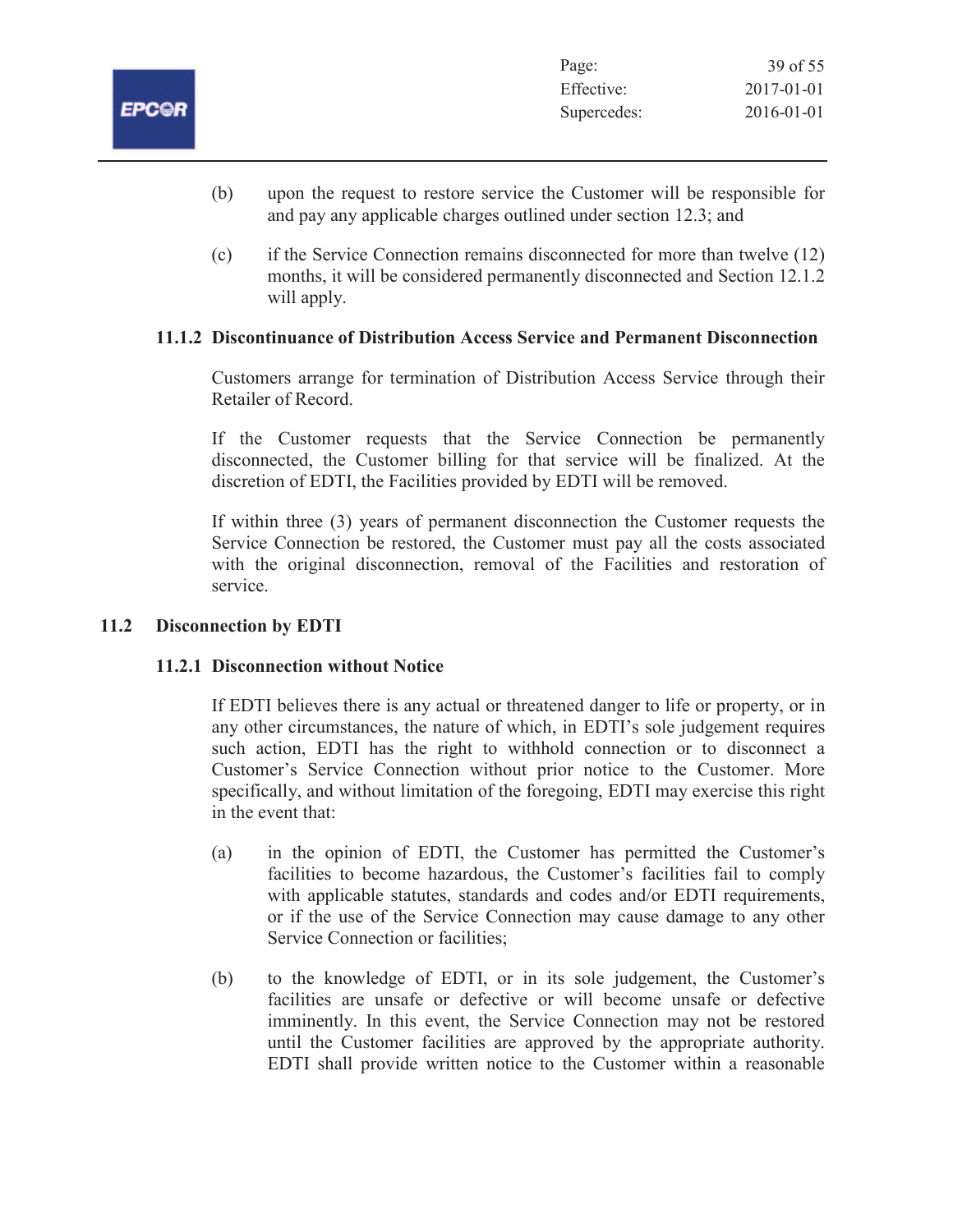

time of the reason for the disconnection under this subsection and the actions required for reconnection;

- (c) on account of theft by the Customer of any EDTI Facilities;
- (d) if any tampering with any service conductors, seals or any other Facilities of EDTI or any meters, whether or not provided by EDTI is discovered; or
- (e) if the Customer changes its requirements for a Service Connection or Distribution Tariff Services without the permission of EDTI.

If the disconnection is a result of a safety violation, EDTI will reconnect the service when the safety problem is resolved and when the Customer has provided, or paid EDTI's costs of providing, such devices or equipment as may be necessary to resolve such safety problem and to prevent such damage, interference or disturbance.

# **11.2.2 Disconnection with Notice**

EDTI may withhold connection or may disconnect a Customer's Service Connection (without prejudice to any of EDTI's other remedies) after providing forty-eight (48) hours advance notice to the Customer, as applicable, in the following circumstances:

- (a) if the Customer neglects or refuses to pay when due any amounts required to be paid under these Terms and Conditions (which amount is not the subject of a good faith dispute); provided that a residential rate classification Customer will not be disconnected for non-payment at any time during the period from October 15 to April 15 or at any other time when the temperature is forecast to be below 0 degrees Celsius in the 24 hour period immediately following the propose disconnection;
- (b) as required by law;
- (c) subject to Section 12.2.2(a), if the Customer is in violation of any of these Terms and Conditions or any of the terms of an Electric Services Agreement with EDTI;
- (d) any other similar circumstances to those described above that EDTI determines, in its sole discretion, acting reasonably, require the withholding or disconnecting of service upon forty-eight (48) hours notice.

EDTI also reserves the right to install a load-limiting device to restrict the capability of the Service Connection.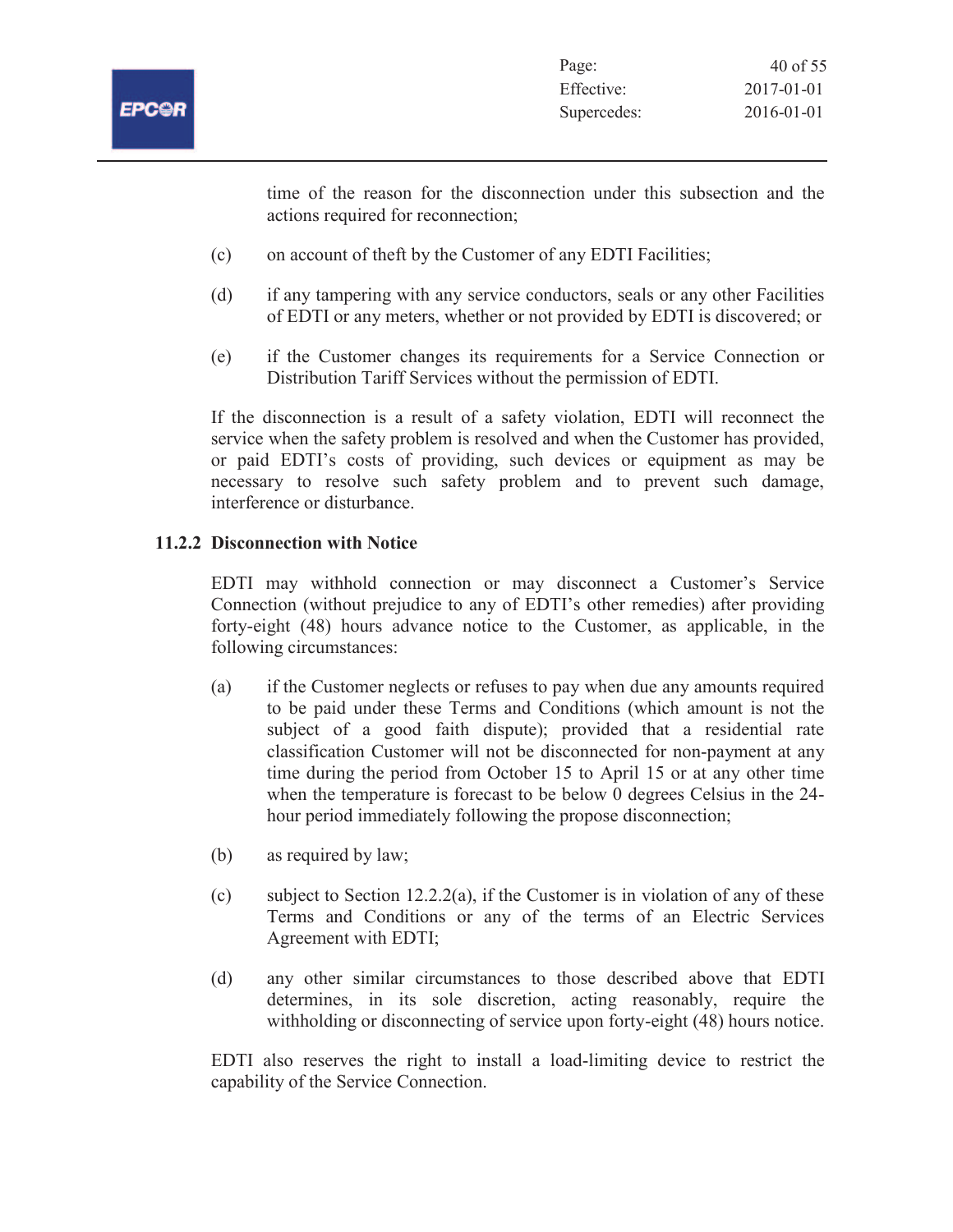# **11.3 Reconnect Service**

This Section applies to reconnection or restoration of service to a Customer whose service was previously restricted by a load-limiting device or discontinued (whether at the request of the Customer or not).

Before reconnecting or restoring service, the Customer shall pay:

- (a) any amount owing to EDTI including written off accounts; and
- (b) a reconnection charge that will billed to the Customer's Retailer.

### **11.4 Removal of Facilities**

Upon termination of service, EDTI shall be entitled to remove any of its Facilities located upon the property of the Customer and to enter upon the Customer's property for that purpose.

# **ARTICLE 12 - CONTRACT EXIT PROVISIONS**

A Customer's Electric Service Agreement remains in effect, subject to the right of either EDTI or the Customer to terminate such agreement upon thirty (30) days written prior notice being given to the other party.

Upon receipt of such notice, EDTI shall read the Customer's meter within a reasonable time, and, shall use all reasonable efforts to read the Customer's meter at the time requested by the Customer. A Customer shall pay for all service provided up to the time of such reading.

# **12.1 Distribution Related Exit Charge**

When a Customer with an Electric Service Agreement no longer requires service from EDTI, and it is within the initial term of the Electric Service Agreement, in addition to any other applicable requirements under these Terms and Conditions, the Customer may be required to pay a "Distribution Related Exit Charge".

The Distribution Related Exit Charge is:

- (a) the present value of future revenue streams associated with the existing Facilities being removed; plus
- (b) the estimated salvage costs; plus
- (c) any outstanding amounts attributable to the Customer with respect to, but not limited to, any deferral accounts and Commission approved riders and charges arising from services supplied by EDTI prior to the termination of service; less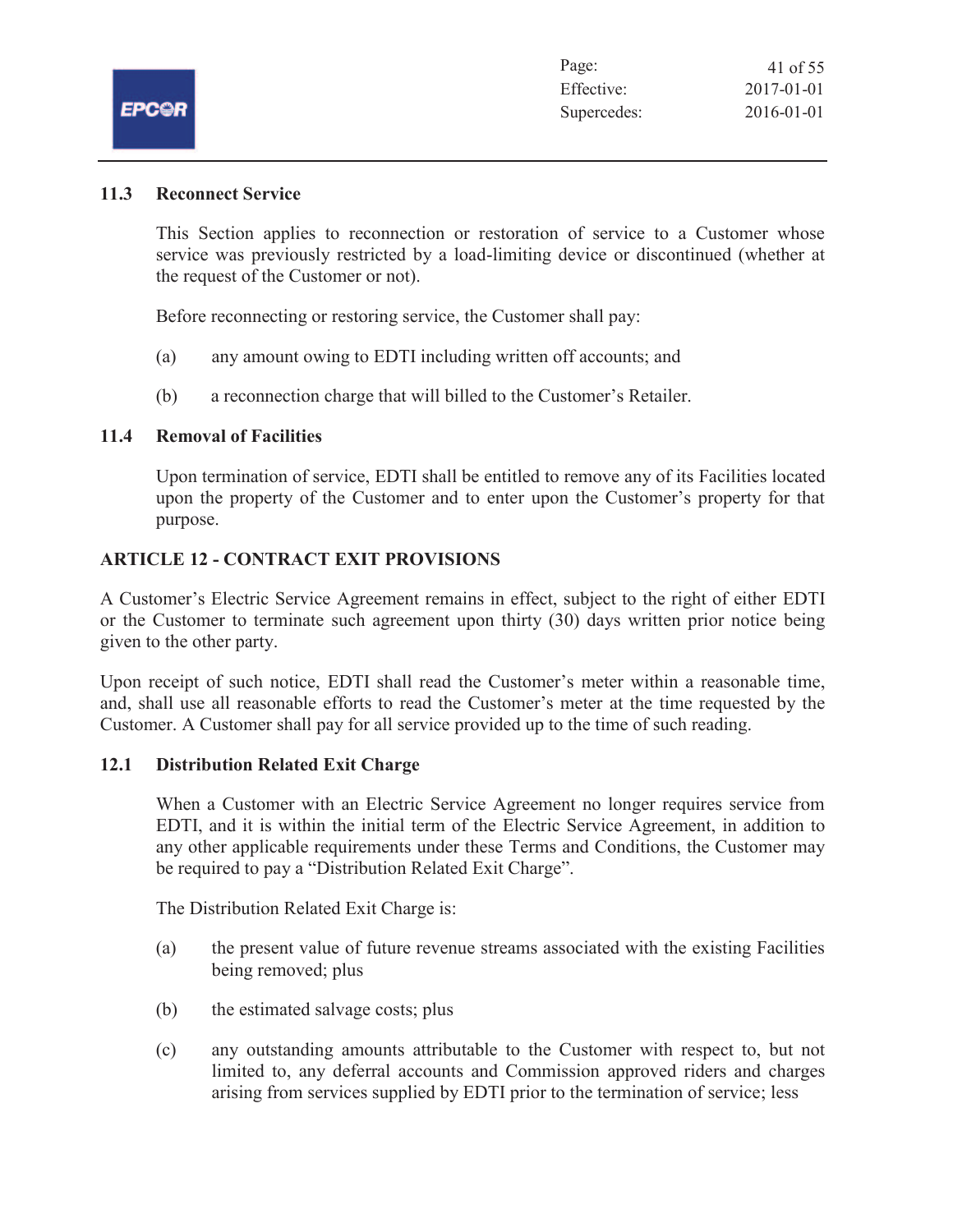|              | Page:       | 42 of 55   |
|--------------|-------------|------------|
|              | Effective:  | 2017-01-01 |
| <b>EPC@R</b> | Supercedes: | 2016-01-01 |

(d) the estimated salvage value.

Distribution Customer Exit Charge provisions apply for the service life of EDTI's investment, as established at the time of investment.

# **12.2 Transmission Related Exit Charge**

When a Customer no longer requires service from EDTI, in addition to any other applicable requirements under these Terms and Conditions, the Customer may be required to pay a "Transmission Related Exit Charge".

The Transmission Related Exit Charge is:

- (a) any costs charged to EDTI by the ISO that are attributable to the Customer's termination of service; and
- (b) any ongoing costs that EDTI will be required to pay the ISO, that will not be recovered as a result of the Customer's termination of service.

# **ARTICLE 13 - LIABILITY AND INDEMNITY**

# **13.1 EDTI Liability**

Notwithstanding any other provision of these Terms and Conditions or any provision of any agreement between EDTI and a Customer relating to the provision of Distribution Tariff Services (an "EDTI Agreement") EDTI, its directors, officers, agents, employees and representatives ("EDTI Parties") shall not be liable to the Customer, its directors, officers, agents, employees and representatives ("Customer Parties") for any loss, injury, damage, expense, charge, cost or liability of any kind suffered or incurred by the Customer Parties, or any of them, whether of a direct, indirect, special or consequential nature, howsoever or whensoever caused, and whether in any way caused by or resulting from the acts or omissions of the EDTI Parties, or any of them, except for direct property damages incurred by the Customer as a direct result of a breach of these Terms and Conditions or applicable EDTI Agreement or other act or omission by an EDTI Party, which breach or other act or omission is caused by the negligence or wilful act or omission of harm of such EDTI Party. Any liability under this Section will be limited to an amount in proportion to the degree to which the EDTI Party acting negligently or wilfully is determined to be at fault. For the purpose of the foregoing and without otherwise restricting the generality thereof, "direct property damage" shall not include loss of revenue, loss of profits, loss of earnings, loss of production, loss of contract, cost of purchased or replacement capacity and energy, cost of capital, and loss of use of any facilities or property, or any other similar damage or loss whatsoever.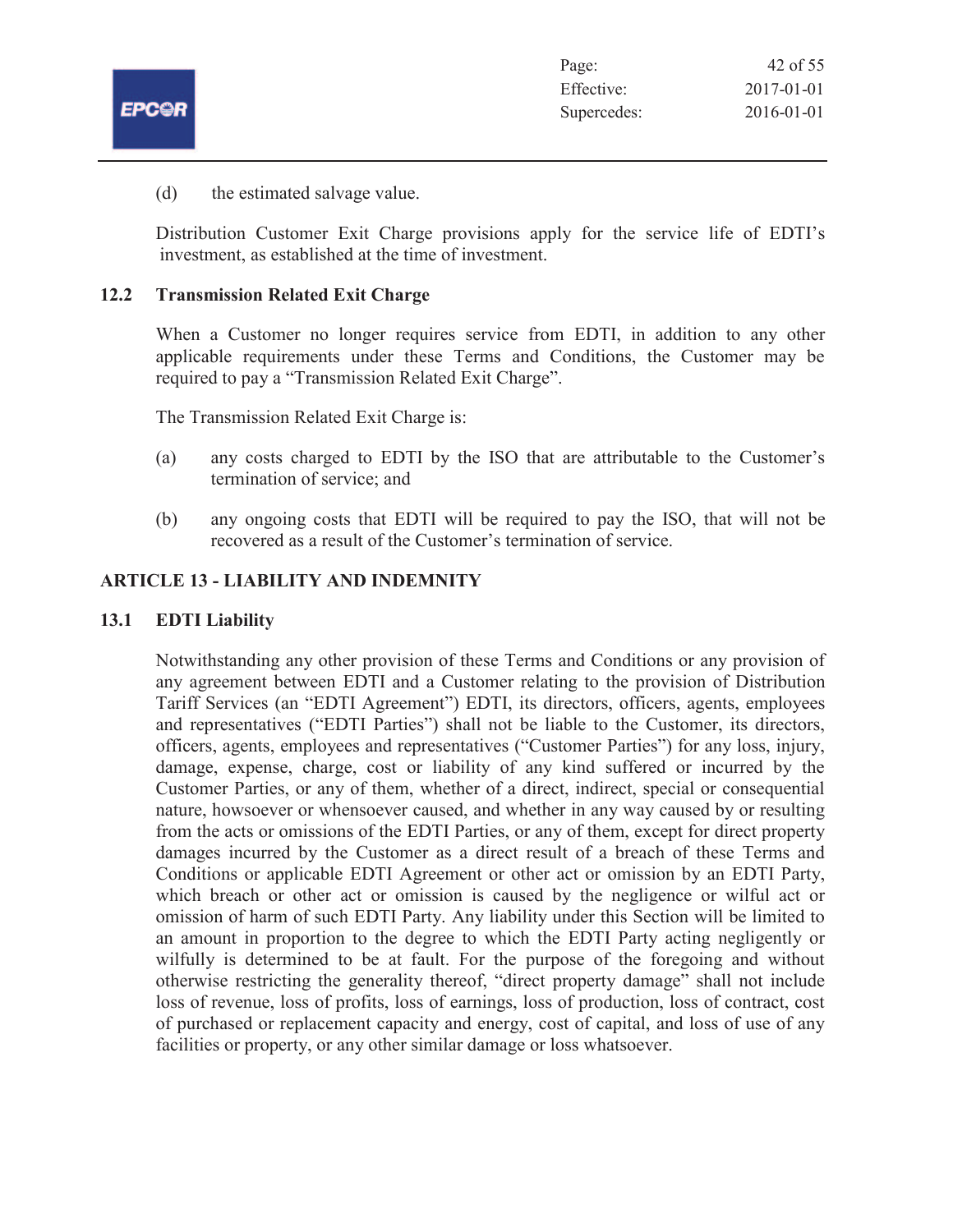| Page:       | 43 of 55         |
|-------------|------------------|
| Effective:  | $2017 - 01 - 01$ |
| Supercedes: | 2016-01-01       |

# **13.2 Release**

Subject to Section 14.1 above, none of the EDTI Parties (as defined above) will be liable to any of the Customer Parties (as defined above) for any damages, costs, expenses, injuries, losses, or liabilities suffered or incurred by the Customer Parties or any of them, howsoever and whensoever caused, and each Customer Party hereby forever releases each of the EDTI Parties from any liability or obligation in respect thereof.

# **13.3 EDTI Not Liable to Customer**

For greater certainty and without limitation to the foregoing in Sections 14.1 and 14.2, EDTI Parties (as defined above) shall not be liable to a Customer for any damages of any kind (except to the extent EDTI is liable for such damages in accordance with Section 14.1):

- (a) caused by or arising from any EDTI Party's conduct in compliance with, or as permitted by, these Terms and Conditions, the Terms and Conditions for Distribution Access Service, a Distribution Services Agreement between EDTI and a Retailer or any legal or regulatory requirements related to service provided to Retailers;
- (b) caused to the Customer and arising from any failure of a Retailer to comply with the Terms and Conditions for Distribution Access Service, any agreement with EDTI relating to Distribution Tariff Services or for any damages caused by or arising from equipment installed or actions taken by a Retailer;
- (c) caused by or arising from a Retailer's failure to perform any commitment to the Customer, including but not limited to the Retailer's obligation, including its obligation under Part 8 of the Act, to provide Retail Electricity Services including Distribution Tariff Services to the Customer; or
- (d) caused by or resulting from any acts, omissions or representations made by a Retailer in connection with soliciting Customers for Distribution Access Service or performing any of the Retailer's functions in providing Retail Electricity Services including Distribution Tariff Services to Customers.

#### **13.4 Customer Liability**

In addition to any other liability provisions set out in the Terms and Conditions or any provision in an EDTI Agreement, a Customer Party (as defined above) shall be liable for any damages, costs, expenses, injuries, losses, or liabilities suffered or incurred by EDTI Parties (as defined above), whether of a direct or indirect nature, caused by or arising from any acts or omissions of an Customer Party that result in a breach ("Breach") of these Terms and Conditions or the applicable EDTI Agreement, or any negligent or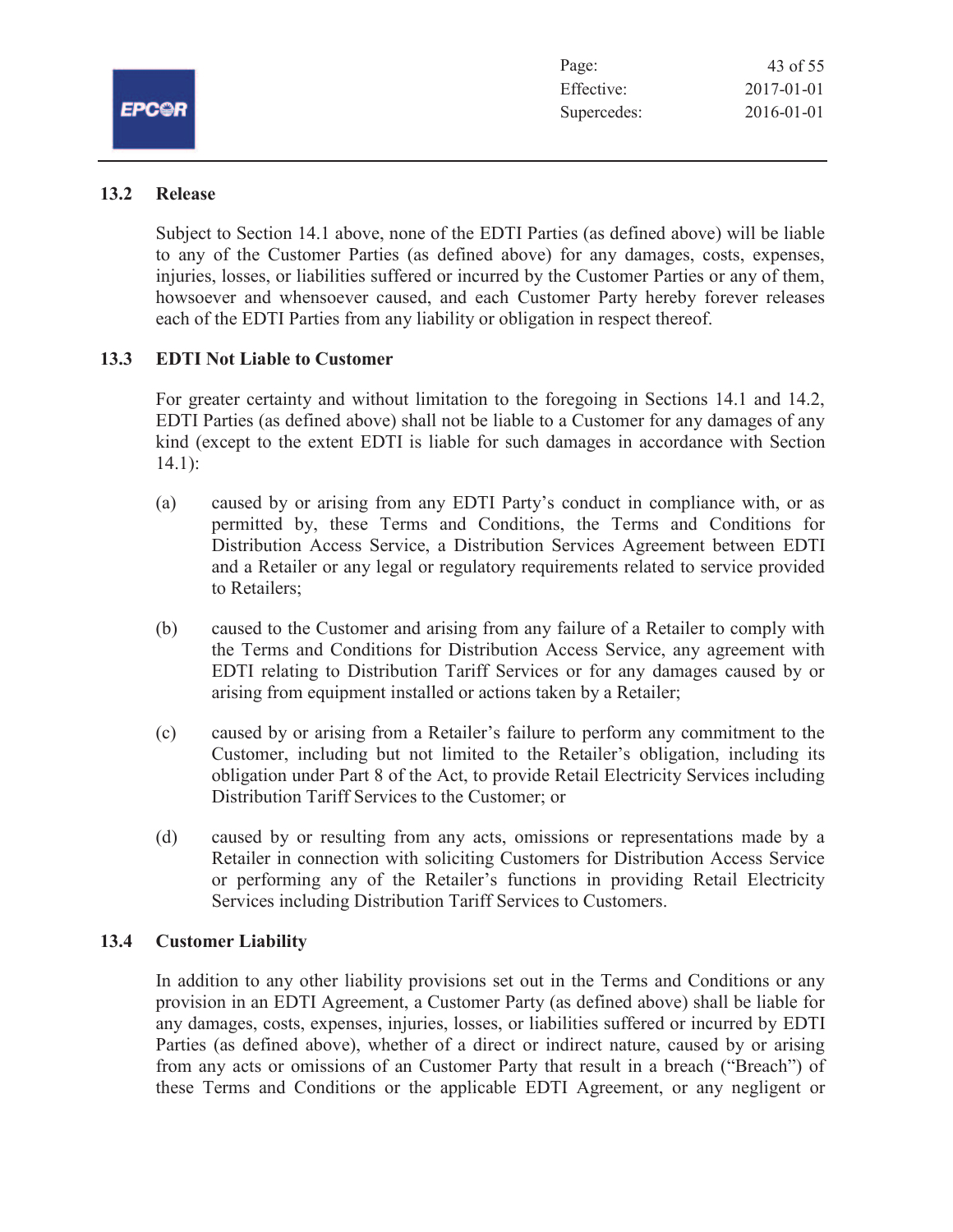

| Page:       | 44 of 55         |
|-------------|------------------|
| Effective:  | $2017 - 01 - 01$ |
| Supercedes: | 2016-01-01       |

wilful acts or omissions of harm of a Customer Party outside of a Breach. Any liability under this section will be limited to an amount in proportion to the degree to which the Customer Party is at fault.

# **13.5 Force Majeure**

# **13.5.1 Force Majeure Relief**

If an event or circumstance of Force Majeure occurs that affects EDTI's ability to provide a Service Connection or other interconnection to its electric distribution system or Distribution Tariff Services, EDTI's obligations and responsibilities hereunder and under any agreement relating to Service Connections or other interconnections to its electric distribution system or the provision of Distribution Tariff Services, so far as they are affected by the Force Majeure or the consequences thereof, shall be suspended until such Force Majeure or the consequences thereof are remedied and for such period thereafter as may reasonably be required to restore the Distribution Tariff Services. The Minimum Charge, if applicable, will continue to be payable during the period in which EDTI claims relief by reason of Force Majeure.

# **13.5.2 Notice**

EDTI shall promptly give the relevant party notice of the Force Majeure including full particulars hereof and shall promptly give the relevant party notice when the Force Majeure ceases to prevent performance of EDTI's obligations.

# **13.5.3 Obligation to Remedy**

EDTI shall promptly remedy the cause and effect of the Force Majeure insofar as it is reasonably able to do so.

# **13.5.4 Strikes and Lockouts**

Notwithstanding any other provision of these Terms and Conditions, the settlement of any strike, lockout or other industrial disturbance shall be wholly in the discretion of EDTI and EDTI may settle such strike, lockout or industrial disturbance at such time and on such terms and conditions as it may deem appropriate. No failure or delay in settling such strike, lockout or industrial disturbance shall constitute a cause or event within the control of EDTI or deprive EDTI of the benefits of this Section 14.5.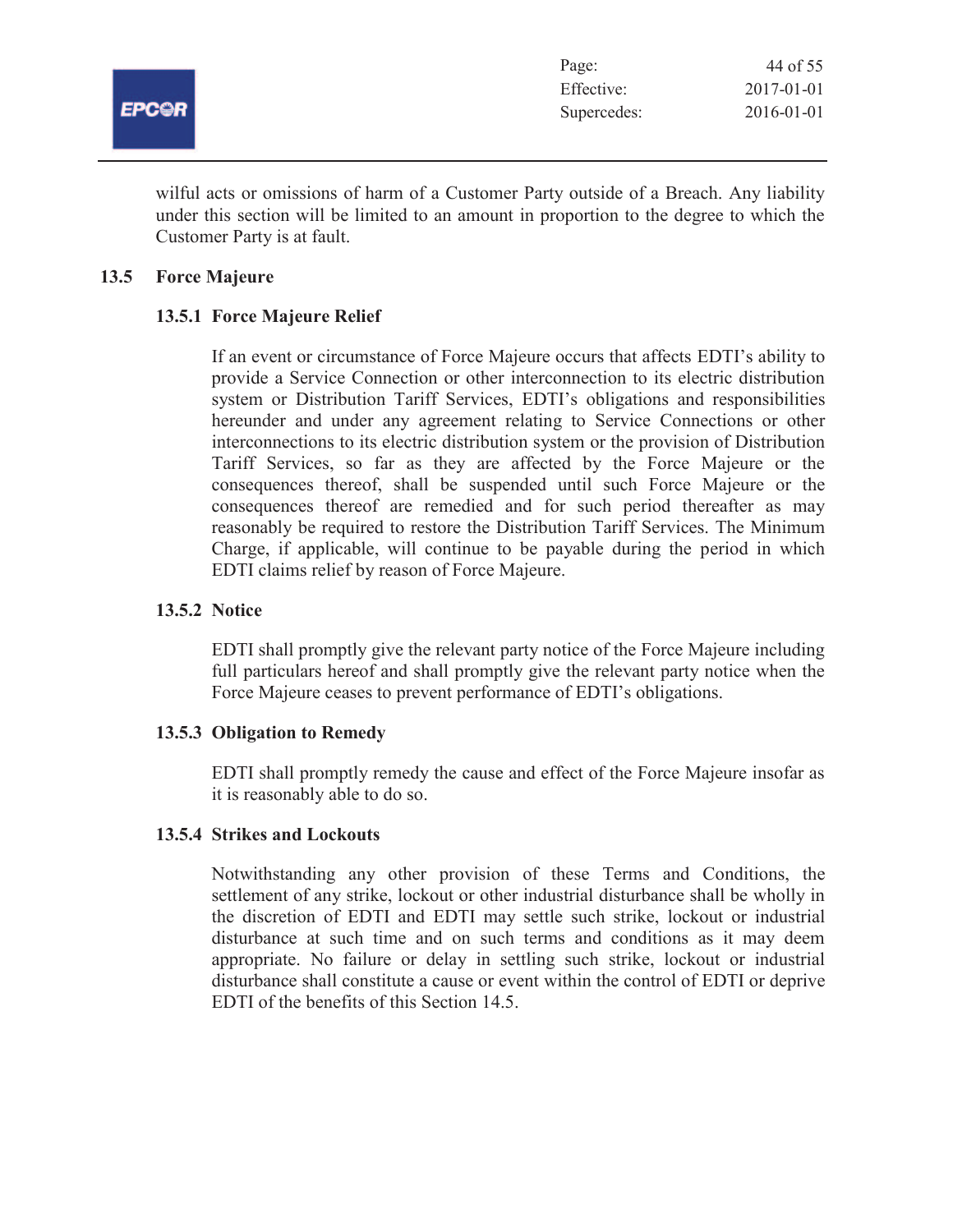

# **ARTICLE 14 - ADDITIONAL PROVISIONS RELATING TO SERVICES**

# **14.1 Ownership of Facilities**

EDTI remains the owner of all Facilities necessary to provide Distribution Access Service to the Customers, unless an agreement between EDTI and a Customer specifically provides otherwise.

Payment made by Customers for costs incurred by EDTI in installing Facilities does not entitle Customers to ownership of any such Facilities, unless an agreement between EDTI and a Customer specifically provides otherwise.

# **14.2 Distribution Access Service Obtained from Retailer**

EDTI will not initiate or continue Distribution Access Service at a Point of Service unless the Customer is enrolled to obtain Distribution Access Service. It is the Customer's responsibility to make arrangements with a Retailer to obtain Retail Electricity Services, including enrolment for Distribution Access Service.

#### **14.3 Proper Use of Services**

The Customers assume full responsibility for the proper use of the Service Connection and Distribution Tariff Services provided by EDTI and for the condition, suitability and safety of any and all wires, cables, devices or appurtenances energized by energy on the Customer's premises or on premises owned or controlled by the Customer that are not the Customer's property. The Customer shall be liable for any loss, damage, expense, charge, cost or other liability of any kind, whether to EDTI, its agents or employees, EDTI property or otherwise, arising directly or indirectly by reason of: (i) the routine presence in or use of energy over the wires, cables, devices or other Facilities owned or controlled by the Customer; (ii) the Customer's improper or negligent use of energy or electric wires, cables, devices or other facilities; or (iii) the negligent acts or omissions or wilful acts or omissions of the Customer or any person permitted on the Customer's property.

# **14.4 Independent System Operation or Transmission Facility Owner Requirements**

The Customers acknowledge and agree that EDTI is bound by all operating instructions, policies and procedures of the ISO and transmission facility owners which are needed to maintain the integrity of the Interconnected Electric System. The Customers acknowledge and agree that they will cooperate with EDTI so that EDTI will be in compliance with all such operating instructions, policies and procedures which include, but are not limited to, those operating instructions, policies and procedures pertaining to minimum and maximum generation emergencies, and supply voltage reduction or full interruption of Customer load by either manual or automatic means.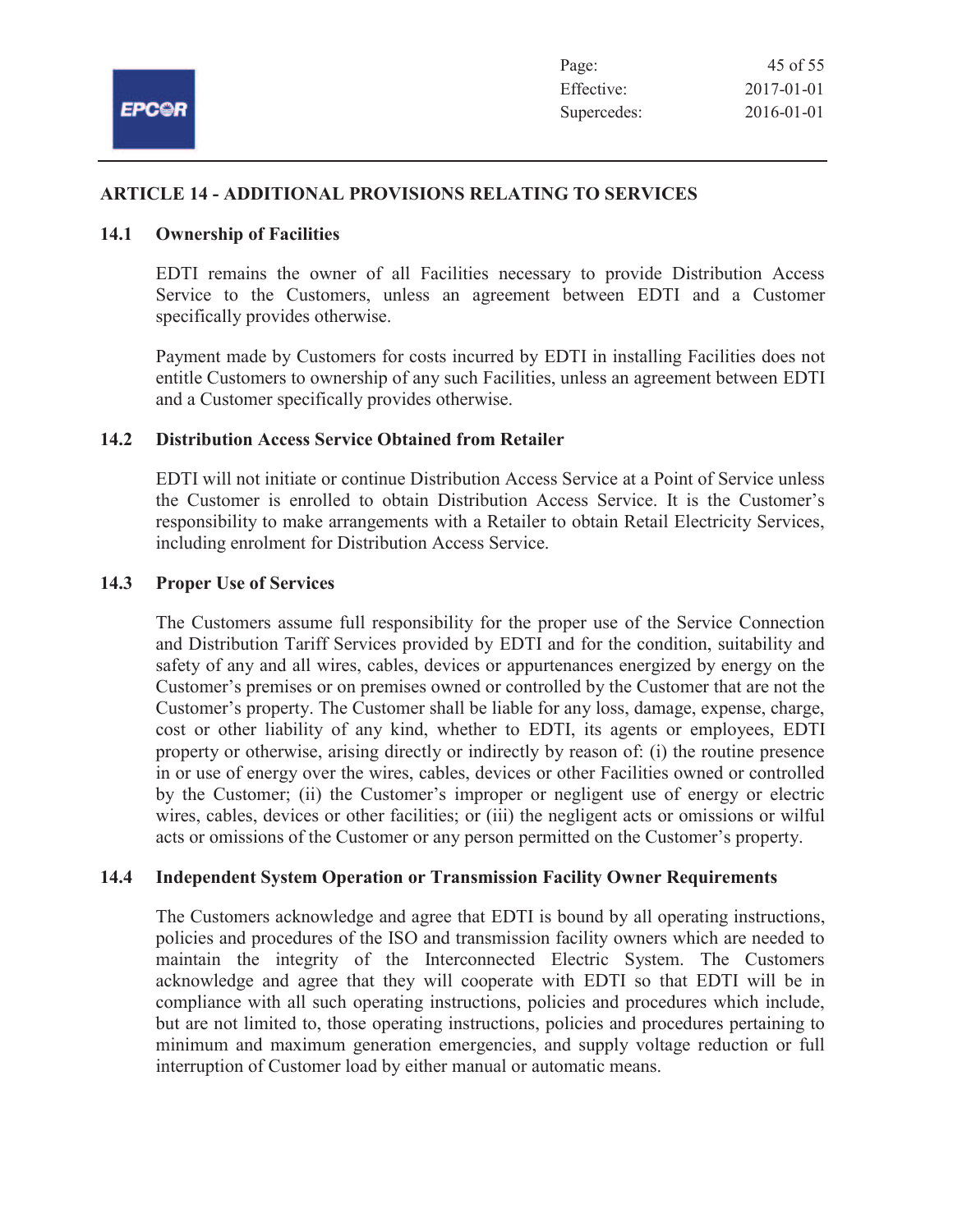|            | Page:       | 46 of 55   |
|------------|-------------|------------|
|            | Effective:  | 2017-01-01 |
| <b>COR</b> | Supercedes: | 2016-01-01 |

# **14.5 Compliance with Applicable Legal Authorities**

EDTI and the Customers are subject to, and shall comply with, all existing or future applicable federal, provincial and local laws, all applicable existing or future orders or other actions of the ISO or of governmental authorities having applicable jurisdiction. EDTI will not violate, directly or indirectly, or become a party to a violation of any applicable requirement of the ISO or any applicable federal, provincial or local statute, regulation, bylaw, rule or order in order to provide a Service Connection or Distribution Tariff Services to the Customers. EDTI's obligation to provide a Service Connection or Distribution Tariff Services is subject to the condition that all requisite governmental and regulatory approvals for the provision of the Service Connection or Distribution Tariff Services will have been obtained and will be maintained in force during such period of service.

# **14.6 Interference with EDTI's Property**

No one other than an employee or authorized agent of EDTI shall be permitted to remove, operate, or maintain meters, electric equipment and other Facilities owned by EDTI. The Customers shall not interfere with or alter the meter, seals, or other Facilities or permit the same to be done by any person other than the authorized agents or employees of EDTI.

# **14.7 Service Interruption**

EF

While EDTI takes all reasonable efforts to guard against interruptions, it does not guarantee uninterrupted service. Without liability of any kind to EDTI, EDTI shall have the right to disconnect or otherwise curtail, interrupt or reduce Distribution Access Service to Customers whenever EDTI reasonably determines, or when EDTI is directed by the ISO, that such a disconnection, curtailment, interruption or reduction is:

- (a) necessary to facilitate construction, installation, maintenance, repair, replacement or inspection of any of EDTI's Facilities;
- (b) to maintain the safety and reliability of EDTI's electric distribution system; or,

(c) due to any other reason including dangerous or hazardous circumstances including emergencies, forced outages, potential overloading of EDTI's electric distribution system or Force Majeure.

#### **14.8 No Assignment**

A Customer shall not assign any of its rights or obligations under these Terms and Conditions or any other agreement with EDTI relating to a Service Connection or Distribution Tariff Services without obtaining any necessary regulatory approvals and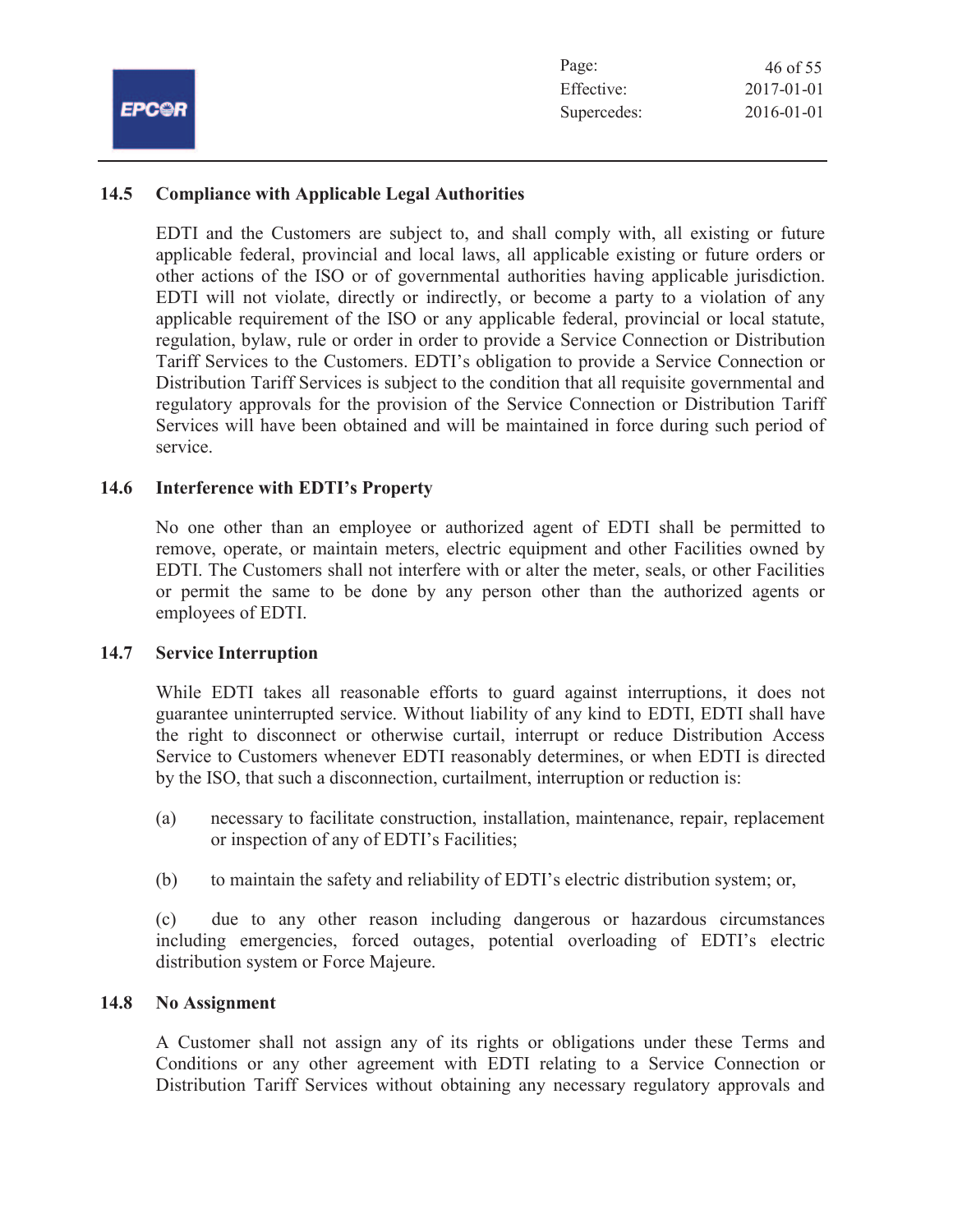|              | Page:       | 47 of 55   |
|--------------|-------------|------------|
|              | Effective:  | 2017-01-01 |
| <b>EPCOR</b> | Supercedes: | 2016-01-01 |
|              |             |            |

EDTI's approval where required in such agreement. No assignment shall relieve the Customer of any of its obligations under these Terms and Conditions until such obligations have been assumed by the assignee and EDTI has agreed to the novation. Any assignment in violation of this section shall be void.

# **14.9 No Waiver**

The failure of EDTI or a Customer to insist on any one or more instances upon strict performance of any provisions of these Terms and Conditions or any other agreement between EDTI and the Customer relating to a Service Connection or Distribution Tariff Services, or to take advantage of any of its rights hereunder or thereunder, shall not be construed as a waiver of any such provisions or the relinquishment of any such right or any other right hereunder, which shall remain in full force and effect. No term or condition of these Terms and Conditions or any other agreement between EDTI and a Customer relating to a Service Connections or Distribution Tariff Services shall be deemed to have been waived and no breach excused unless such waiver or consent to excuse is in writing and signed by the party claimed to have waived or consented to excuse.

# **14.10 Law**

These Terms and Conditions and any other agreement between EDTI and a Customer relating to a Service Connection or Distribution Tariff Services shall be governed by the laws of the Province of Alberta and the federal laws of Canada applicable in the Province of Alberta, without regard to principles of conflicts of law. Any lawsuit arising in connection with these Terms and Conditions or any other agreement relating to a Service Connection or Distribution Tariff Services shall be brought in the courts of the Province of Alberta.

# **14.11 Request Under Section 101 (2) of the Act**

In accordance with Section  $101(2)$  of the Act, a Transmission Direct-Connect Customer may, with the prior approval of EDTI, enter into an arrangement directly with the Independent System Operator for the provision of System Access Service. Should EDTI grant such approval, EDTI reserves the right to bill the Customer directly for all Local Access Fees and Commission approved riders and charges arising from services provided by EDTI prior to the Customer receiving System Access Service directly from the Independent System Operator pursuant to such arrangement.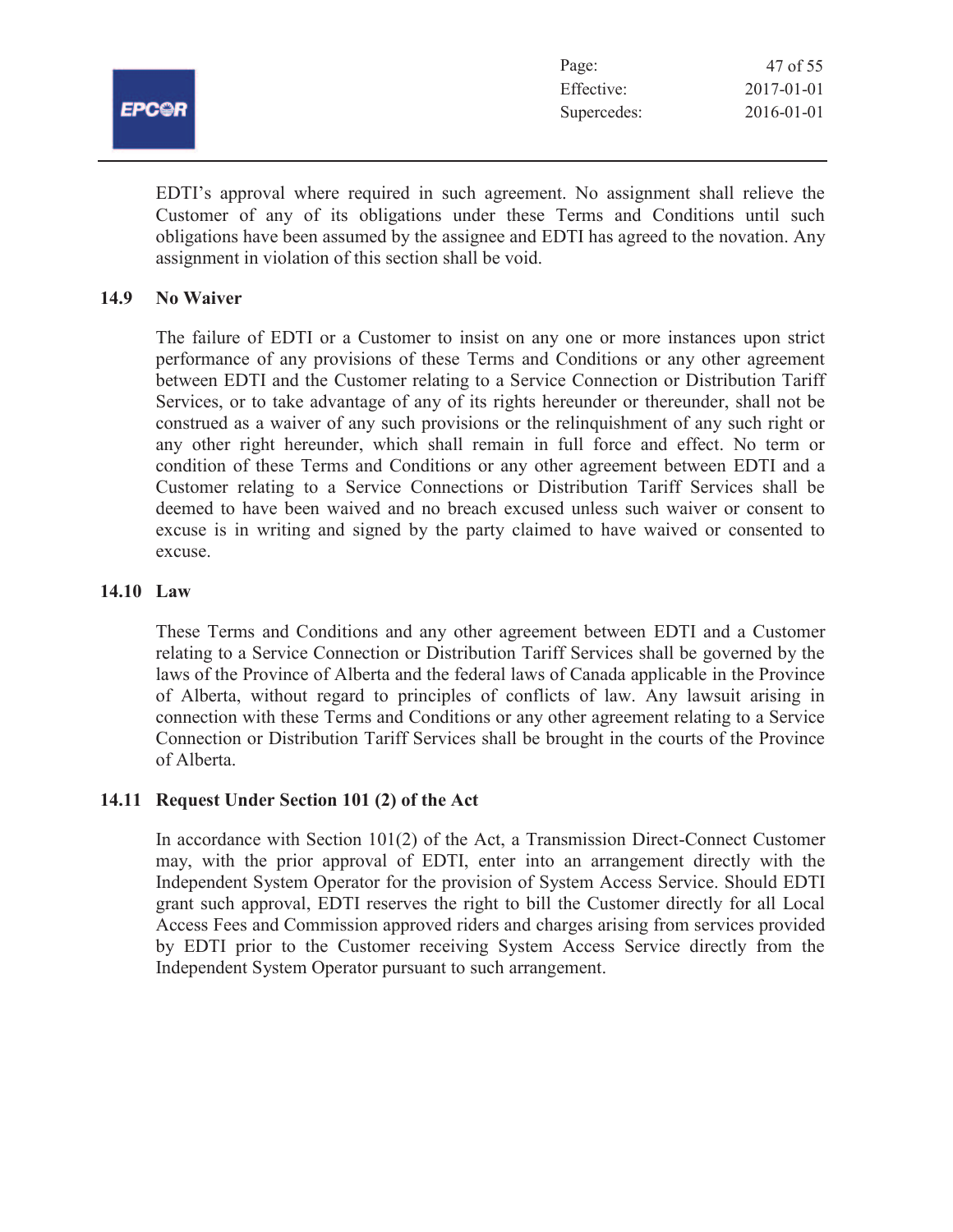

# **SCHEDULE A — AVAILABLE EDTI INVESTMENT**

# **1. Maximum Investment**

The maximum investment that EDTI will make in new services or expansions for Residential, General Service and Industrial Customer classes is as follows:

- (a) Residential Customers:
	- · for new (raw land) underground development areas, EDTI will provide a contribution of \$2,580for each lot;
	- for single family residential, rural acreage and farm in a previously unserviced area to be serviced with overhead power, EDTI will install singlephase overhead primary lines on public roadways up to an existing lot within the boundary of the City of Edmonton at no charge and will provide a contribution of up to \$798 for the transformer installation and the Service Connection;
	- for multiple family residential, in a previously serviced area, EDTI will provide a contribution of \$514 for each Service Connection.
- (b) General Service and Industrial Customers
	- · \$265 per kVA of Contracted Minimum Demand for the Service Connection for the first 2,500 kVA and \$119 per kVA thereafter.
	- for a raw land industrial subdivision adjacent to an existing subdivision with three-phase service, EDTI will extend the overhead three-phase primary service on public roadways at no charge.
- (c) Underground Industrial Developments (raw land)
	- · Upon completion of the underground servicing of an industrial area, EDTI will provide a rebate determined as 80% of the total installed cost of the underground distribution facilities installed to service raw industrial land. This cost will be calculated by EDTI based on EDTI's costs, as determined and published by EDTI from time to time, for the types of cables and switching cubicles installed, and for such activities as trenching and terminations.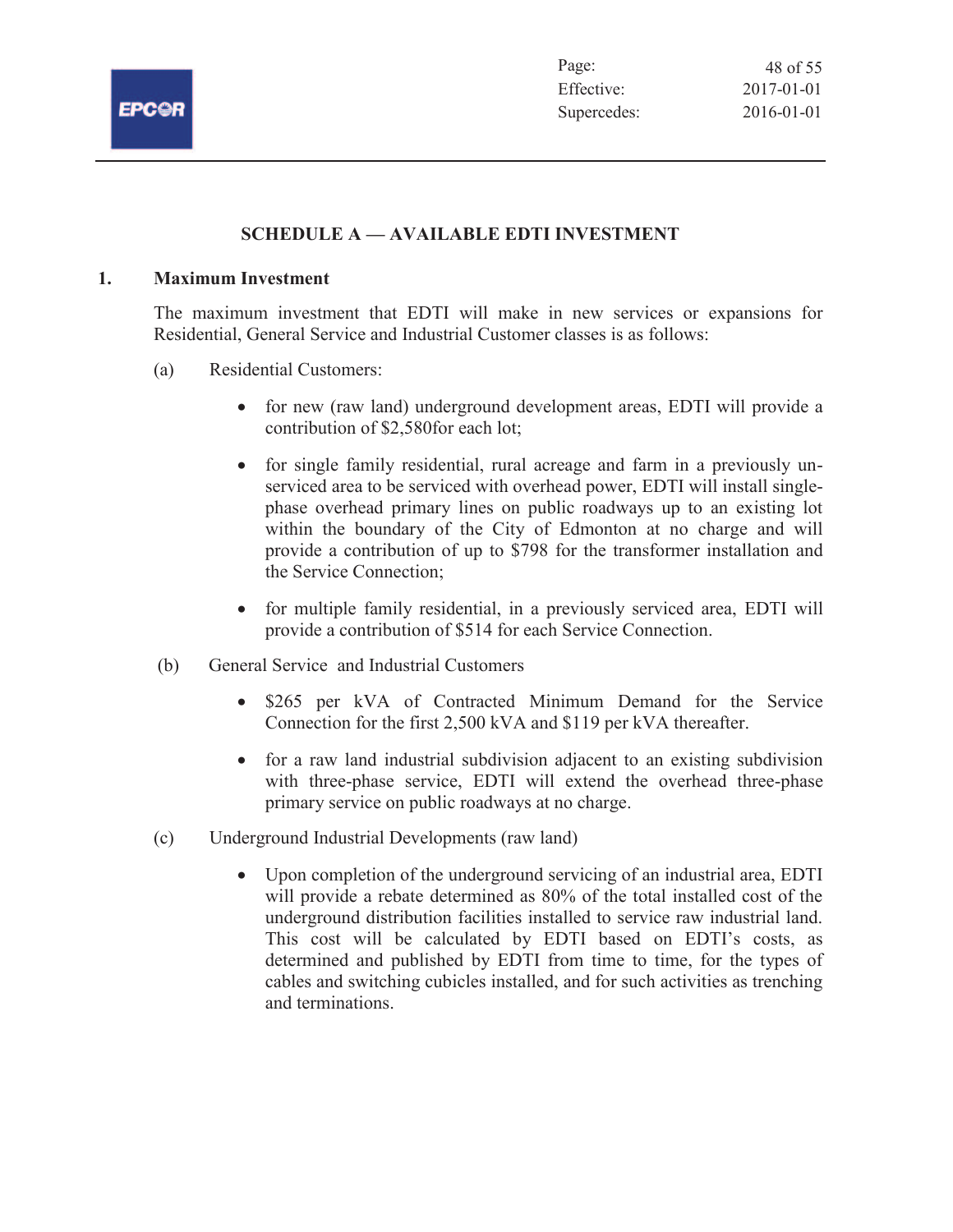

# **2. Eligibility for Investment**

- (a) The following Facilities are eligible for investment:
	- distribution three-phase and single-phase extensions;
	- transformers (or a share of a transformer, if the transformer is shared by more than one Customer e.g. rural acreages);
	- standby feeder where required by EDTI;
	- · primary cable to EPCOR Transformer on property (excluding Multi-Family Sites)
- (b) The following Facilities are not eligible for investment:
	- transformer pad and civil works on private property;
	- · standby feeders not required by EDTI;
	- · secondary underground services in aerial distribution areas.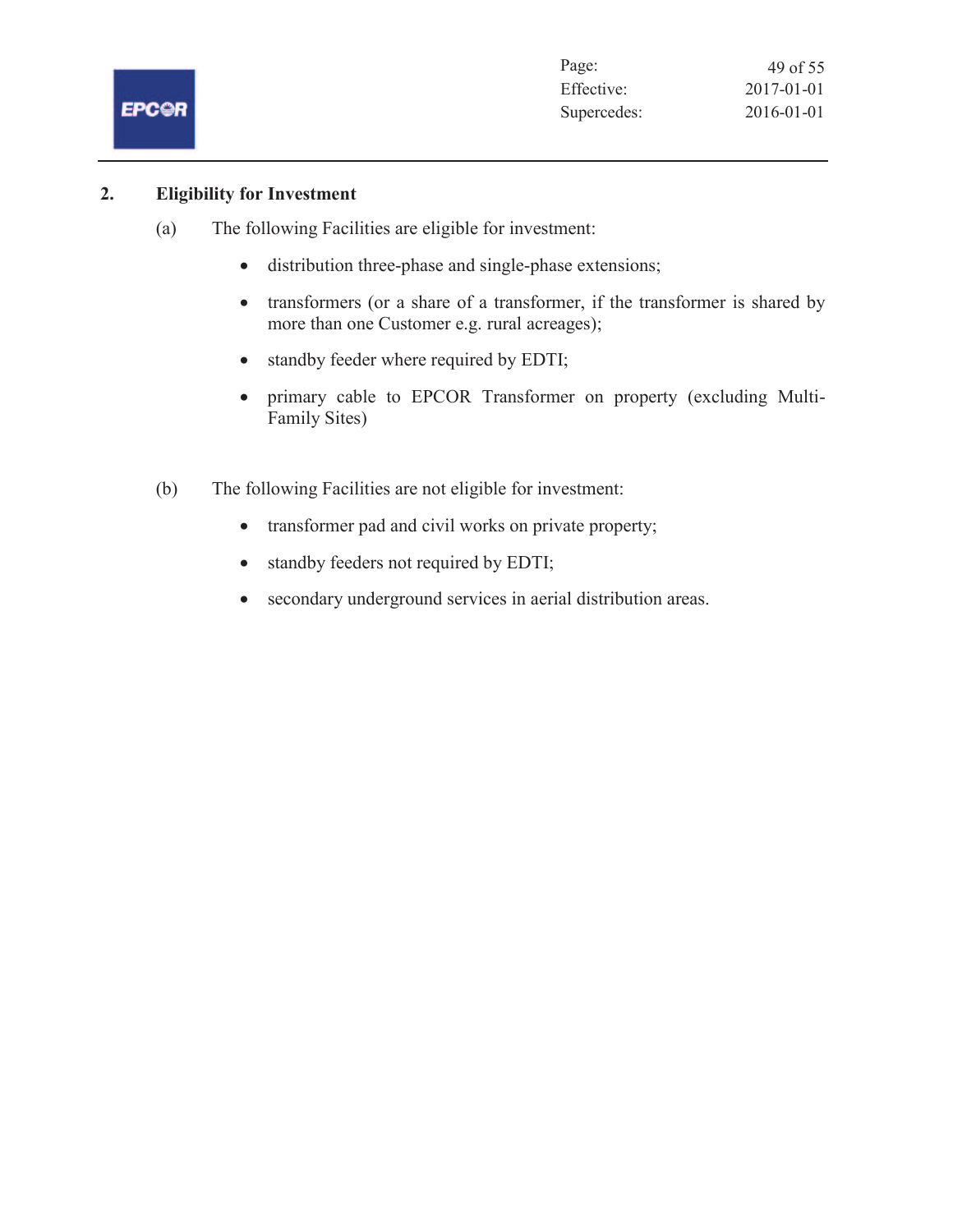

# **SCHEDULE B — Electric Service Agreement**

# **for Distribution Connection Services**

This Agreement dated for reference as of the \_\_\_ day of \_\_\_\_\_\_\_\_\_\_\_, 20\_\_\_

**Between:** 

**(Customer Name)**  (Address) (hereinafter called the "Customer")

*- and -*

# **EPCOR Distribution & Transmission Inc**.,

a body corporate with its head office in the City of Edmonton in the Province of Alberta

(hereinafter called "EDTI")

**REFERENCE IS MADE TO THE EDTI TERMS AND CONDITIONS FOR DISTRIBUTION CONNECTION SERVICES (THE "TERMS AND CONDITIONS"), AS AMENDED FROM TIME TO TIME, PREPARED BY EDTI AND APPROVED BY THE ALBERTA UTILITIES COMMISSION ("AUC") IN ACCORDANCE WITH THE** *ELECTRIC UTILITIES ACT* **(ALBERTA). THIS ELECTRIC SERVICE AGREEMENT IS SUBJECT TO THE TERMS AND CONDITIONS AND SUCH TERMS AND CONDITIONS ARE INCORPORATED HEREIN BY REFERENCE IN THEIR ENTIRETY (THIS AGREEMENT TOGETHER WITH THE TERMS AND CONDITIONS ARE REFERRED TO HEREIN AS THE "AGREEMENT"). THE MOST CURRENT FORM OF THE TERMS AND CONDITIONS ARE POSTED ON EDTI'S WEBSITE AT:**

**https://www.epcor.com/products-services/power/Pages/terms-and-conditions.aspx**

#### **CAPITALIZED TERMS USED BUT NOT DEFINED IN THIS ELECTRIC SERVICE AGREEMENT HAVE THE MEANINGS SET FORTH IN THE TERMS AND CONDITIONS.**

 $\overline{\phantom{a}}$  , where  $\overline{\phantom{a}}$  , where  $\overline{\phantom{a}}$  , where  $\overline{\phantom{a}}$ 

In consideration of the respective promises, covenants and agreements of the parties herein contained and for other good and valuable consideration (the receipt and sufficiency of which are hereby acknowledged by each party), the parties agree as follows: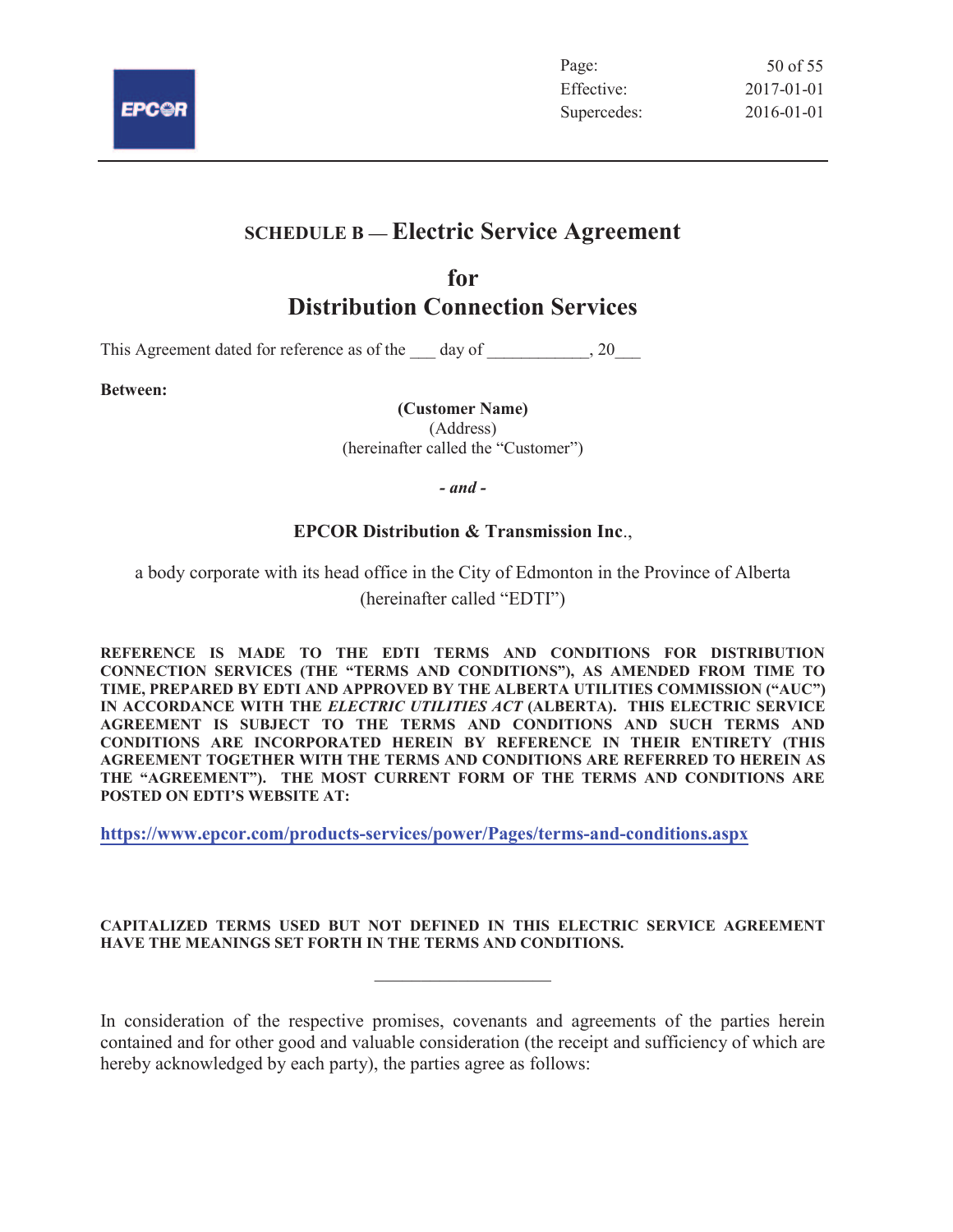

- 1. **Service.** The Customer agrees to obtain from EDTI and EDTI agrees to provide to the Customer Distribution Access Service in relation to the Service Connection specified below (the "Service") in accordance with the provisions of this Agreement.
- 2. **Parameters.** The Customer and EDTI agree to the following parameters for the provision of the Service:

| a.             | Location of Service Connection:              |          |
|----------------|----------------------------------------------|----------|
| b.             | Contract Term:                               | 15 years |
|                |                                              |          |
| C <sub>1</sub> | <b>EDTI</b> Investment                       |          |
| d.             | Customer Contribution (plus application GST) |          |
| e.             | Forecast Peak Demand:                        |          |
| f.             | Contracted Minimum Demand:                   |          |
| g.             | Main Feeder                                  |          |
| h.             | Standby Feeder if applicable                 |          |
| $\mathbf{i}$ . | <b>Applicable Distribution Tariff</b>        |          |
| $\cdot$        | Special charges (Facilities Charge, etc.)    |          |
| k.             | <b>Special Arrangements</b>                  |          |
| L              | Service Configuration                        |          |
|                |                                              |          |

- 3. **Term.** This Agreement shall become effective on the In-service Date, and thereafter shall remain in effect until terminated by either party hereto in accordance with Article 13 of the Terms and Conditions. Termination of this Agreement shall be subject to the Distribution Related Exit Charge as outlined in Section 14.1 of the Terms and Conditions. Notwithstanding anything to the contrary contained herein, this Agreement shall not become effective and is not binding until accepted by EDTI.
- 4. **Fees and Payment.** The Customer agrees to pay for the Service in accordance with the Terms and Conditions. Fees and charges payable by the Customer will be determined based on the greater of the actual Demand or the Contracted Minimum Demand.
- 5. **Forecast Peak Demand.** The Customer shall under no circumstances exceed the Forecast Peak Demand and shall provide one (1) year prior written notice to EDTI of any increase in the Forecast Peak Demand. The Customer acknowledges and agrees that failure by the Customer to adhere to this provision may cause serious damage to EDTI's Facilities for which the Customer will be responsible.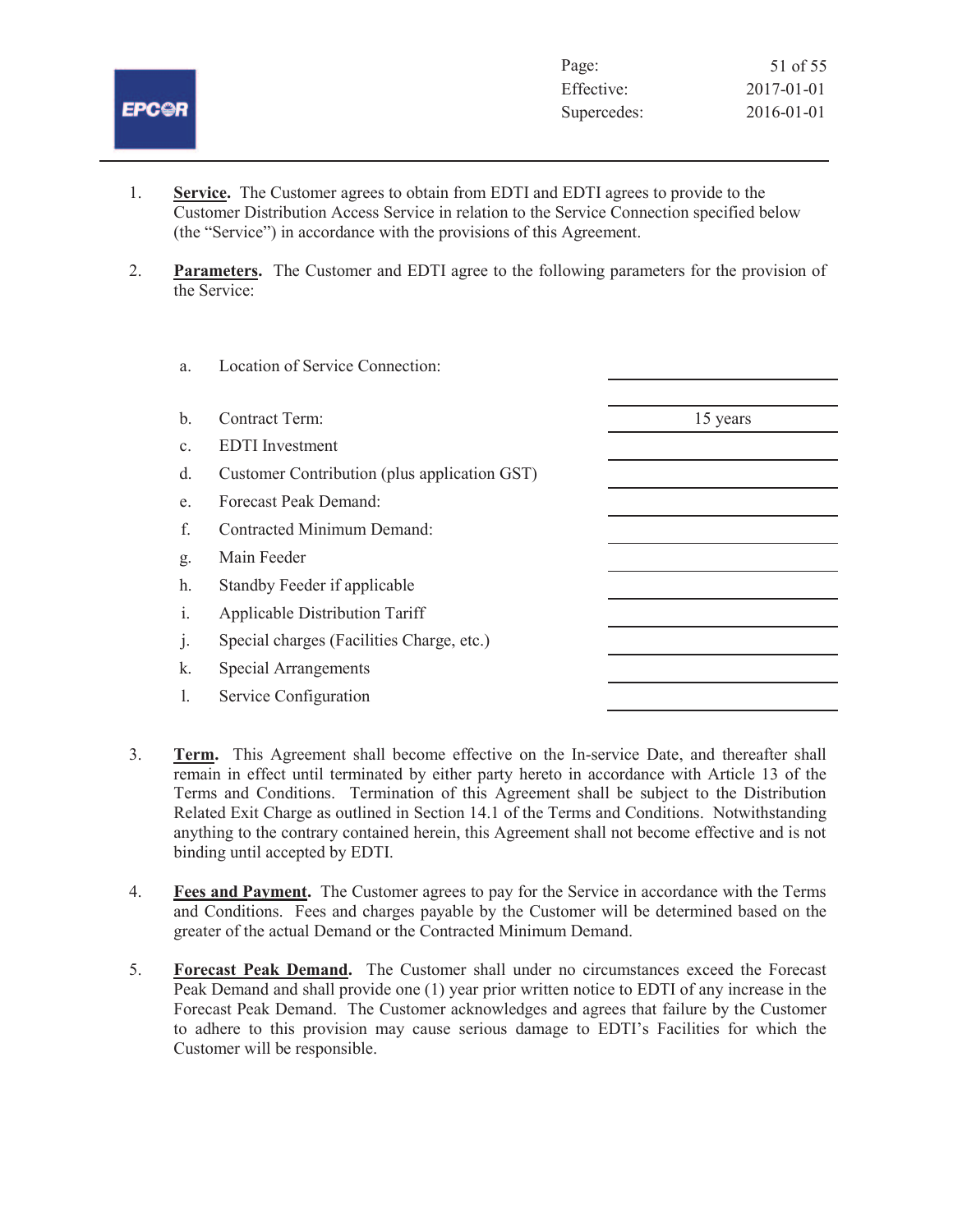

| Page:       | 52 of 55         |
|-------------|------------------|
| Effective:  | $2017 - 01 - 01$ |
| Supercedes: | 2016-01-01       |

- 6. **Use Restricted.** The Service provided hereunder is provided for the Customer's use only at the location specified above and the Customer shall not permit any other person to use such Service
- 7. **Customer Acknowledgements.** The Customer acknowledges and agrees that:
	- a. it has reviewed and understands this Agreement, including the Terms and Conditions, and agrees to be bound by them in all transactions with EDTI;
	- b. the Terms and Conditions may change from time to time, and that a copy of the Terms and Conditions is on file at the offices of EDTI and available on-line at the website of EDTI noted above;
	- c. no Person, whether an employee or agent of EDTI or otherwise, can agree to change, alter, vary or waive any provision of the Terms and Conditions without the express approval of the EUB;
	- d. it has been offered a copy of EDTI's Customer Connection Guide and is aware of the policies and business practices of EDTI detailed therein and that the Customer Connection Guide can also be accessed on-line at https://www.epcor.com/productsservices/power/construction-renovations/new-power-connection/Pages/connectionprocess.aspx
- 8. **EDTI Facilities.** Notwithstanding any Customer Contribution, the Customer shall not acquire any ownership interest in any EDTI Facilities.
- 9. **Limited Liability.** EDTI's liability for injuries and/or damage to persons or property is limited by the Terms and Conditions.
- 10. **Regulatory Authority.** This Agreement is subject to all applicable legislation, including the *Electric Utilities Act* (Alberta) and the regulations made thereunder, and all applicable orders, rulings, regulations and decisions of the EUB or any other regulatory authority having jurisdiction over EDTI or the matters addressed herein.
- 11. **Assignment / Enurement.** The Customer may not assign this Agreement without the prior written consent of EDTI. This Agreement shall enure to the benefit of and be binding and enforceable by the parties hereto and their respective executors, administrators, successors and permitted assigns.
- 12. **Severability.** If any provision of this Agreement, or the application thereof, is to any extent held invalid or unenforceable, the remainder of this Agreement and the application thereof, other than those provisions which have been held invalid or unenforceable, shall not be affected and shall continue in full force and effect and shall be enforceable to the fullest extent permitted by law or in equity.
- 13. **Headings.** The division of this Agreement into sections and subsections and the insertion of headings are for convenience of reference only and shall not affect the construction or interpretation of this Agreement.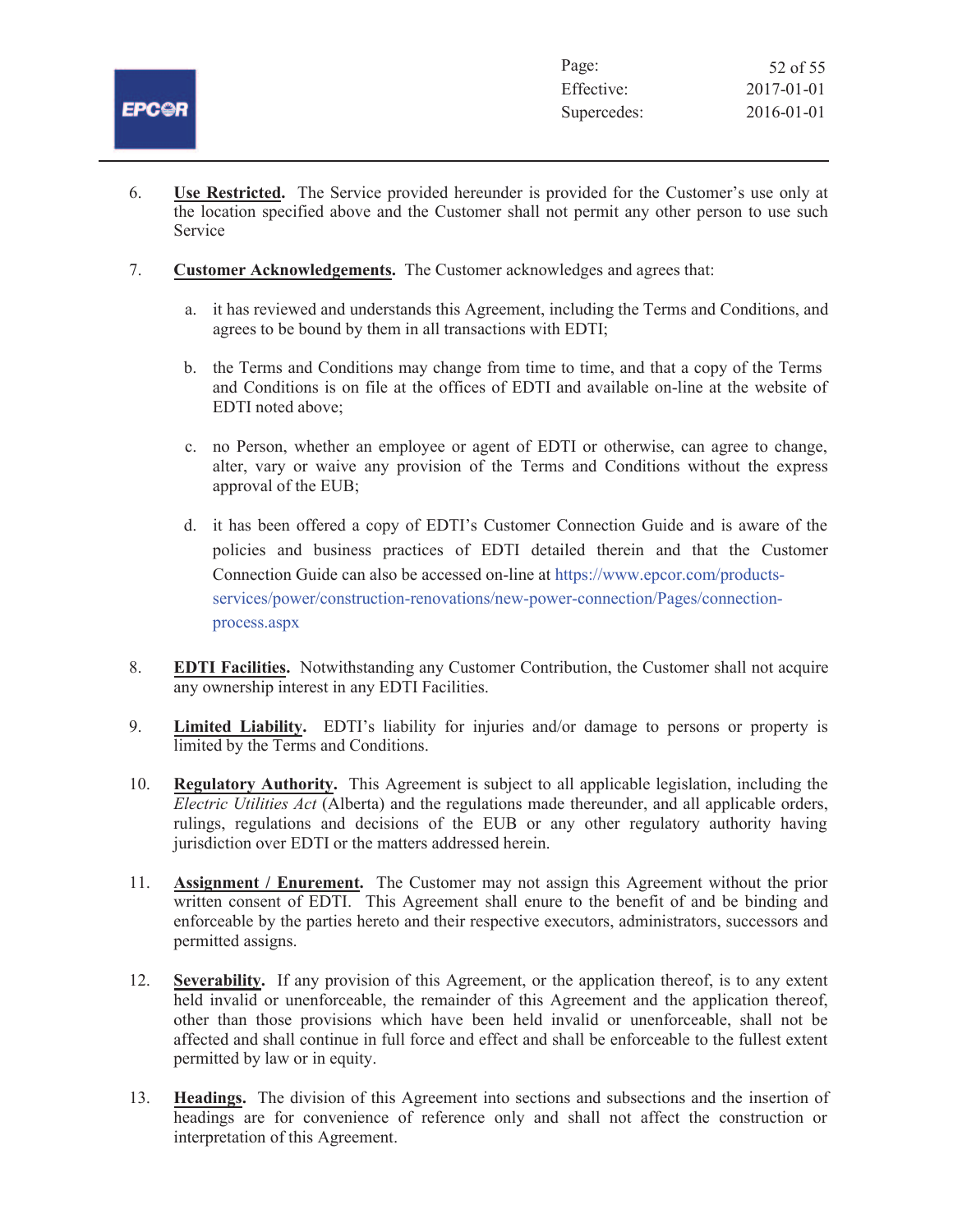

| 53 of 55         |
|------------------|
| $2017 - 01 - 01$ |
| 2016-01-01       |
|                  |

- 14. **Entire Agreement / Modification.** This Agreement, including the Terms and Conditions as amended from time to time, constitutes the entire agreement between the parties and supersedes all prior agreements between the Customer and EDTI for provision of the Service. Except for modifications of the Terms and Conditions, which may be made in accordance with the provisions thereof, no modification or alternation of this Agreement shall be binding on either party unless reduced to writing and signed by the parties hereto.
- 15. **Notice.** All notices required pursuant to this Agreement shall be in writing and shall be given personally, by facsimile or by prepaid registered mail addressed to the party for which the notice is intended to its address designated below or to such other address as may be substituted by notice given in accordance with this provision.

**EPCOR Distribution & Transmission Inc**. 2000 – 10423 101 Street Edmonton, Alberta **T5H 0E8**

| <b>Contact Name:</b>                                   | <b>Customer Engineering Services</b> |              |                                                                                                  |
|--------------------------------------------------------|--------------------------------------|--------------|--------------------------------------------------------------------------------------------------|
| <b>Telephone No.:</b>                                  | $(780)412 - 3128$                    | $Fax\,No.$ : | $(780)412 - 7955$                                                                                |
| <b>Customer Name:</b><br><b>Address:</b>               |                                      |              |                                                                                                  |
| (Address)                                              | <b>Customer Name</b>                 |              |                                                                                                  |
| <b>Contact Name:</b><br><b>Alternate Contact Name:</b> |                                      |              |                                                                                                  |
| <b>Telephone No.:</b>                                  |                                      | Alternate:   |                                                                                                  |
| $Fax\,No.$ :                                           |                                      | Alternate:   |                                                                                                  |
|                                                        |                                      |              | IN WITNESS WHEREOF the parties have executed this Agreement as of the day first above mentioned. |

| <b>[customer Name]</b> | <b>EPCOR Distribution &amp; Transmission Inc.</b> |
|------------------------|---------------------------------------------------|
| Per:                   | Per:                                              |
| Name:                  | Name:                                             |
| <b>Title:</b>          | Title:                                            |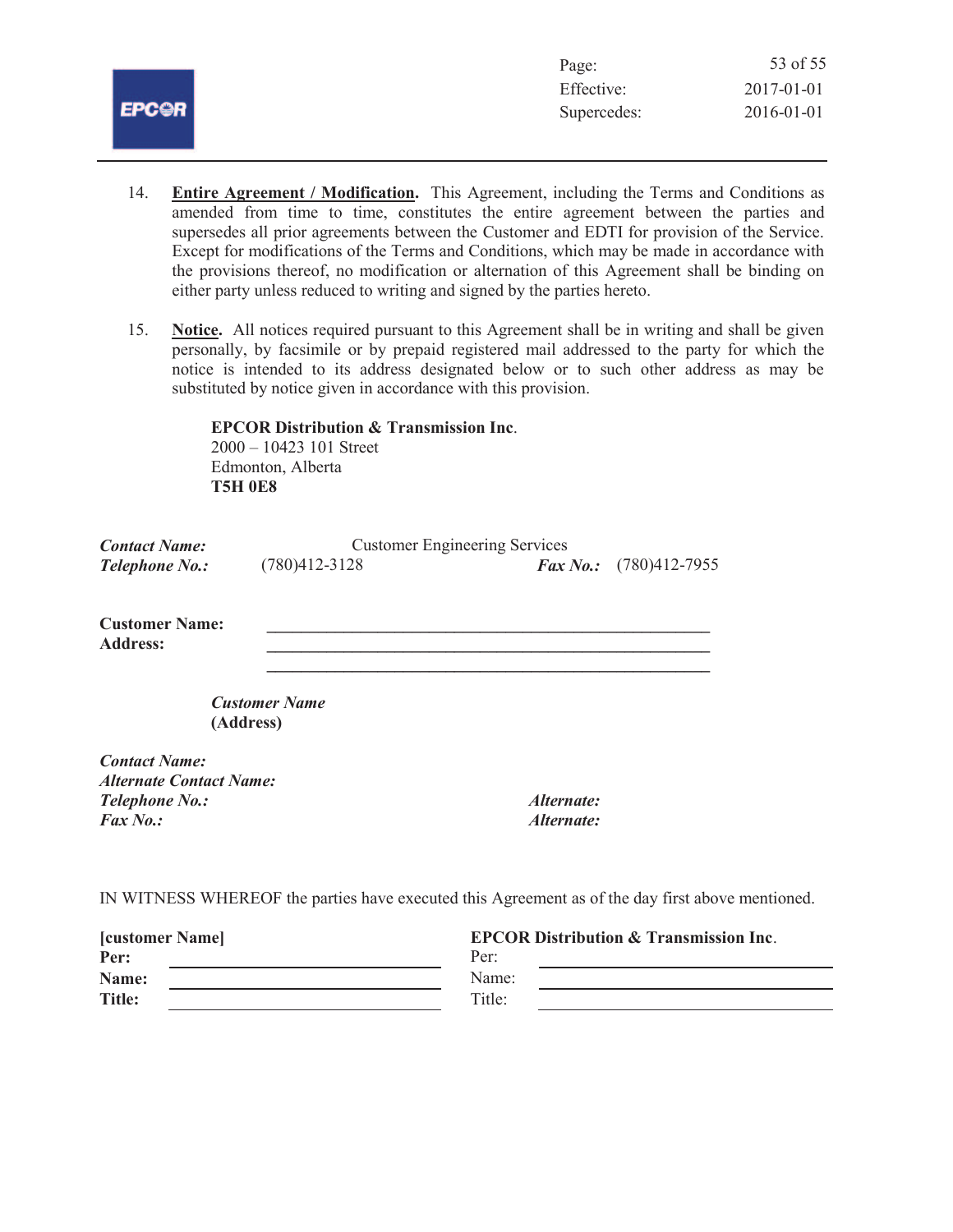

# **SCHEDULE C — Agreement for Distribution Connection Service**

EPCOR Distribution & Transmission Inc. 2000 – 10423 101 Street Edmonton, Alberta T5H 0E8

#### **Re: Agreement for Distribution Connection Service**

| Customer Name:                                                  | (the "Customer") |          |
|-----------------------------------------------------------------|------------------|----------|
| <b>Site</b><br>Address:<br>"Site")                              |                  | (the     |
| Main Contact Name:<br>Telephone No.:<br>Alternate Contact Name: | Alternate:       | Fax: No: |
| Telephone No.:                                                  | Alternate:       | Fax: No: |

Thank you for your request that EPCOR Distribution & Transmission Inc. ("EDTI") connect your Site to EDTI's electric distribution system.

EDTI connects sites and provides distribution access service pursuant to its Distribution Tariff, which includes the Terms and Conditions for Distribution Connection Services (the "DCS Terms and Conditions"), Distribution Tariff Policies, Rate Schedules and Fee Schedule as revised from time to time and approved by the Alberta Utilities Commission ("AUC") under the *Electric Utilities Act* (Alberta). This Electric Service Agreement is subject to those documents, and both EDTI and the Customer are bound by the provisions of those documents. Those documents in their most current form are posted on EDTI's website at:

#### **https://www.epcor.com/products-services/power/Pages/terms-and-conditions.aspx**

The Customer agrees to obtain from EDTI, and EDTI agrees to provide to the Customer, Distribution Connection Service in relation to the Site in accordance with the provisions of this Agreement.

The Forecast Peak Demand for the Site will be

This Agreement may be terminated by EDTI or the Customer in accordance with section 14 of the DCS Terms and Conditions. Termination of this Agreement will be subject to the Exit Charges as outlined in Section 14 of the DCS Terms and Conditions. For the purposes of section 13.1 of the DCS Terms and Conditions, the initial term of this Agreement will be 15 years from the In-Service Date (the date on which the Customer specifies service is to be available or the date the service is actually available, whichever is later). The Customer may not assign this Agreement without the prior written consent of EDTI.

EDTI requires that [CUSTOMER NAME] indicate its understanding and acceptance of the contents of this Agreement by signing in the appropriate space below. [CUSTOMER NAME] represents that the person signing this Agreement on [CUSTOMER NAME]'s behalf is properly authorized to do so.

EPCOR Distribution & Transmission Inc.